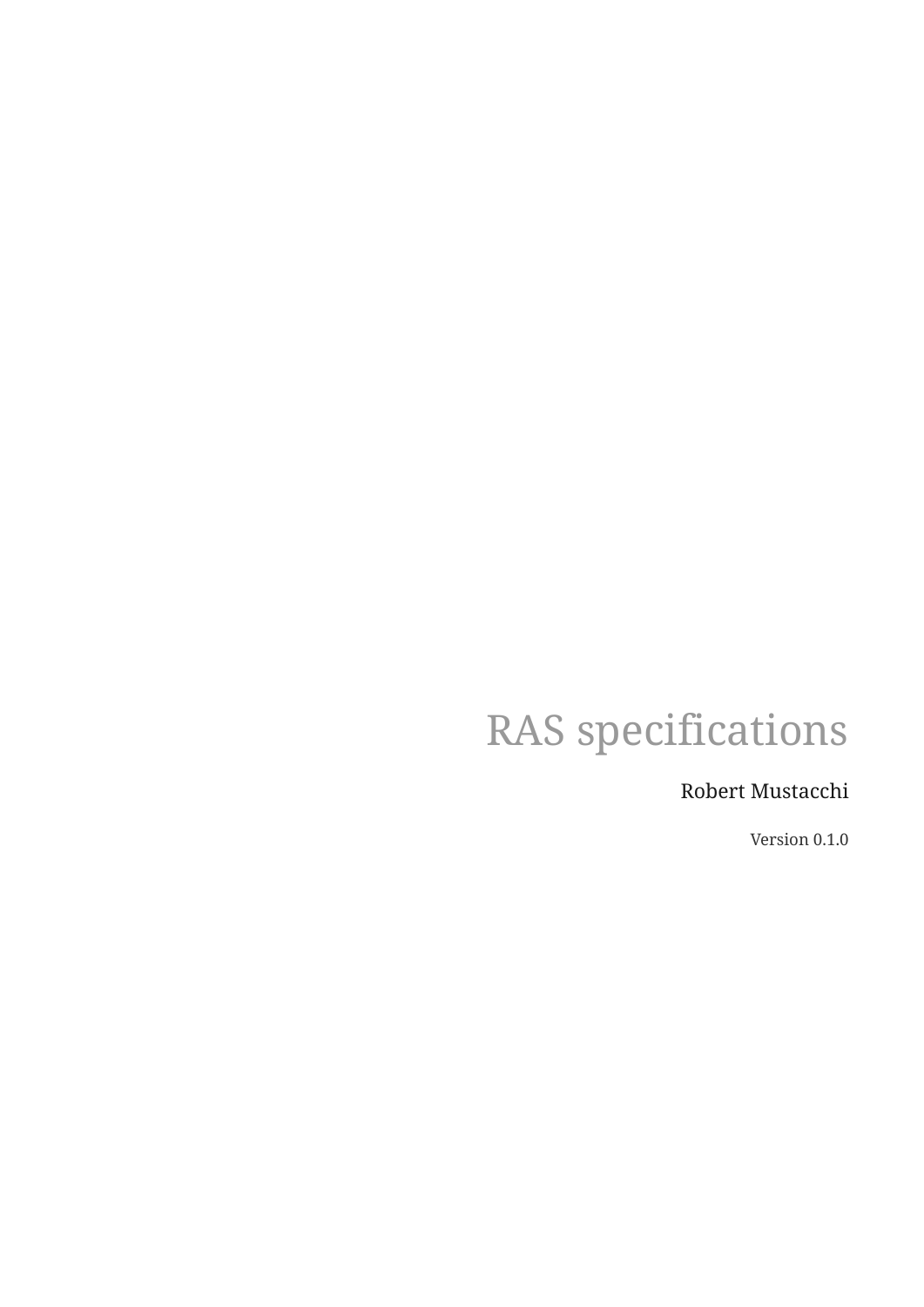# **Table of Contents**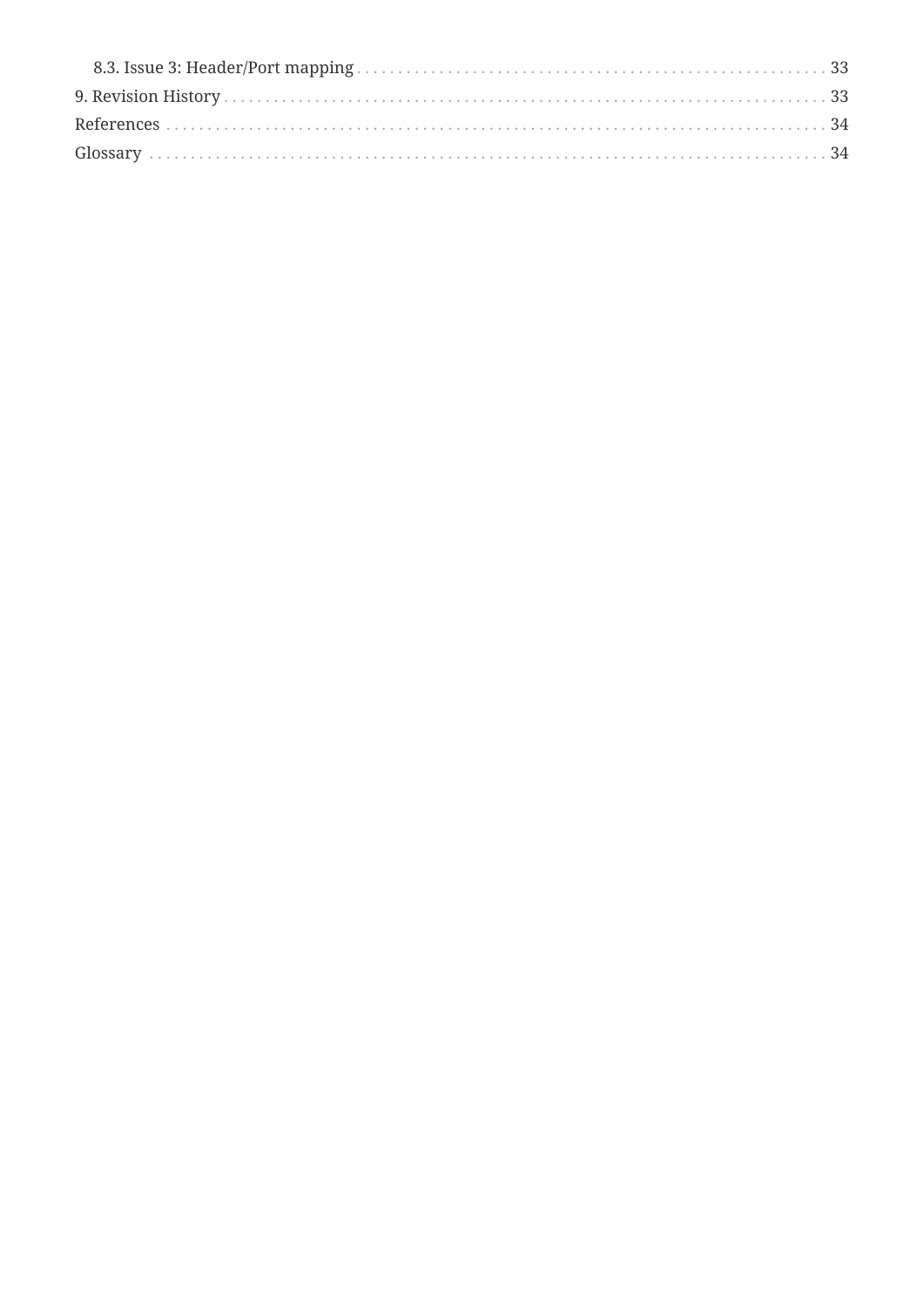# <span id="page-3-0"></span>**1. Purpose**

The purpose of this document is to define requirements, suggested implementations, and future visions for system reliability, availability, and serviceability. The primary focus of this document is on current x86 platforms. Design and requirements will be focused on x86 platforms and leverage existing x86-specific terminology. While this document often uses Intel specific terms, it should be equally apply to AMD systems. Further, this document should be broadly applicable to other architectures and platforms.

Reliability and availability of x86 based platforms has clearly been a major focus of vendors and there is already a wide body of features and options already available. While these components are crucial, serviceability and debugability require more attention than has traditionally been given for operating at a larger scale.

The document first describes the guiding principles and values as well as the general design principles ascribed by Joyent. The next part of the document surveys how existing systems are used and then is organized based on the major components that exist in the system and how such manageability and serviceability is expected to function. Finally, the document covers specific proposals and open problems.

# <span id="page-3-1"></span>**2. Guiding Principles and Values**

• Transparent

We want platforms to be transparent in the information that they provide. Information should not be hidden from systems software. A firmware module should not interpose and consume events or change their meaning.

• Self-Describing

We want systems to be self-describing. This means that the platform can programatically describe what is plugged into, where it is, and how this correlates with information that humans use when servicing the system.

• Consistent

The way that systems are designed here should be consistent. This means that the self-description provided should be the same. The way that errors are emitted and the content of that information should not change across different instances of the same system. This information may change between generations of systems, but even different systems of the same generation should strive to be as consistent as possible.

• Operating System First

While there is a trend towards a firmware first methodology in RAS, ultimately all information, when possible, should be delivered to the operating system. This does not mean that the platform firmware is not a part of the process of interacting with and dealing with RAS, but rather that the ultimate decision maker should be the operating system. The OS has more knowledge about the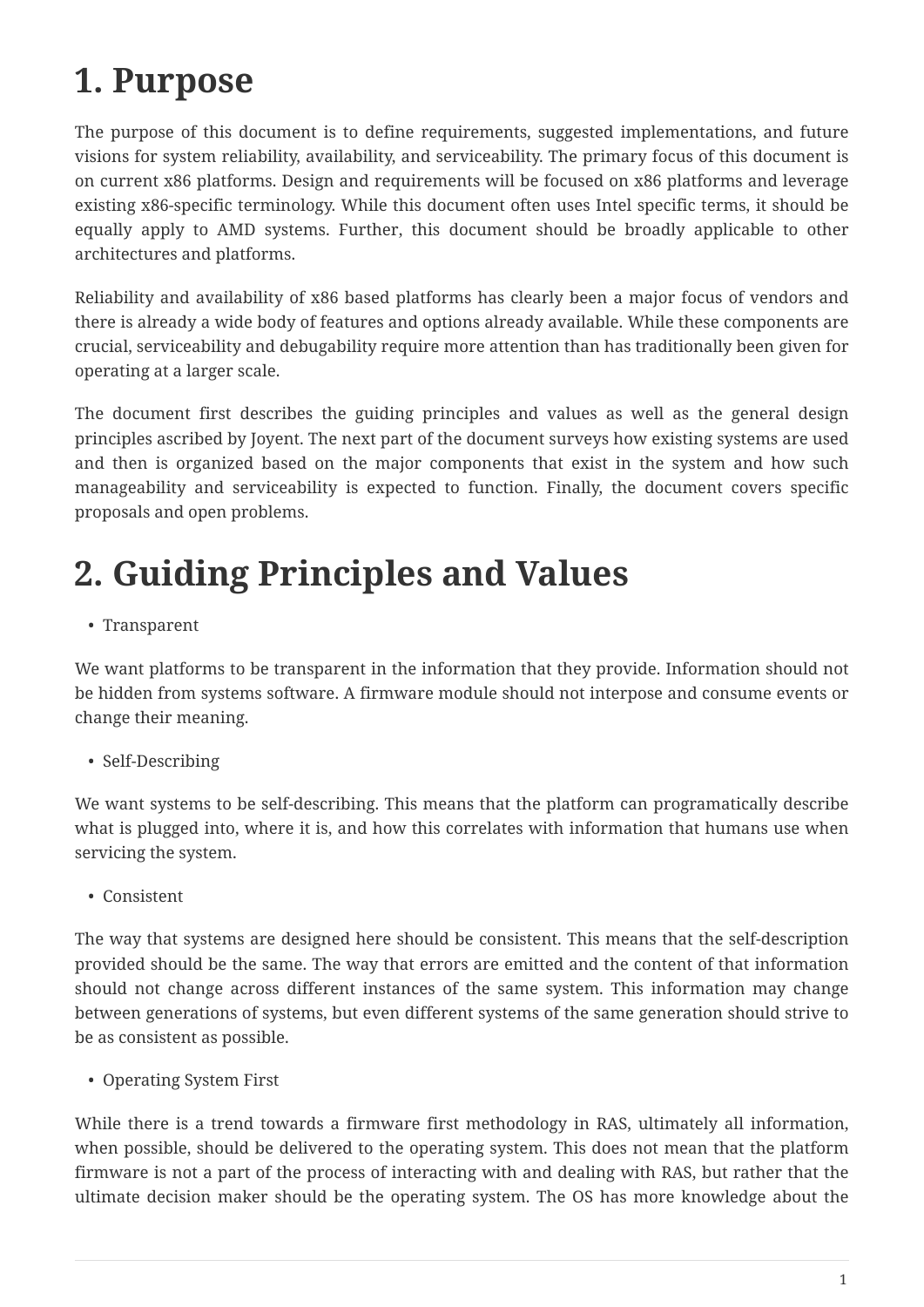following issues:

- 1. The impact of a given error or event
- 2. The intent of the operator of the system
- Standards Where Possible

We want what we build upon to be standardized wherever possible. Not only does this allow more tooling to be built around these RAS capabilities, but it also allows the vendors that we're working with to turn around and offer these capabilities to their other customers. While some systems may take more advantage of these capabilities than others, a vendor should not be limited due to some specific proprietary aspect of this.

• Error Localization

When an error is detected in the system, the system must be able to translate this to a discrete component. For example, if a correctable memory error were to occur, it is insufficient to say that it occurred at a given physical address. The error must have sufficient detail as to make it clear as to which DIMM and bank this occurred on. This applies to different components in the system.

# <span id="page-4-0"></span>**3. General Design Notes**

## <span id="page-4-1"></span>**3.1. Post-Mortem**

At Joyent, an important goal is that we can root cause every failure that occurs in the field. As such, whenever a failure occurs, it is important to capture as much information about the state at the time of the failure as possible. The goal is that from a single failure, it should be possible to either root cause or make significant progress in understanding why a failure occurred. This is especially important for transient or rare failures. The going in assumption should always be that a failure will never be reproduced in a lab setting.

Take for example software. When a program crashes, a core file will be generated which can be inspected after the fact. The same is true for the operating system. When a fatal error occurs, the operating system will produce a crash dump. This crash dump will contain a copy of the state of the system at the time the crash occurred.

While such mechanisms may be harder for hardware systems, creating captures of core memory or register state is very useful for understanding failure and why such issues occurred.

Wherever it is possible and practical, hardware systems should support similar capabilities.

## <span id="page-4-2"></span>**3.2. In-Band versus Out-of-Band Management**

The system must support both in-band and out-of-band management. Both are equally important to the operation of the system. Out-of-band management is essential for understanding the system, particularly when the system itself is not functioning for whatever reason.

However, it is not sufficient. In general the operating system needs to be able to leverage and drive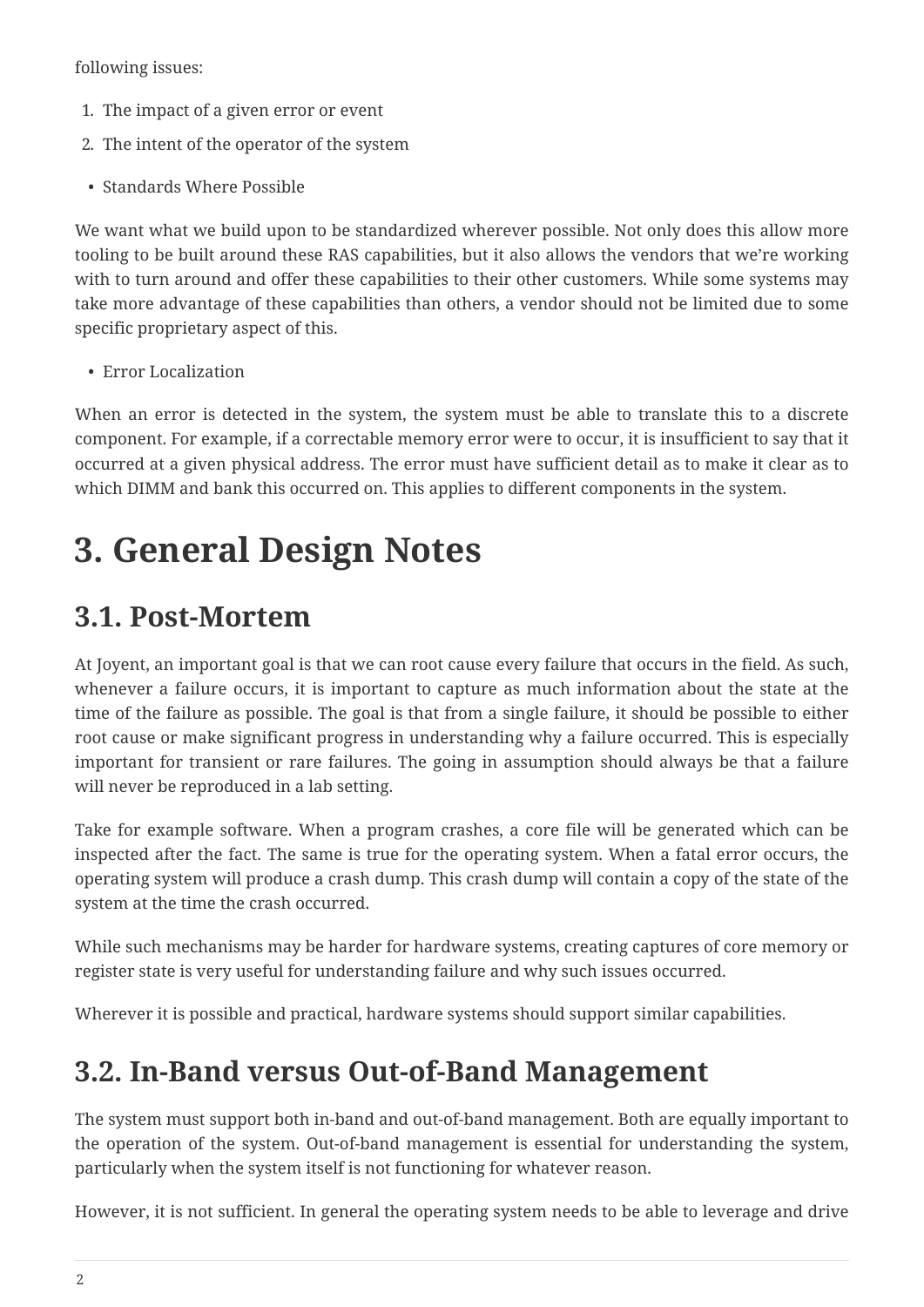the same mechanisms that are driven through out-of-band management. The operating system and systems software in general needs in-band management this so that it can trigger events and obtain information to better inform operators. Ultimately the systems software can be used to better express operator intent, making it powerful.

For example, if systems software has decided to offline a hard drive due to a predictive failure, then systems software needs the ability to toggle the chassis service and/or the drive bay LED.

The more information that the OS has, the more of an ability it has to make informed decisions and better correlate multiple, disparate error sources. This can allow better predictive failure, automated responses, and more detailed impact assessment for operators.

## <span id="page-5-0"></span>**3.3. Alerting and Thresholds**

The system on the whole, whether through firmware or systems software, needs the ability to have alerts on the health of components in the system. Many such alarms rely on crossing a specific threshold.

Take for example, a temperature based alarm. If a temperature crosses a specific threshold, then an alarm is triggered. That threshold itself must be configurable.

When systems firmware triggers these alerts and thresholds, the means of delivery of such alerts need to be configurable. However, a required means of delivery is to both systems software and to the IPMI system event log via the service processor. Operators may want the platform to be able to deliver event notifications to external systems even when the operating system isn't running.

## <span id="page-5-1"></span>**3.4. Testing**

Vendors must be able to provide tools that can run on a normal production system to inject errors so that the platform's reaction to such errors can be explicitly demonstrated. Specialized debug systems or builds of firmware will only be accepted for cases where it is impossible to test otherwise. However, all of the differences between versions must be documented and code differences, provided.

# <span id="page-5-2"></span>**4. Role of Existing Systems Management Frameworks**

The purpose of this section is to introduce existing systems management frameworks and give a high-level overview of how they fit into the broader specifications.

## <span id="page-5-3"></span>**4.1. SMBIOS**

The System Management BIOS (SMBIOS) is a specification maintained by the DMTF that provides information related to the management of the system. SMBIOS provides a series of tables that describe the system. These tables are placed in main memory by platform firmware and is discovered either by UEFI services or by searching BIOS memory.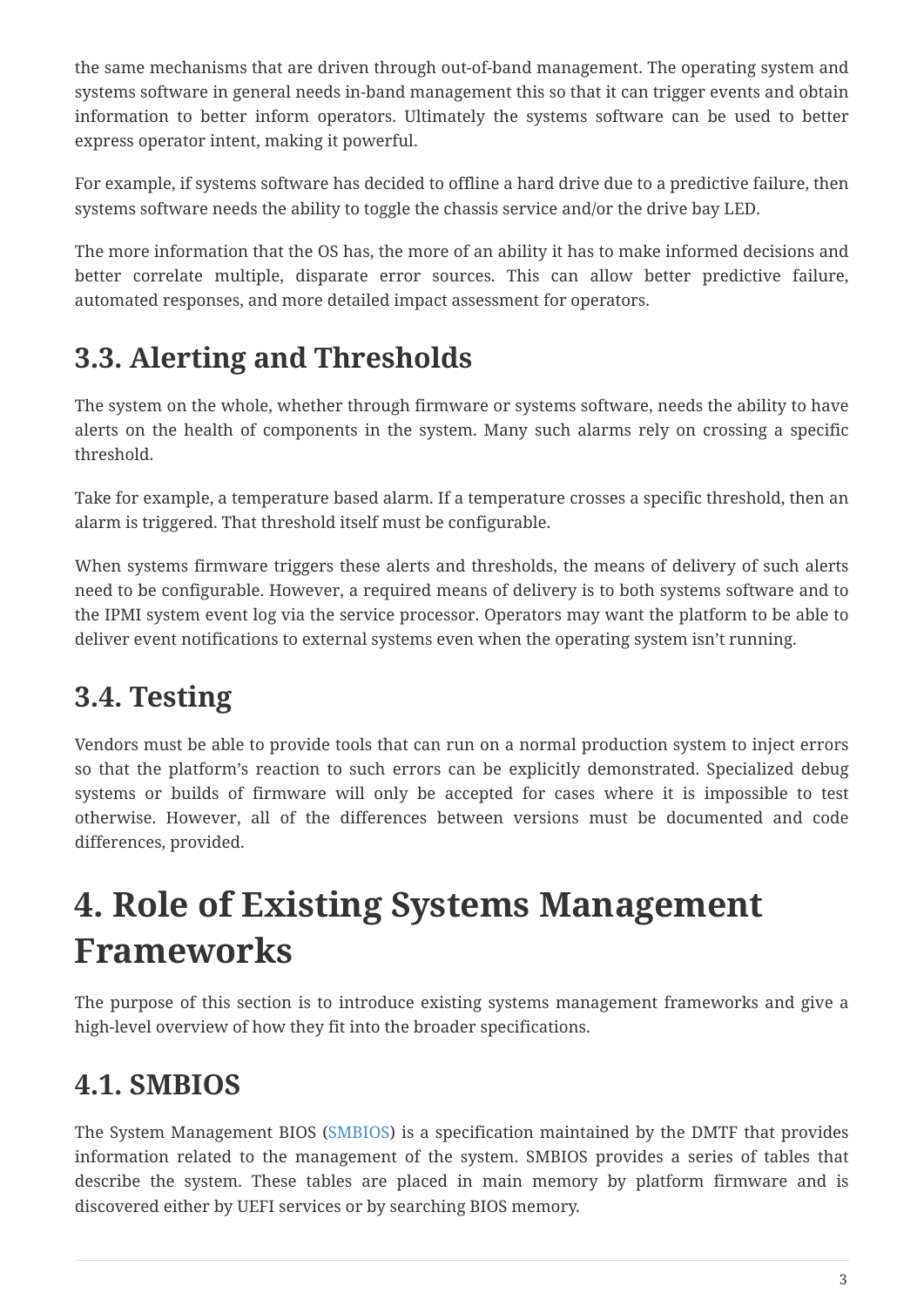SMBIOS is used to map between devices that are plugged into the system, the manufacturing data about them, and provides information about where in the chassis or system board that device is.

Importantly, SMBIOS provides a snapshot of information about the running system at boot time. Unfortunately, SMBIOS does not have a good means of updating itself. This means that it should not be used for any dynamic information that can be changed while the system is running. For example, at this time the CPUs, as constructed on a standard system, are not hot-pluggable. As such, it is appropriate for SMBIOS to include information about them. However, if you take the example of a hot-swappable power supply, then information about that power supply that can change should not be included, for example a serial number.

## <span id="page-6-0"></span>**4.2. IPMI**

The Intelligent Platform Management Interface [\(IPMI](#page-39-0)) provides a framework for managing a system and provides a substantial amount of information via both in band and out of band management. The in band management features are especially important as they allow one to discover information about the system ranging from FRUs to sensors.

Generally, IPMI is implemented on a baseband management controller ([BMC\)](#page-37-0) or another lights out system. Importantly this means that IPMI controllers have access to the system in a separate way from the primary operating system and can function regardless of whether or not the operating system is running.

The operating system generally can access IPMI information over the IPMI-defined KCS bus.

Throughout this document we will refer to the unit that provides IPMI or similar services as a service processor (SP). This is being used as a generic term so as not to constrain it to an IPMIspecific interface.

## <span id="page-6-1"></span>**4.3. ACPI**

The Advanced Configuration and Power Interface ([ACPI](#page-36-2)) specification provides a means for x86 and ARM based systems to enumerate and discover hardware devices that are present in the system beyond the original IBM PC BIOS calls. ACPI provides tables of information and supports running dynamic methods provided by the platform in response to events. It is used for runtime power management and as a means for driving various firmware actions.

In addition, ACPI also encodes information about various physical aspects of devices and the chassis. For example, ACPI is used to map ports on a USB root controller together and provide information about the type of port that exists at the other end.

## <span id="page-6-2"></span>**4.4. SES**

SCSI Enclosure Services [\(SES](#page-42-0)) is a specification for talking to an enclosure processor. This enclosure processor is generally used as part of a backplane and can be used to manage sets of SATA and SAS disks plugged into a storage backplane. This can determine information about which devices are present and toggle LEDs related to those devices.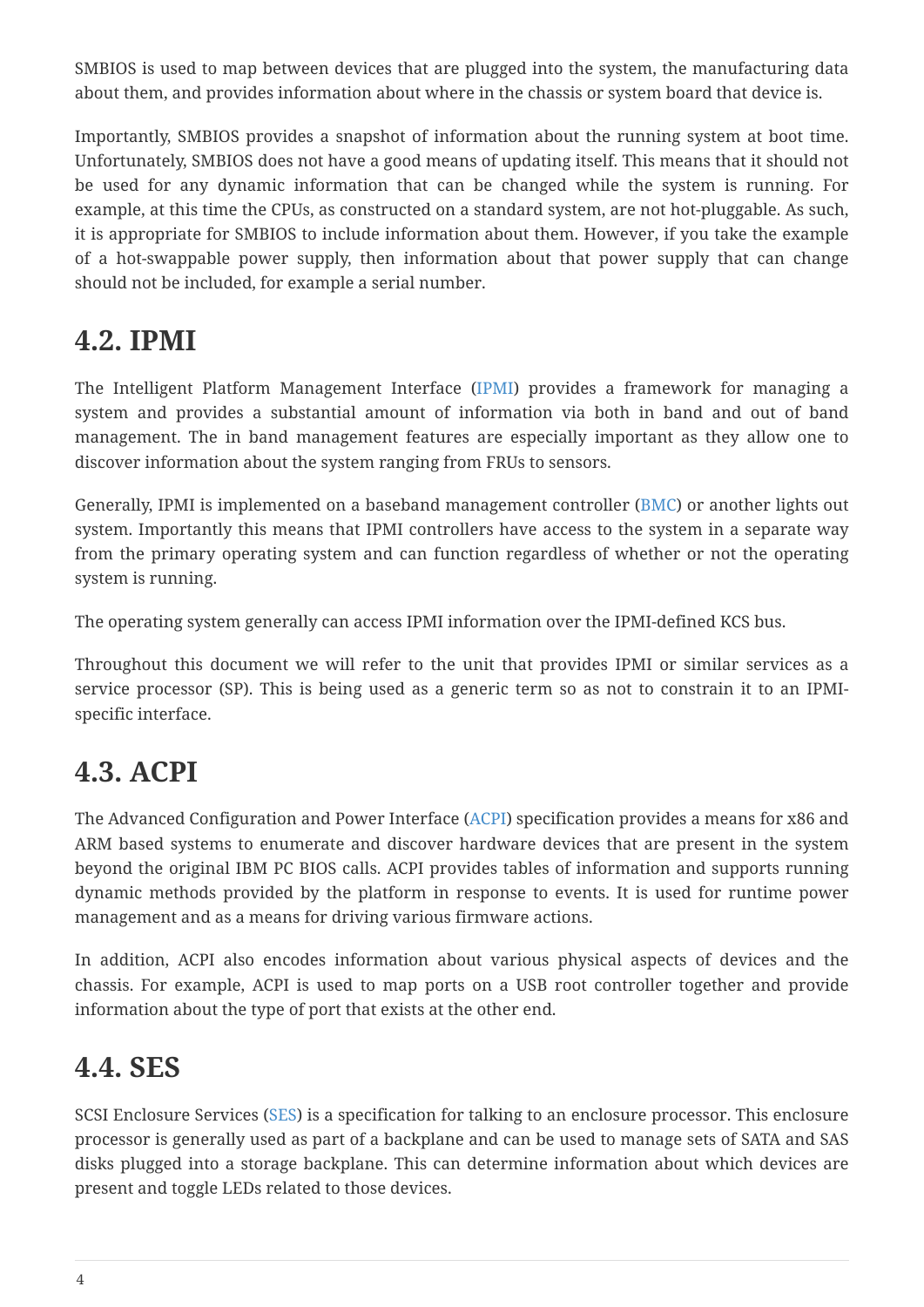In addition, SES can represent information related to a storage enclosure such as power supplies and fans.

## <span id="page-7-0"></span>**4.5. SMBus and PMBus**

The system management bus [\(SMBus\)](#page-42-1) is a bus that is similar to i2c and is used to connect various peripherals together. For example, DIMMs are connected to SMBus and can provide information about the system through the JEDEC specified data pages over the interface.

Historically, the SMBus on a system has been the world of systems firmware. While it is not expected that the operating system will take over the SMBus, it is expected that the operating system will be able to take advantage of it to get additional information.

The power management bus ([PMBus](#page-40-0)) is a set of specifications that live on top of SMBus. It is used to control and get diagnostic information about different power devices.

## <span id="page-7-1"></span>**4.6. Redfish**

[Redfish](#page-41-0) is an emerging technology designed to function as a new interface for systems management and replace many of the functions that IPMI is used for. While it is expected that some of the out of band management functionality will be provided via redfish, today Redfish is missing various inband programmatic interfaces. Without those, it is not a viable replacement for how IPMI is being used for in-band uses.

# <span id="page-7-2"></span>**5. Components**

## <span id="page-7-3"></span>**5.1. CPUs**

## **5.1.1. Error Detection**

CPUs should be able to detect and optionally correct errors that occur in the CPU. Today, many of these events are highlighted through specific error architectures. On Intel x86 CPUs this is the Machine Check Architecture [\(\[glos-MCA\]](#page-39-1)). Examples of these events include, but are far from limited to:

- Cache Errors
- Data Bus Errors
- Internal State Errors
- Temperature Threshold Errors

All CPUs should support the current x86 MCA framework and emit events to the error banks as configured. The current MCA framework and events is documented in the Intel 64 and Intel IA-32 Architectures Software Developer's Manual [\[sdm\]](#page-36-3).

On some systems there is the ability for systems firmware to be notified by the [EMCAv2](#page-38-0) architecture through an SMM trap. Firmware is allowed to configure and manage this; however, in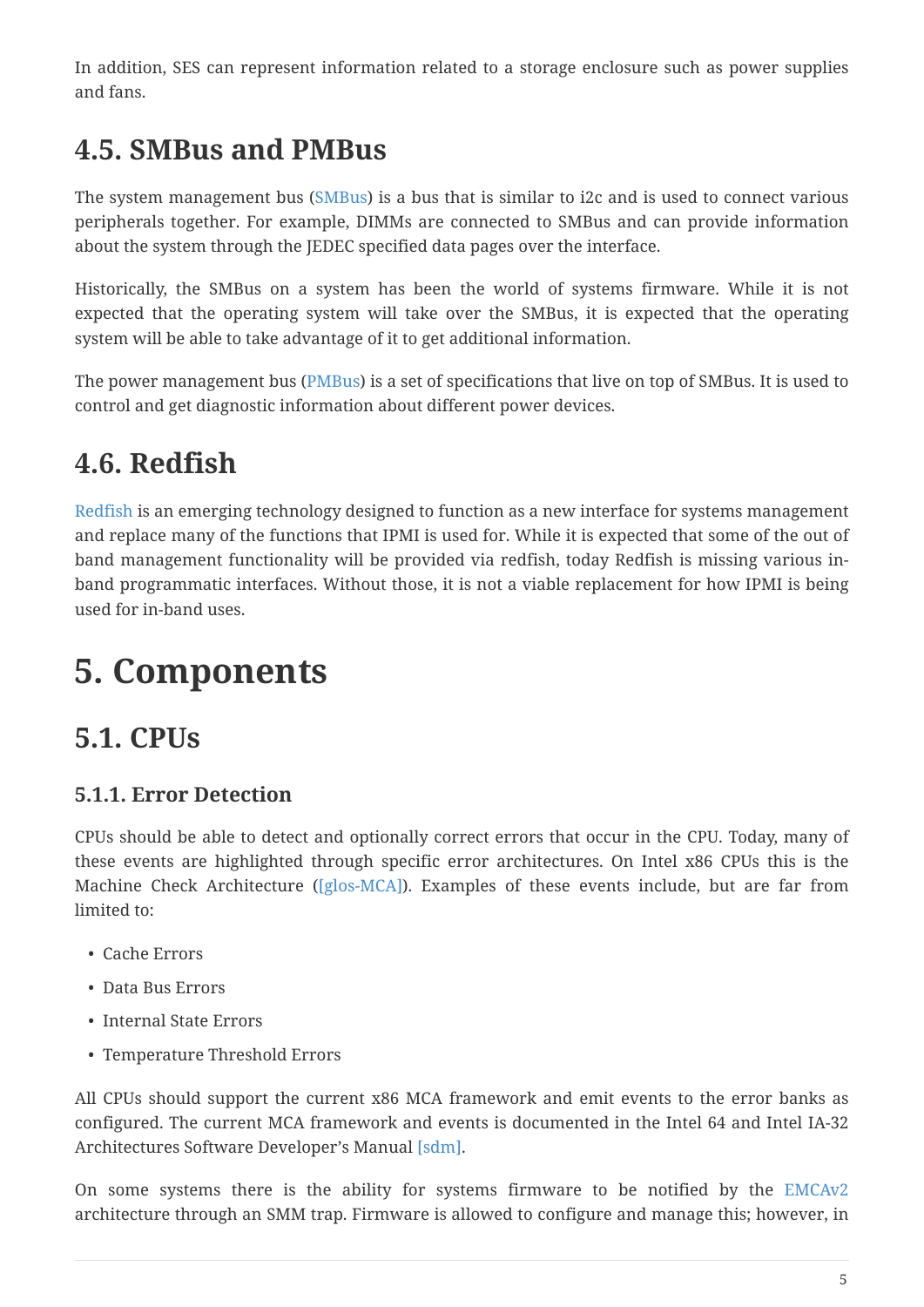all such cases it **must not** consume the event. The event must be delivered to the operating system.

The systems firmware should not make the determination that a given MCA event can or cannot be handled by the operating system. For example, if an uncorrectable memory error is delivered to the operating system, then the systems firmware must not intervene and assert that this cannot be handled. It is up to the operating system to determine what page that memory error occurred on and be able to take the appropriate action. For example, the operating system may decide, based on policy, that if the memory error occurred in a user process that it should kill that process. Otherwise, if it occurred in a page owned by the kernel, the operating system may opt to take down the system.

For any level of error that occurred in this way, the service processor (SP) must log such information in the system event log with enough details to localize the error to a specific device and cause. It should be possible for the operating system to sync up with the SP and determine events that were generated or occurred while it was not running, because, for example, the system was being booted by systems firmware.

If an error is considered fatal to the platform in such a way that it cannot be handled, then the error must be delivered to the SP. The SP should determine whether or not it is possible to deliver an NMI to the operating system to get a crash dump. If it does, then it must provide some means of the operating system being able to get access to this information. The SP or some other part of the system, such as the management engine restarting the system should always be the last resort.

There exist classes of CPU errors which cannot be delivered by the MCA architecture because the CPU is in such a bad state that it is not possible for it to operate. While it may be possible for such an error to be delivered to another socket, given that the system is already in an undefined state, it is not recommended that this occur. Instead, the system should deliver it to the SP which should take care of resetting the system and ensure that the information is recorded and in an easy to obtain way from the operating system after the fact.

When such an error occurs it is tantamount that the SP gather as much information about the system as it can and store it as a form of crash dump.

## **5.1.2. Identification**

Today, CPUs are identified in two different ways. They're identified by computers through the values returned in CPUID which on current generation systems are based on the xapic and x2apic identifier. When working in the context of the operating system, humans use these logical IDs as well.

Technicians on the other hand look at CPUs in terms of FRUs, which is a socket. Technicians utilize the silk screen labeling. It is expected that the system board provides silkscreens for the CPUs. If the CPUs are being described in any kind of out of band management ala Redfish or IPMI, it is expected that it will use identical labels.

Both of these means of identifying a CPU are important; however, we need a programmatic way to map between these identifiers from the running operating system. This is important, because CPU MCA events will come in and refer to a specific logical (CPUID based ID) for a CPU. If a CPU needs to be replaced in the field, the technician needs to understand what the corresponding socket is.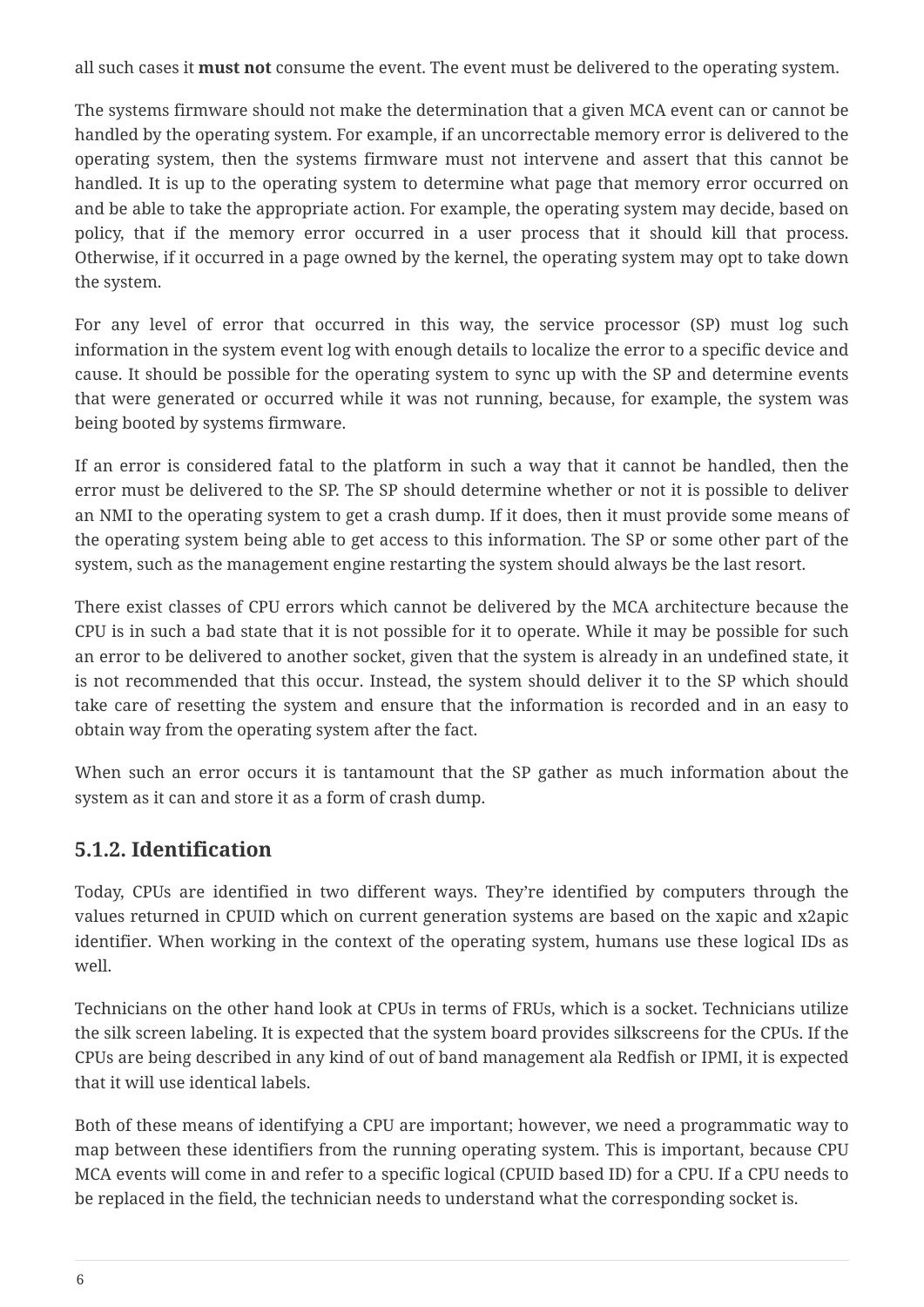Today there does not exist a standardized way to do this. To facilitate this, we need to introduce a new means of accessing this information. Basic CPU information is already available in the SMBIOS specification [1: See Processor Information (Type 4), Section 7.5 of [\[smb-spec\]\]](#page-36-4). We propose to extend this information to provide a means for mapping between the silkscreen socket information on the system board and the information that is provided by the processor via CPUID. For more information, see [Proposal 1: CPU to Socket Silkscreen Mapping.](#page-29-2)

### **Automatic Replacement**

When a fault occurs on a CPU and it is replaced, we'd like to be able to know that the CPU has actually been replaced by a new unit without an operator's manual intervention. To do this, we need something such as a serial number that can be associated with a CPU. This serial number like information does not need to be generally accessible as the original portion that was available via CPUID in the Pentium III was. Technologies such as Intel PPIN can often serve as a source for a synthetic identifier. For more information on how this is used, see [RFD 137.](#page-36-5)

### **5.1.3. Firmware**

CPUs have firmware that comes in the form of microcode. It is expected that all CPUs that are in use will support some form of online microcode update. While it is nice for BIOS and other firmware updates to start the CPUs with a given microcode, that cannot be relied upon and existing OS based microcode updating tools must be able to function long after the operating system and processor have been started.

### **5.1.4. Sensors**

There are many different sensors that exist for the CPU. Some of them, such as temperature sensors, are exposed as PCI devices that exist on a CPU socket, core, or logical processor basis. Others are available as MSRs. Sensors which exist through IPMI must be correctly attributed to the CPUs. They should not be attributed to the system board or other peripherals.

## <span id="page-9-0"></span>**5.2. DIMMs**

This section covers all devices that are present in current DIMM slots as seen by the processor. This should be the same whether they are traditional volatile memory devices or they are one of the many forthcoming non-volatile memory devices.

## **5.2.1. Error Detection**

One of the primary concerns around memory devices is error detection. These memory devices are capable of generating correctable and uncorrectable errors. Today the errors on all such DIMMs are delivered through the memory controller to the processor as an MCA event.

All such generated events must be delivered to the processor such that the operating system can record them and take action on them. This should be the case for both correctable and uncorrectable errors on DIMMs. In no circumstances should a correctable or uncorrectable error be transformed into an NMI or another level of error, absent some subsequent failure in the system.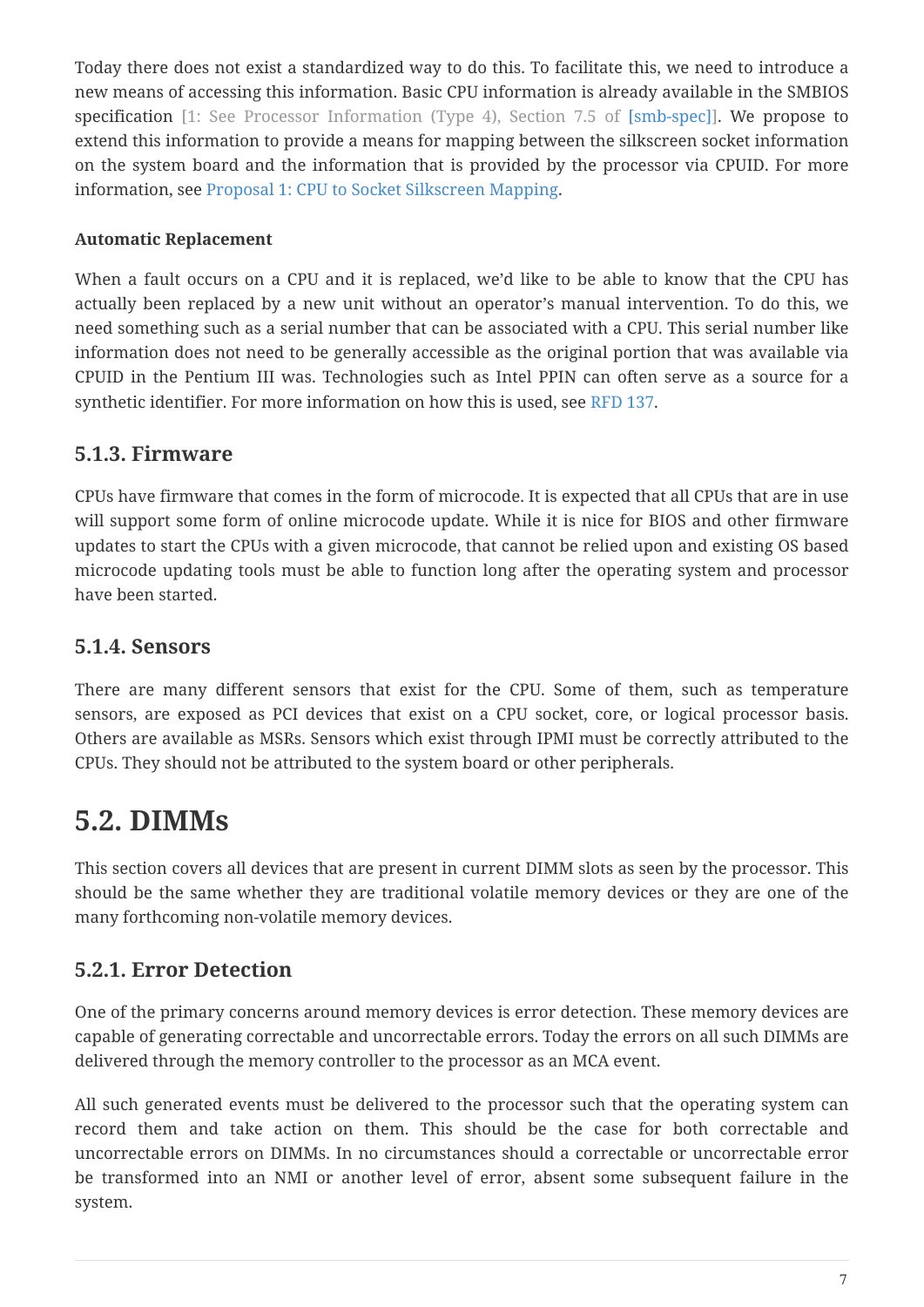Systems firmware should record these events in the system event log in the SP; however, they should not interpose on them or modify them in such a way that the operating system cannot notice them. If the error rate reaches a certain threshold, then systems firmware may perform hysteresis on writing to its system event log; however, if this is performed, the amount recorded must be noted. When reading these events, both the physical address as well as the DIMM and bank should be recorded.

The aforementioned hysteresis should only apply to the act of systems firmware writing in its log. Systems firmware **must not** interpose or apply this hysteresis for events delivered to the operating system.

### **Error Localization**

An important aspect of DIMM errors is the ability to localize these errors. To that end, it is expected that the operating system will have the ability to translate the addresses to the particular device. On Intel based systems, it is expected that the operating system will use information from the CPU's memory controller (IMC on current Intel systems and UMC on current AMD systems) to direct and manage these errors.

### **5.2.2. DIMM Channel Disablement**

Some platforms will opt to disable a DIMM channel for a particular reason during the boot process. This may be because an error occurred during the discovery phase, an error occurred during the training, or errors occurred during memory test. In all such cases, the platform must log a message to the system event log to notify the operator that such an event occurred with detailed information about both the physical address as well as the channel, DIMM, and bank information.

Secondly, the running operating system must be able to discover and distinguish the case where a DIMM channel was disabled by the platform from a case where the DIMM is not plugged in. While it may be possible to rely on the memory controller for the basic state information, that is insufficient. The operating system must be able to determine **why** the channel was disabled.

Similarly, if a subset of a DIMM, for example, a given rank, was disabled during training or some other part of the process, that information should be recorded and observable.

For more details on the challenges with this, please see [Issue 1: DIMM Disablement](#page-34-0).

On the whole, it is preferable that the system be able to boot up with a reduced DIMM count than the system refuse to start until a faulty DIMM has been removed or replaced.

### **5.2.3. Identification**

The next critical problem that we face with DIMMs is being able to get information about the DIMM. This ranges from the serial number to its capacity.

The system should provide information about DIMMs in SMBIOS by creating type 17 entries in SMBIOS. This captures a reasonable amount of data about the DIMM. In addition, JEDEC has standardized various SPD (Serial Presence Detect) data for DIMMs. This is generally the source that much of the data from SMBIOS comes from.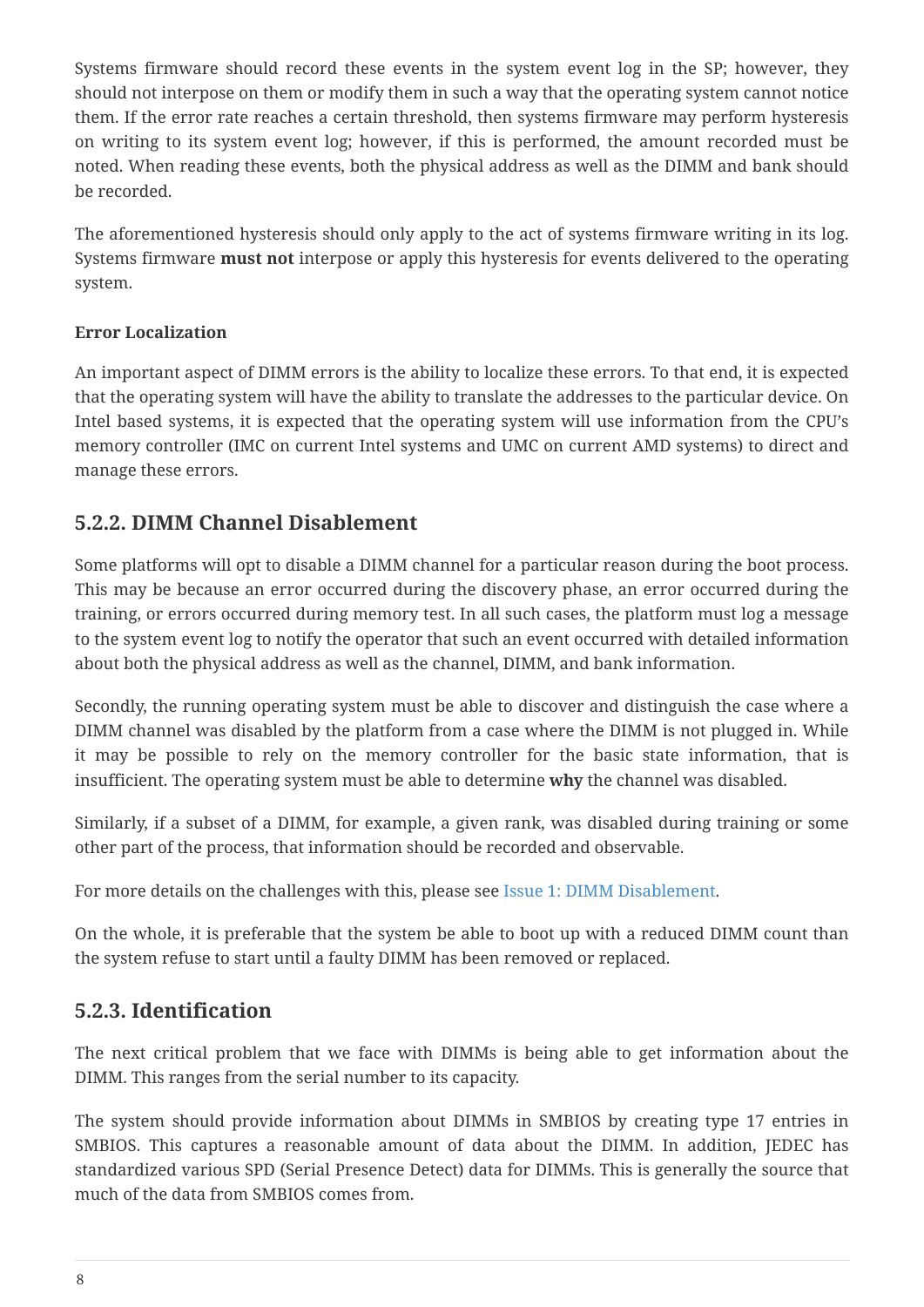There should be one SMBIOS type 17 record for every DIMM slot on the system. Note that the number of DIMM slots on the system may be less than the upper bound on implemented channels on the system. There must not be an SMBIOS type 17 entry for such a DIMM slot when there is no corresponding physical slot.

SMBIOS provides a Location Tag which is useful for being able to determine where a given DIMM physically is. However, this is not sufficient. Critically we are missing a programmatic way of mapping between an SMBIOS type 17 entry or SPD data for a DIMM and the corresponding information from the memory controller.

SPD data today provides no form of location information — which makes sense as it is coming from the EEPROM of the DIMM. Dynamic SPD data (such as sensors) can be correlated to an SMBIOS type 17 entry through a DIMM's serial number.

This lack of mapping between the memory controller level data and the SMBIOS/SPD level data is problematic. For a tentative solution to this, please see [Proposal 2: DIMM Identification.](#page-31-0)

### **5.2.4. Firmware**

It is not expected that any DIMMs today have firmware that is required to be upgraded. However, for upcoming upcoming non-volatile DIMMs, a means of identifying and performing firmware upgrade on the devices from the running operating system is required. It is more important that inband firmware information can be communicated, with the eventual expectation that full in-band upload and download of firmware can be performed.

### **5.2.5. Sensors**

DIMMs expose sensors through their SPD data in the temperature page. In addition, the memory controller may have additional sensors that exist in the system. The SPD sensors should be accessible by the system over SMBus. If sensors are being added at an IPMI layer, then the entity IDs and other information must make it clear which DIMM it corresponds to and this should be able to be correlated to SMBIOS, memory controller, and SPD data. Further, in IPMI sensors for DIMMs must exist under the DIMM records themselves.

## <span id="page-11-0"></span>**5.3. System Board**

The System Board (often times referred to as the mother board) is a nexus for all of the different parts of the system. It accepts power, has sockets for the CPU, DIMMs, and expansion devices. There are many headers on it which allow it to be connected to additional devices.

## **5.3.1. Silkscreen labels**

All connectors and slots on the system board must be labelled with a silkscreen. The labelling should be clear and it should be obvious as to which component it is referring to.

In particular, when referring to expansion slots such as PCI express, it should be designed in such a way as a full card does not obstruct the silkscreen, if possible.

It should be possible to determine which silkscreen refers to which components programatically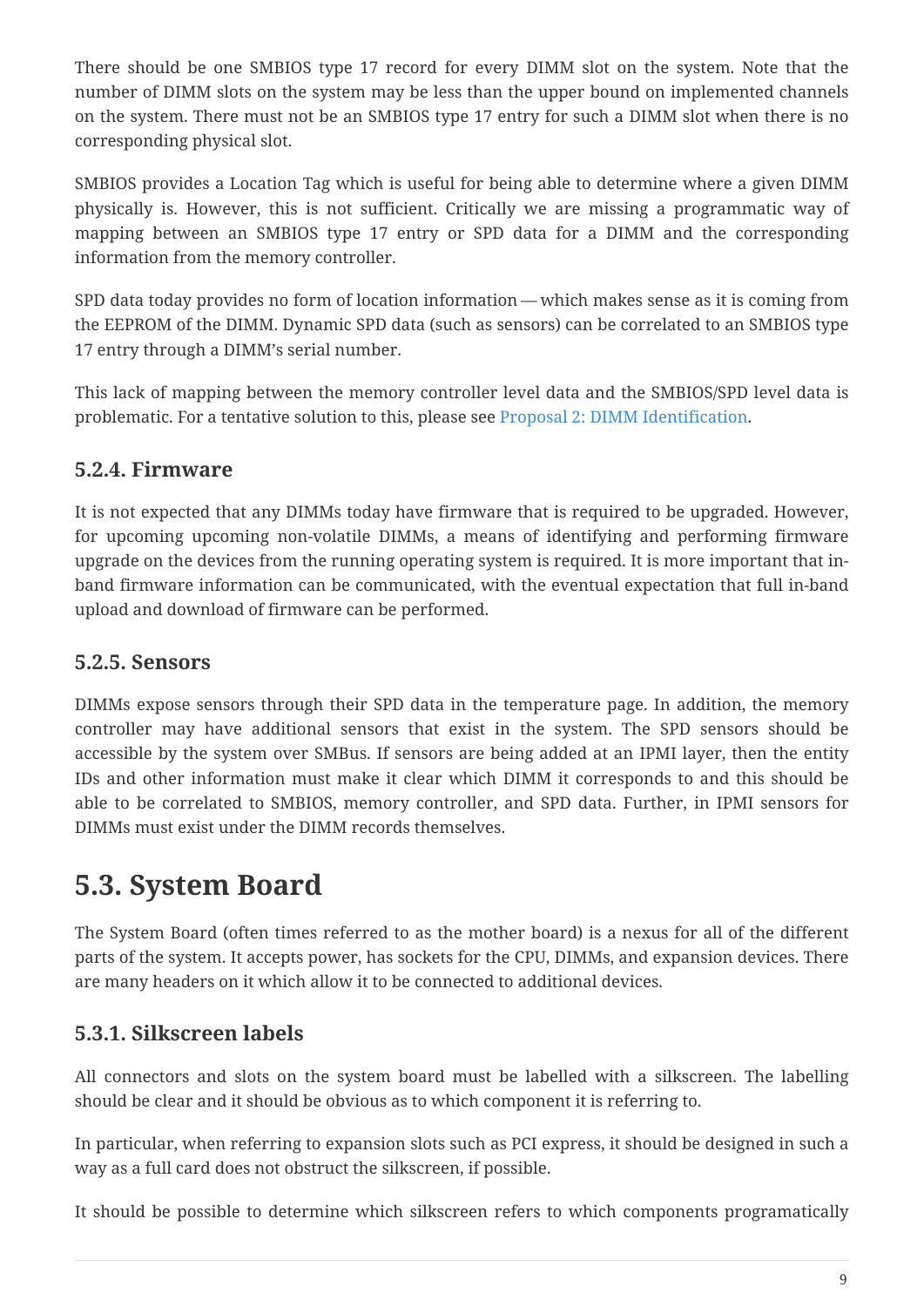from the running system. This may occur through SMBIOS, IPMI, ACPI, or some other systems management interface.

## **5.3.2. Slot and Header Population**

An important thing that the system needs to be able to determine is when slots or various headers are in use and if so, what they are. This covers the following components:

- CPU Sockets
- DIMM Slots
- PCIe Expansion Slots
- Fan Headers
- USB Headers
- Misc. I/O headers used for Serial, etc.

In all cases, systems software should be able to determine which slots are in use and which slots are not. CPUs, DIMMs, and PCIe devices and their slots are all covered in their own respective sections

For the remaining headers, while there is information that the system can transmit methods things such as the SMBIOS type 8 port connector information, it can be hard to make use of those records to understand what has and hasn't been wired up. For example, a USB header may be in use to connect to a set of auxiliary USB ports that are not a part of the system board. For example, front USB ports on the chassis. An open question is how do we map those potentially in-use headers. See [issue-port-header] for more information.

## **5.3.3. Built-in Ports**

Another challenge that we have is the ability to map several of the built-in ports to labels that exist. For example, systems today have a combination of USB, Ethernet, VGA, Serial, and more ports sitting on them. These ports are built-in to the system board and exposed, generally, through the rear of the chassis or on the system board inside of the chassis. Importantly, unlike other ports, these are not built into the chassis and connected to a header. Instead, they are part of the system board FRU.

These ports provide a variant of [Issue 3: Header/Port mapping](#page-35-0) where by we need to have a well defined way to understand which ports correspond to which logical devices. While SMBIOS provides type 41 Onboard Devices Extended Information [2: See section 7.42 of [\[smb-spec\]](#page-36-4)], it does not provide a good way for us to think of those items which are ports. In addition, for those items which do not employ a PCI-like bus, device, and function, there is no way to map those items to operating systems visible devices.

An important goal for this is to be able to determine whether a given USB port is internal to the chassis or external. This will be used by operators to create different policies around trusting devices plugged into different ports.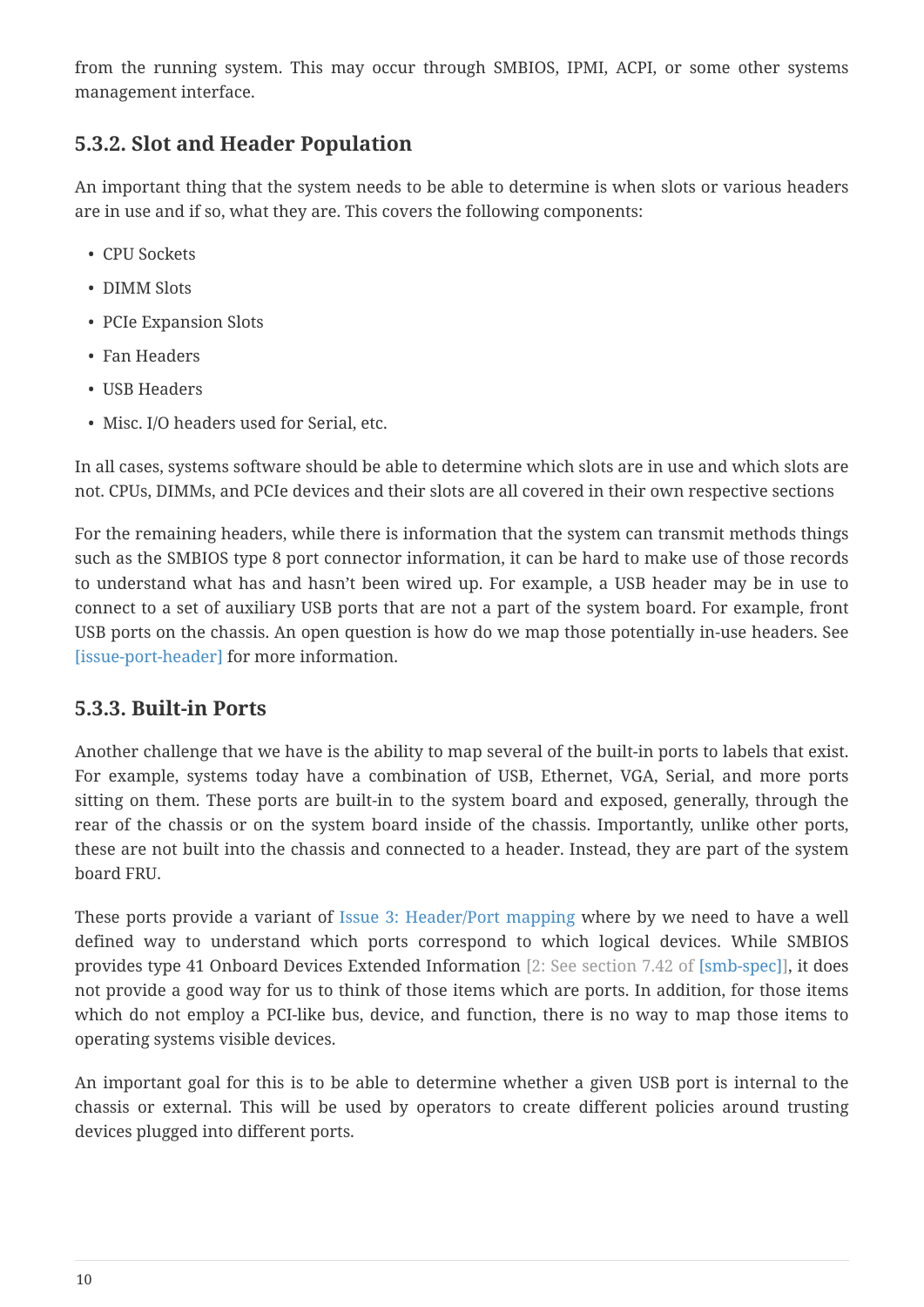### **5.3.4. BIOS Management**

The system board is often home to the system BIOS or UEFI implementation. Traditionally, the only way to manage these interfaces and observe them has been through being able to enter the BIOS while the system is booting. This is a major serviceability impediment.

Instead the following information needs to be available through at least out of band management and preferably through in band management as well:

- Current BIOS settings, including boot order
- Current firmware revisions
- Ability to install new BIOS firmware revisions and prepare them for a future boot
- Ability to toggle between primary and backup firmware images
- Ability to set BIOS settings.

All of these equally apply to UEFI based systems as well as BIOS based systems.

### **5.3.5. Sensors**

The system board should have the ability to enumerate all of the sensors that are unique to it. These should generally be exposed through IPMI. However, if they are not exposed via IPMI, then the platform should provide some means of enumerating these sensors and how to find them in some dynamic fashion, whether that's through ACPI, discovery through SMBus, or some other system specific method. These must be publicly documented.

It is important that such sensors be enumerated correctly. Sensors that are not a part of the system board itself or refer to it, should not be enumerated for it. For example, a DIMM temperature sensor should not be enumerated under the system board, but logically must refer to its corresponding DIMM such that we can tell which DIMM slot this refers to.

### **5.3.6. SMBIOS**

There are two different SMBIOS information types that are important to be able to program on the running system. These are the System Information (type 1) [3: See Section 7.2 of [\[smb-spec\]](#page-36-4)] and Base Board (type 2) [4: See Section 7.3 of [\[smb-spec\]\]](#page-36-4). It should be possible to overwrite the various string fields. The serial number information should be accurate.

## **5.3.7. Other Firmware**

It is possible that the system board has other devices that have firmware on them. For example, many system boards may deploy CPLDs or other devices to help drive and manage them. As with other firmware, the revisions of all such components should be made consumable to the operating system and if possible the firmware should be modifiable by the operating system. It is acceptable that this work goes through another component on the system to manage this. For example, if it has to be communicated to the Intel ME, service processor, or some other controller such as the innovation engine.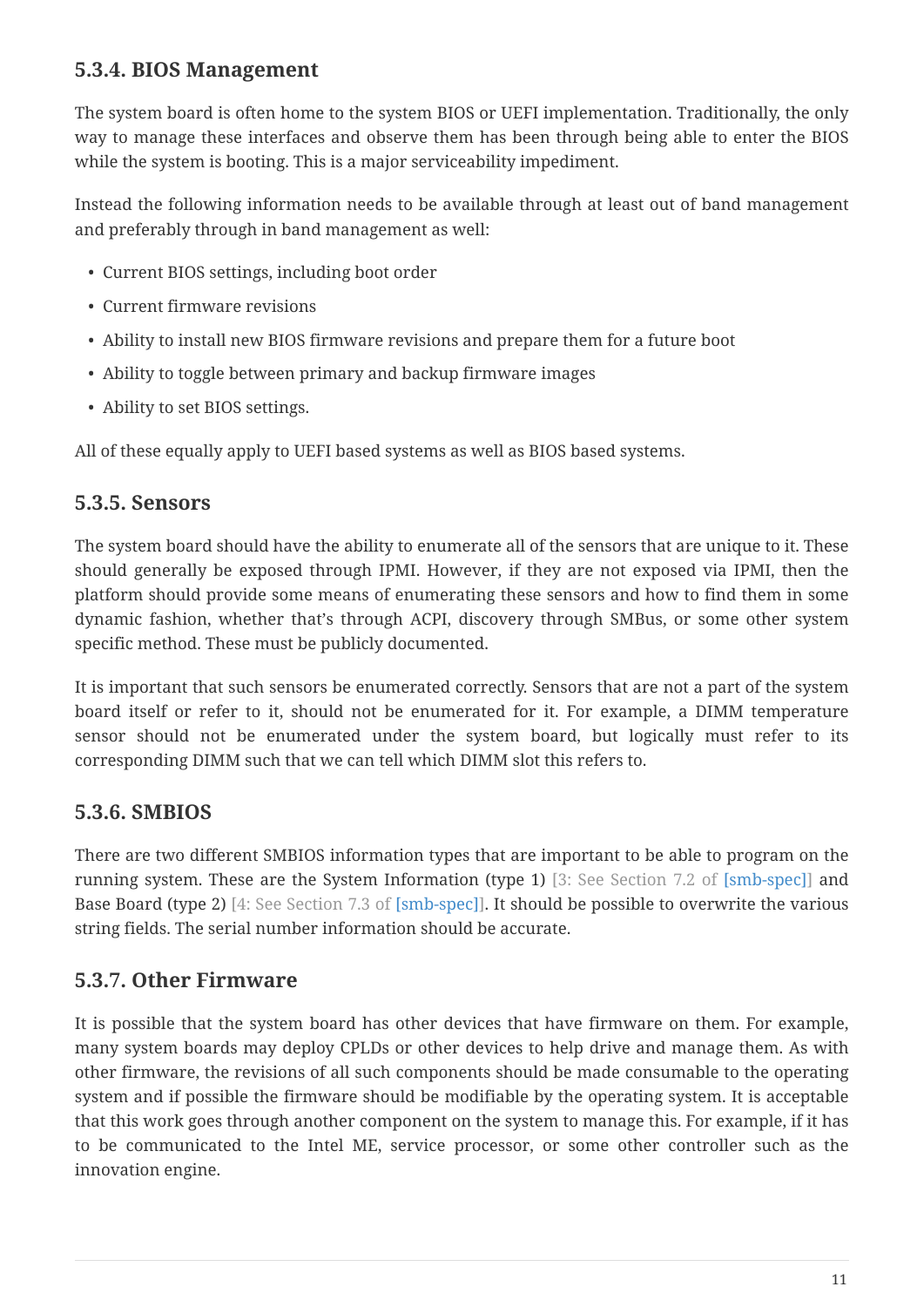## <span id="page-14-0"></span>**5.4. Chassis**

The chassis is the first thing that an operator having to service a system will have to interact with. When thinking about the chassis, one has to consider that operators will be dealing with racks upon racks of gear and that means that small differences between systems can be easily overlooked unless strongly stated.

## **5.4.1. Exterior Labeling**

While we've made a focus about silkscreens from the perspective of a system board and mapping CPUs and DIMMs, the chassis has its own labeling that we need to consider.

In particular the following components should be labelled:

- 1. Expansion slots should be labelled with information that corresponds to the internal slots.
- 2. Removable entities such as power supplies should have labels affixed next to the bays that are visible and clear both when the bay is and isn't populated.
- 3. USB ports should be labeled in a way that corresponds to labels that the system can understand.
- 4. An RJ-45 port that is dedicated to lights out management should be explicitly labelled as such.
- 5. System identification information such as part numbers and serial numbers should be present on a non-removable part of the system. If possible, this should be accessible while the system is in its normal service position in the rack.

Importantly, this labeling shares many aspects of the same set of problems as [Issue 3: Header/Port](#page-35-0) [mapping](#page-35-0) and this labeling will likely end up being a part of that.

## **5.4.2. Interior Chassis Labelling**

The interior lid of the chassis should have diagrams that explain how to perform common service operations. This is useful as a way to remind data center technicians of the steps that need to be taken when operating on a system. However, this should not be construed as a replacement for a full service manual for the system.

## **5.4.3. Required Tools**

A technician should be able to service a majority of the chassis without requiring tools. This implies the following:

- 1. The chassis should be able to open and close without requiring tools (an optional tool-based lock is permitted).
- 2. All hot swappable components (fans, PSUs, disks) must be serviceable without tools. Tools may still be required to insert or remove a disk from a tray; however, none should be required when performing the actual swap.
- 3. Any metallic or plastic based components in the chassis which are designed to direct airflow or move components must be modifiable without tools.
- 4. Components that require screws, such as the CPUs or the system board, should be kept to a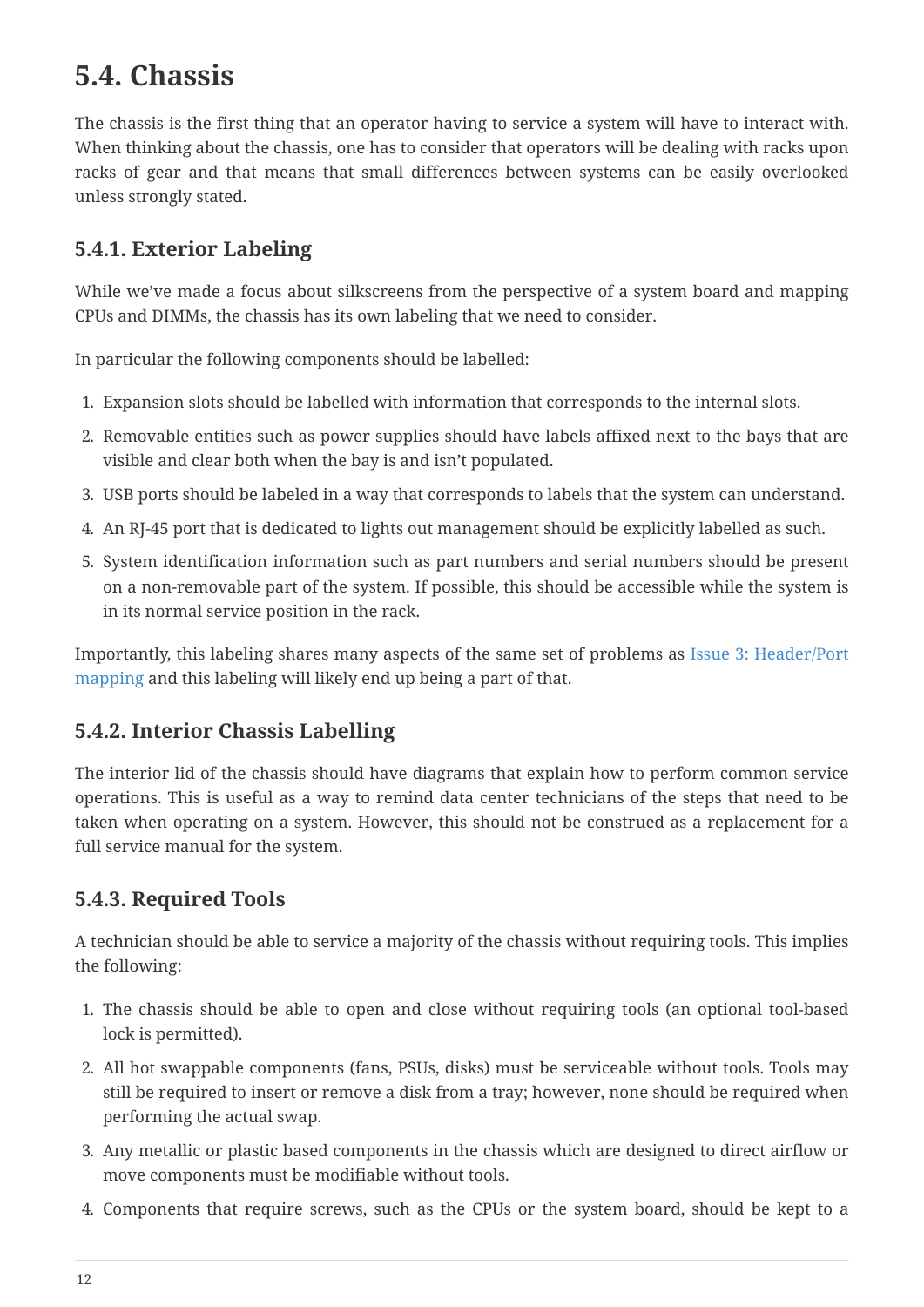minimum.

The technician should be able to complete all work with either a #1 or #2 Phillip's head screwdriver. If another type of screw is required, such as a small hex wrench, then the chassis must have a predefined place such that a small tool can be stored and provided with the chassis.

## **5.4.4. Identification LEDs**

A system should have the ability to have an identification LED that is controlled through IPMI as the chassis indicator. At a minimum the identifier should have two modes:

- Off
- Identification (switching between and on and off pattern at a fixed frequency)

Ideally the identification LED should support additional modes and be able to operate in the following fashion:

- Off
- Solid color indicating health
- Alternate solid color indicating service required
- Blink functionality for either color

## **5.4.5. Firmware**

If the chassis has any firmware that belongs to its FRU then that must be reported through to the platform in some way. It should be clear that said firmware belongs to the chassis FRU.

## <span id="page-15-0"></span>**5.5. CPU based PCIe root ports**

The PCIe root ports are a part of the CPU that is often configured explicitly by the BIOS. In Intel parlance this is often called the IIO while on AMD it is often called the NBIO. Unlike the rest of the CPU, the PCIe root ports do not deliver events through the MCA architecture, but instead through PCI express advanced error reporting (AER).

The PCIe root ports external design specifications and PCIe generally define different classes of errors which are broken into categories based on whether they are corrected, recoverable, or fatal.

Any error that is generated by a PCIe device should be forwarded to the operating system and in almost all cases should not result in a fatal error being received by the operating system. Even if a card has been surprise removed, systems software should make the determination as to whether or not the system should be taken down.

When fatal errors are encountered, the platform firmware must make sure that the contents of the error are firmly written down in the system event log in the event that the operating system is not able to properly record information as a crash.

An NMI should not be injected into the operating system unless there is no other option and there is no chance that the system can continue coherently from such a point.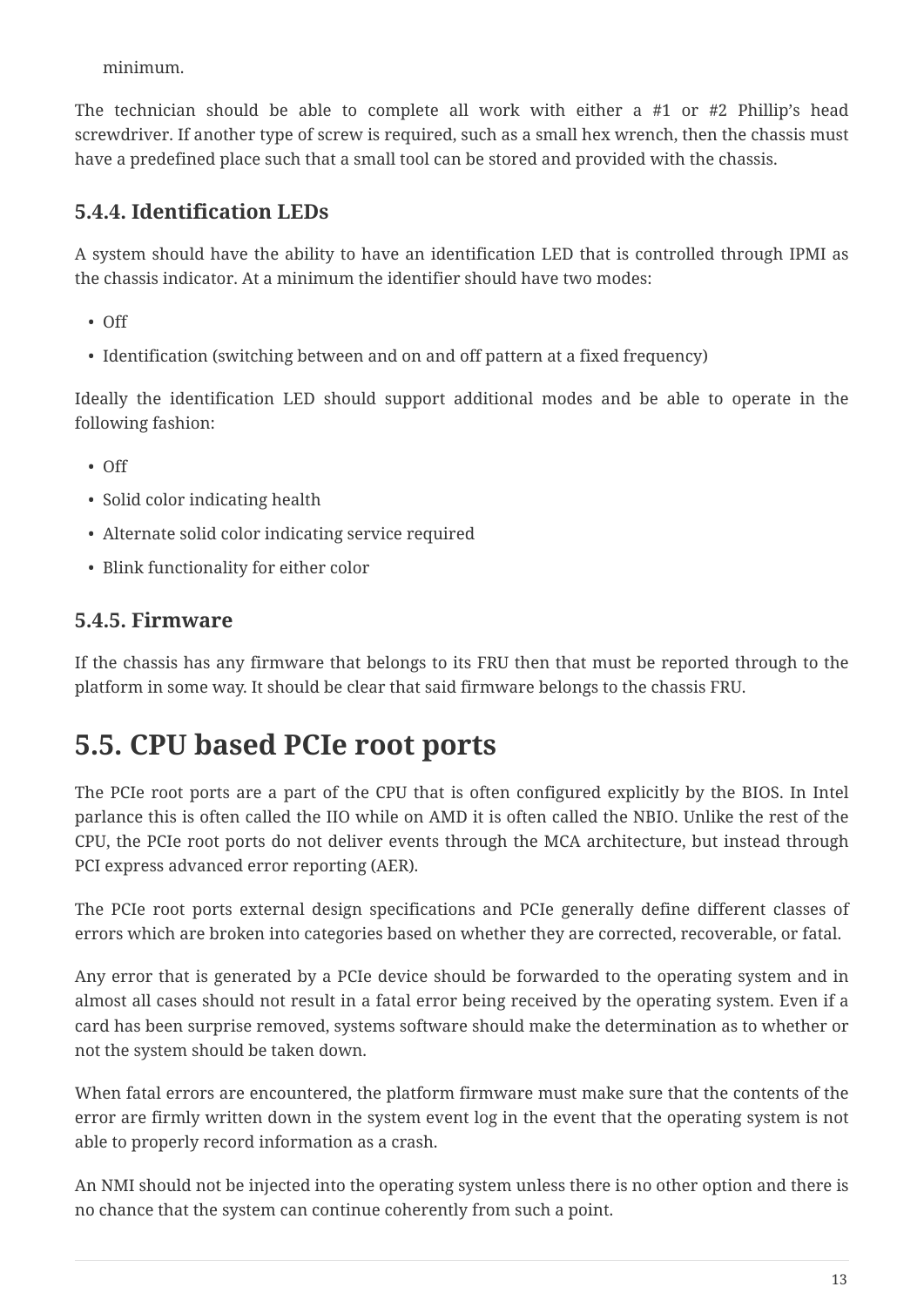Systems vendors must enumerate all events that will cause an NMI to be injected into the running system by the PCIe root ports.

## <span id="page-16-0"></span>**5.6. PCH**

The platform controller hub (PCH) is a series of devices that provide general support for features on the system. These run from USB controllers, to Ethernet, to SMBus, and more. These devices are generally represented as a series of PCIe devices that exist; however, they may exist in other forms.

It is expected that every device accurately support the PCIe AER specifications and be able to deliver AERs when events happen. If a device is being used by the platform, but the OS has not itself set up a driver for this and accessed it, then the platform firmware should still be able to receive AERs and forward them onto the OS to notify it that a given component is having issues.

If a non-PCIe based component is being leveraged and has an error, the systems vendor must define how the operating system will be notified about this. If this is a recoverable or corrected error that does not require operating system intervention, then the platform must still notify the OS that this has occurred.

If the error is instead fatal, the firmware of the system must record detailed error information to non-volatile storage. If the firmware must take down the running system as a result of this, then it is obligated to have a mechanism for informing the operating system through in-band signalling that such an event has occurred on the next run.

### **5.6.1. Firmware Upgrades**

One challenge with the PCH is that it houses two different additional processors which each house their own firmware: the Management Engine (ME) and the Innovation Engine (IE).

The system must provide methods such that systems software can determine the firmware revisions of these devices. In addition, while there are security and complexity concerns for inband firmware upgrades of these components, some form of firmware upgrade must be provided. It is required that such an upgrade be delivered while the system is in service and deferred until the next system reset.

## <span id="page-16-1"></span>**5.7. PCI and PCIe Devices**

The most common form of expansion card used in systems today is a PCI express device. Many of the devices on the PCH (even if they use a DMI link to the device) are exposed as PCI and PCI express devices. Connectivity to storage and the network is almost always provided through PCI express devices.

## **5.7.1. Location and Identification**

All PCIe devices must be identifiable as existing in a given location in the system. For devices that are part of the CPU and PCH this is optional, though it is recommended that it is made clear in some form that this is where they reside.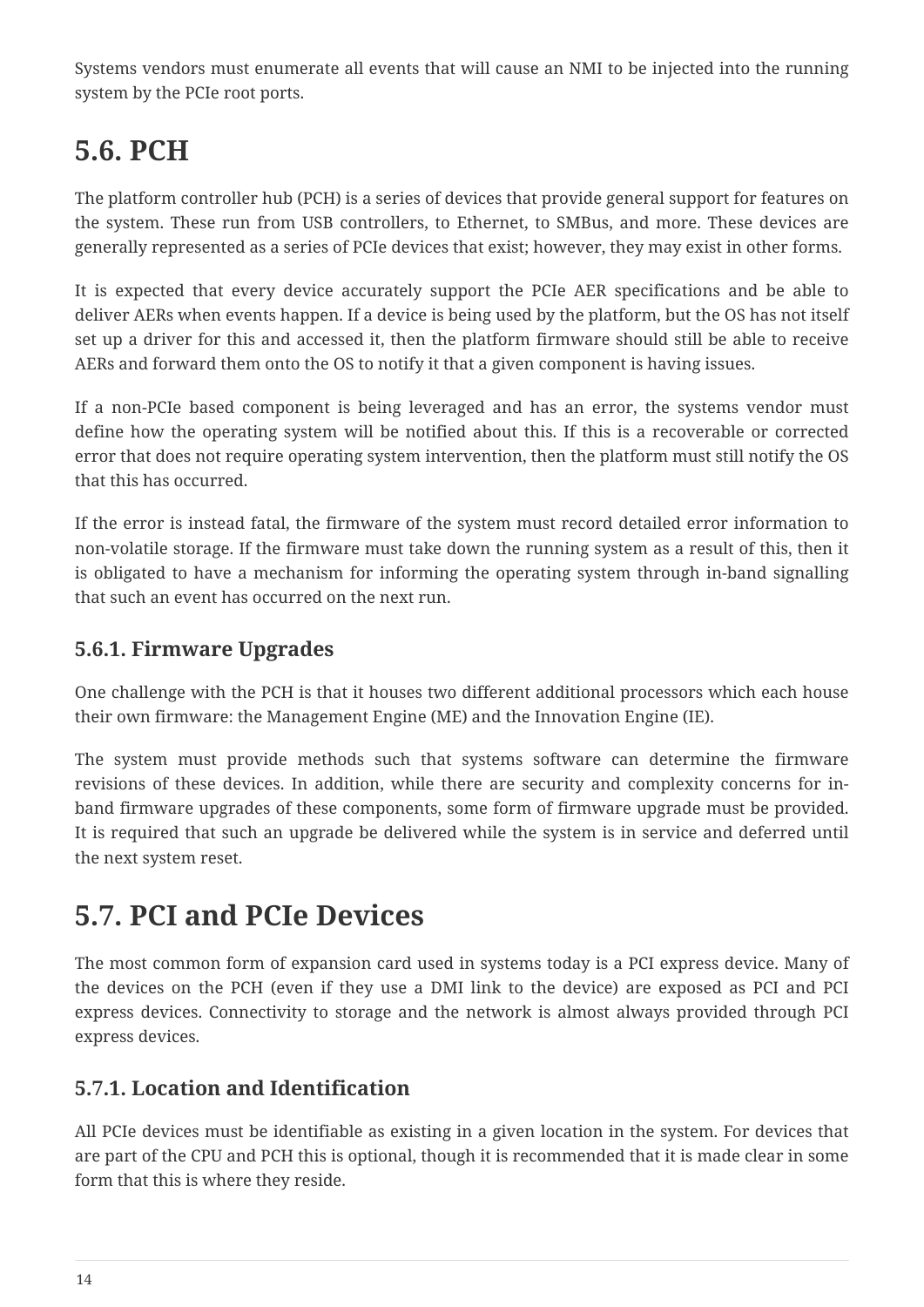For devices which do not support hotplug (usually found in traditional expansion slots), this information should be obtainable through a SMBIOS type 9, System Slot [5: See section 7.10 of [\[smb](#page-36-4)[spec\]\]](#page-36-4), entry. Specific PCI devices should be mapped to the location string through the bus, device, and function of the device.

For U.2, NGSFF, and Intel ruler form factor PCIe devices or other form factors that are being used for hot-pluggable NVMe devices, then the platform must provide a way to map this information to the bay on the chassis that these are accessible on. It is recommended that each bay have an SMBIOS entry so that the platform can enumerate how many hot pluggable PCIe bays exist. For more information on such requirements, please see the [Backplanes](#page-18-0) section.

### **5.7.2. Firmware**

PCIe devices may contain their own firmware. If so, these devices should conform to the notes in the general discussion on [Firmware](#page-27-0). A means of native firmware upgrade is required.

### **NVMe Firmware Upgrade**

NVMe devices have additional requirements around firmware upgrade. All NVMe devices must implement the following optional commands:

- 1. Firmware Commit [6: See section 5.11 of [\[nvme\]\]](#page-36-6).
- 2. Firmware Image Download [7: See section 5.12 of [\[nvme\]](#page-36-6)].

NVMe devices should support more than one slot for firmware.

## **5.7.3. Hotplug**

Devices that are not standard expansion cards should support hotplug and surprise removal. This generally means all U.2, NGSFF, and other more recent NVMe based devices. However, the rules that follow apply to any device. Here, when we say hotplug, we refer to the idea of a surprise removal. That is, a device which does not follow the requirements for orderly removal as discussed in [pci-hp].

When such a device is placed in the proper slot, the system must report this by setting the 'Hot-plug surprise' and the 'Hot-Plug Capable' bit of the Slot Capabilities Register [8: See section 7.8.9 and table 7-18 of [\[pcie\]](#page-36-7)] to one.

PCIe hotplug should follow the normal specification and allow an interrupt to be posted to the operating system when such events occur. Such a notification must not be hidden from the operating system by the platform firmware.

Devices should ensure that any acknowledged activities are still completed, even in the face of surprise removal. For example, a NVMe device that has acknowledged a write and then been removed from the system, must still ensure that it is flushed to stable storage.

## **5.7.4. Sensors**

Devices should provide access to sensors to gauge device temperature. If active cooling is employed,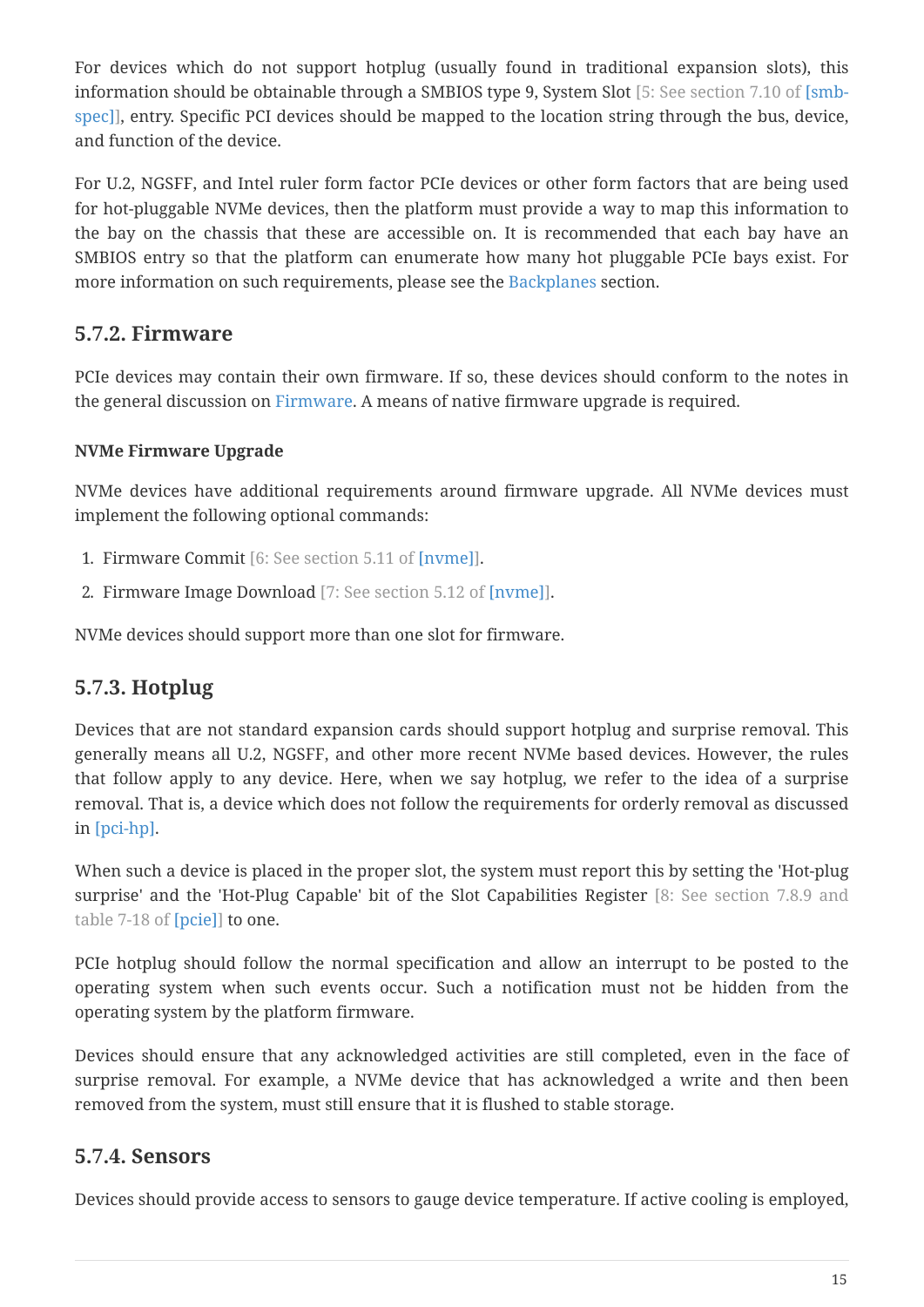the device must provide a way to understand the health of said cooling devices. Further, if there are failures or any thresholds triggered, those must be presented in some form to the device driver as discussed in the following sections.

This is not limited to just temperature and cooling. This should also cover electrical health (such as voltage, current, wattage, etc.) and other internal aspects of the device.

### **5.7.5. Errors**

While the PCIe AER capability is optional, it is required for all discrete expansion cards. Systems software will configure all devices to generate AERs.

### **Internal Device-specific Errors**

It is possible that devices may have internal conditions that can be triggered. For example, the device has a cache that has a fatal ECC error. Devices must expose this information in some form. The operating system should receive notifications of these events through one of the device's standard MSI/MSI-X interrupt vectors.

It must be clearly specified how the operating system can recover from such a state. For example, by power cycling the device. In addition, as much information about the internal error should be provided in some fashion to the operating system to ease eventual RCA procedures.

### **5.7.6. Reset Capabilities**

Where possible, devices should support a per-function reset capability. If a device only supports a single function and does not support virtual functions, then this capability is not required and power cycling should be able to occur at a device level.

## <span id="page-18-0"></span>**5.8. Backplanes**

The backplane of a system is often a discrete FRU that exists in the system that is used to connect all of the storage (whether SATA, SAS, NVMe) in the system to a set of ports on either the system board or distinct expansion cards. The backplane is wired to a number of 'bays'. Each bay can house one device, though some bays can house multiple devices. The bays are usually built into the chassis.

Today, most backplanes come in two different forms. They are either considered passive devices or active devices. In the case of passive devices, they exist primarily to pass through the electrical wiring of storage devices. Active backplanes have components that actively participate and may modify the transmitted data. For example, this is performed by SAS expanders and PCIe switches.

### **5.8.1. LEDs**

The backplane should support multiple LEDs on a per-bay basis which include:

- An activity LED
- A service LED

The service LED should be able to indicate several different states: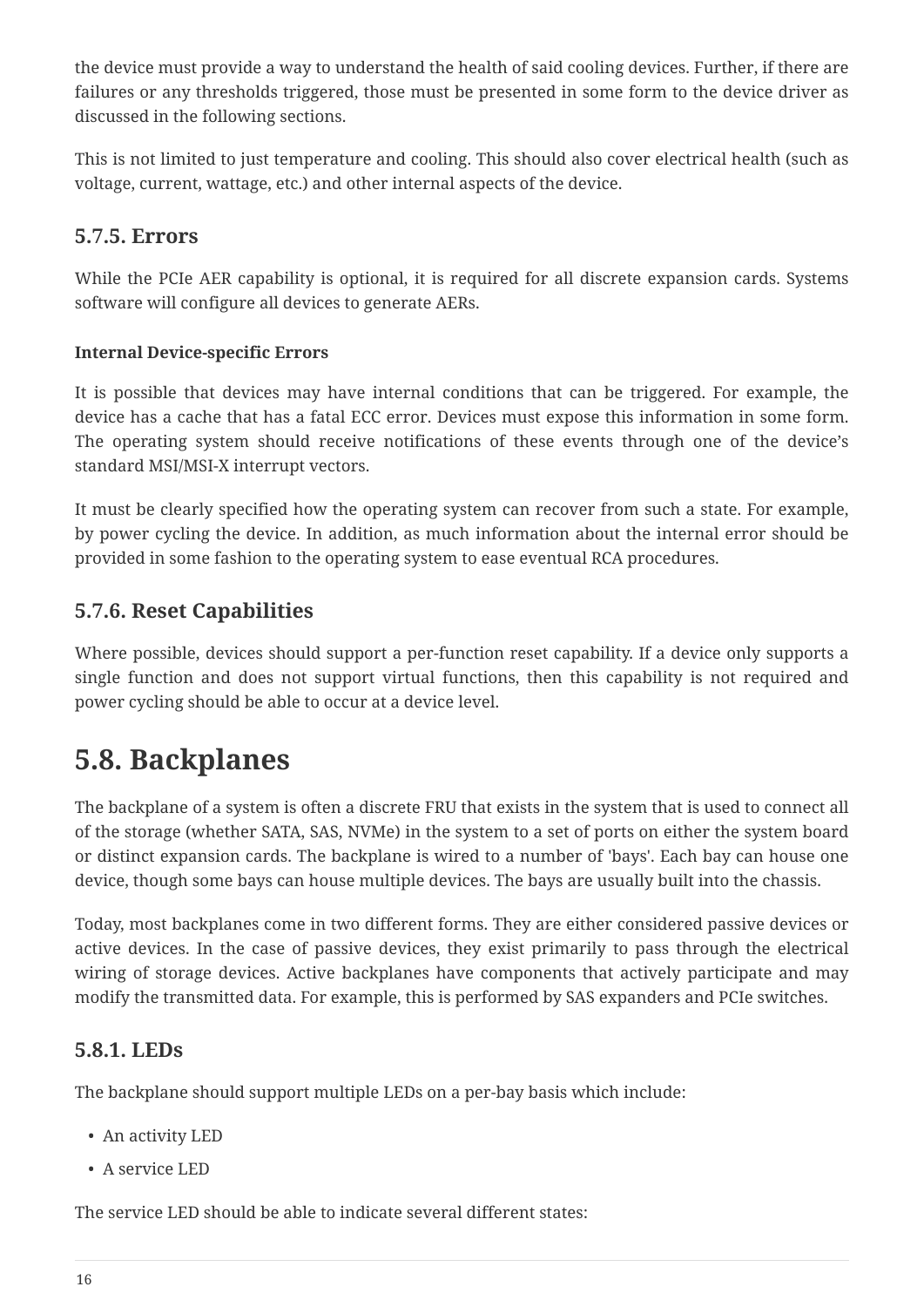- Blinking for identification
- Multiple solid colors to distinguish between different health states such as operational or service required.

Importantly all LEDs **must** function regardless of physical presence of the device in a backplane slot.

The current LED state should be retrievable from the system. LED settings do not have to persist across power cycles. However, non-activity LED settings should not change because of device insertion or removal.

### **LED Control Methods**

The methods for controlling the LEDs on a given platform must be well defined.

For SATA/SAS devices behind SAS expanders, the LEDs must be controllable through SES.

For SATA/SAS devices which are directly attached through a passive backplane, the controller must be able to control this whether a SAS HBA or the on-board AHCI controller.

For NVMe style PCIe bays, the bays should support independent control through the PCIe slot control register [9: See section 7.8.10 of [\[pcie\]\]](#page-36-7); however, if this would not allow for per-bay control, then instead alternative means of toggling these LEDs through IPMI should be documented.

### **5.8.2. Power Control**

Each bay and slot must have independent power control. This power control should be available through the basic protocol methods wherever possible and also available through IPMI or similar management.

## **5.8.3. Identification**

Identification of devices can be tricky due to the use of both passive and active backplane technologies which indicate how much is known or not by the platform. Regardless, a system should be devised such that it is possible to determine the following information about a given bay:

- Is a device physically plugged into the bay?
- What is the vital product data (VPD) for device plugged into the bay?

The operating system must be able to query this information. There are several different schemes and ways that this is done today:

• SCSI Enclosure Services (SES)

SES provides a programmatic way to describe the bays in a given backplane or chassis and gives basic information about them such as the SAS WWN.

One unfortunate complication with SES is that it is usually only placed on systems when a SAS expander is also used. While sometimes a SAS expander is a necessary evil, it can also often get in the way.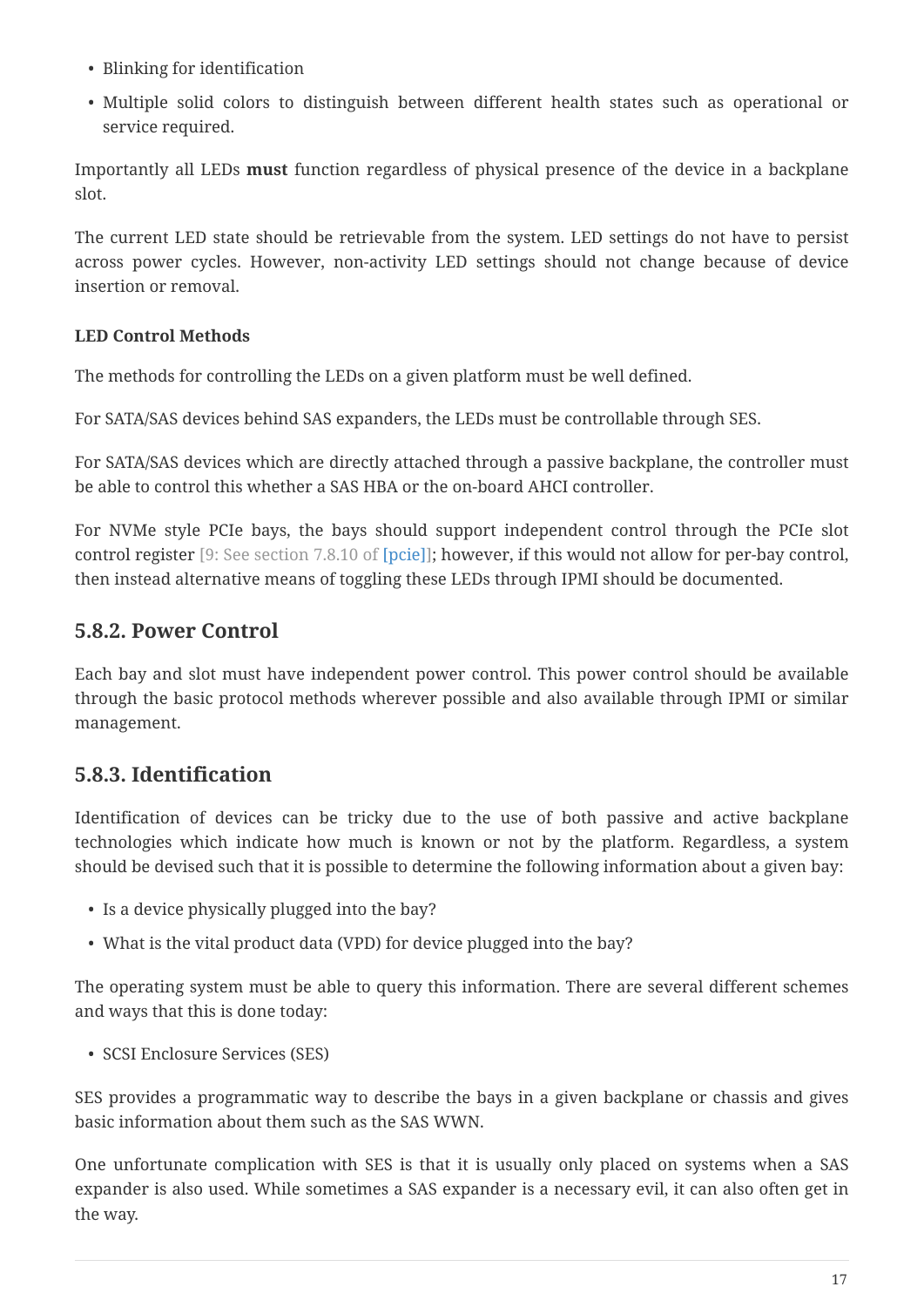• Static Mappings

Another way that this is done is by knowing which phy lanes are wired into which slots on the backplane. While this is an option, it is not the preferred method due to the fact that a wiring mistake between the HBA and the backplane or having the HBA placed in a different PCIe expansion slot can end up causing issues with this enumeration.

### **Identification Challenges with NVMe**

Importantly, the rise of U.2, NGSFF, and other form factor NVMe devices mean that we have new challenges in the backplane for identifying devices.

With the rise of the NVMe-MI specification, system vendors should be able to leverage this information and expose it with the relevant bay mappings, allowing a system to be able to fully flush out the topology information. Unfortunately, this is not standardized today.

Further, even when PCIe switches are employed, it is important that the manipulation of the devices from a PCIe perspective is independent. One should ensure that if the LEDs are advertised in the slot capabilities register [10: See section 7.8.9 of [\[pcie\]\]](#page-36-7), then each bay is independent.

### **Identification Challenges with AHCI**

On occasion, systems will have SATA devices wired up to to a backplane and directly connected to an AHCI controller. In these cases, the ahci controller should allow for controlling the LEDs through the AHCI Enclosure Management specification [11: See section 12 of [\[ahci\]](#page-36-8)]. If possible, the controller should be rigged up such that it can receive messages and be used to transmit the VPD data from the device in the bay.

However, even if this is in place, then we still need a means of being able to map between which bay is which, as most of the commonly implemented methods are not self-describing. While they can be solved with the static mappings described above, it would be better if a self-describing system was used for this.

### **5.8.4. Firmware**

Whether the backplane is active or passive, there will likely be firmware involved. Even passive backplanes may have a CPLD to help drive the LEDs on the system.

As with other firmware modules, whether upgradeable or not, the system should expose what the revision of the firmware is and the specific FRU that it belongs to.

## <span id="page-20-0"></span>**5.9. SAS Expanders**

Systems that have SAS expanders must conform to the following expectations:

- The FRU that the expander is a part of should be well defined
- The SAS expander must support firmware download and enumeration through standard SAS commands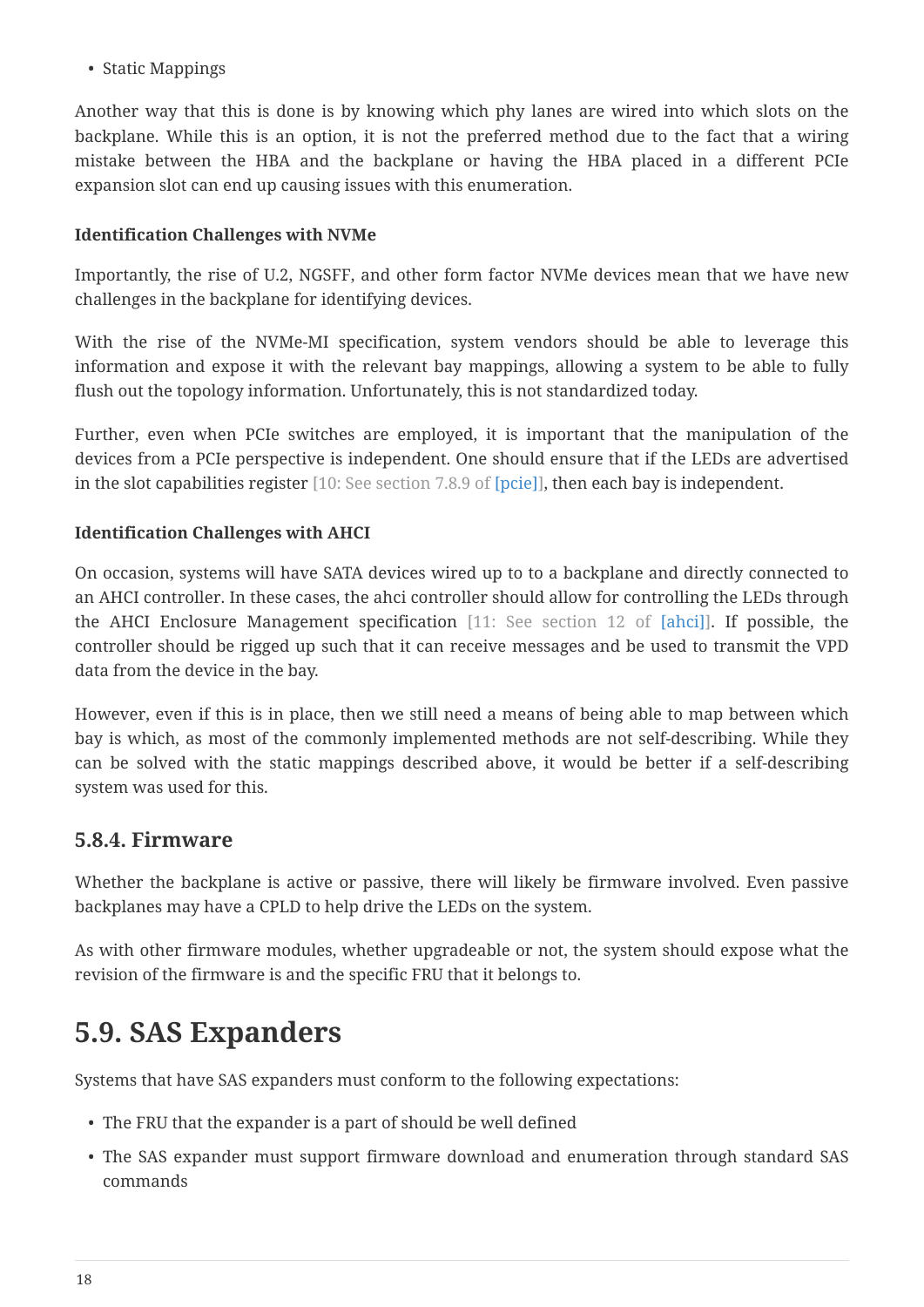Further, it should be possible to obtain statistics about the state, count, statistics, and more of all of the phys that the expander is attached to. Further, if active SFF cables with transceiver information are present, then it should be possible to retrieve that information from either end.

SAS expanders are often part of the backplane in systems and will be the component that implements and provides SCSI enclosure services (SES) which allow for LED control and identification of devices.

## <span id="page-21-0"></span>**5.10. SATA and SAS Drives**

SATA and SAS drives, whether based on rotating or solid state media are a mainstay of the systems that we are building today. However, they both have unique failure modes due to either the mechanical or electrical nature of the medium.

## **5.10.1. Error Reporting**

Regardless of medium, the drives should report standard SATA and SAS errors in response to commands as per the corresponding command sets.

When internal events and errors occur, they should be logged in a device-specific manner. These event and error logs should be exposed through either a standard log page or through a vendorspecific interface.

When vendor specific interfaces are used, it is required that one be able to write open source tools to collect said log information, even if the tooling to interpret it is not open source (though it is recommended that vendors pursue that path whenever possible).

### **Flash Wear Leveling**

One particular challenge is the endurance of drives. Solid State drives should report their wear leveling metrics through the standard SATA and SAS log pages. If more details are available through a vendor-specific interface, then information related to that should be provided.

### **5.10.2. Firmware Upgrade**

### **SATA**

Firmware upgrade must be possible for SATA devices through the ATA8-ACS DOWNLOAD MICROCODE command. Devices must support the word 0 (feature) subcommand 03h (Download with offsets and save microcode for immediate and future use). Ideally, future revisions of SATA devices will have support for an alternate download procedure ala the SAS versions described below. Further drives should try to comply to the general firmware upgrade guidelines.

Where possible, vendors should also supply the ability to obtain the current running binary firmware image from the drive.

### **SAS**

Firmware upgrade must be possible for SAS devices through the SCSI SPC WRITE BUFFER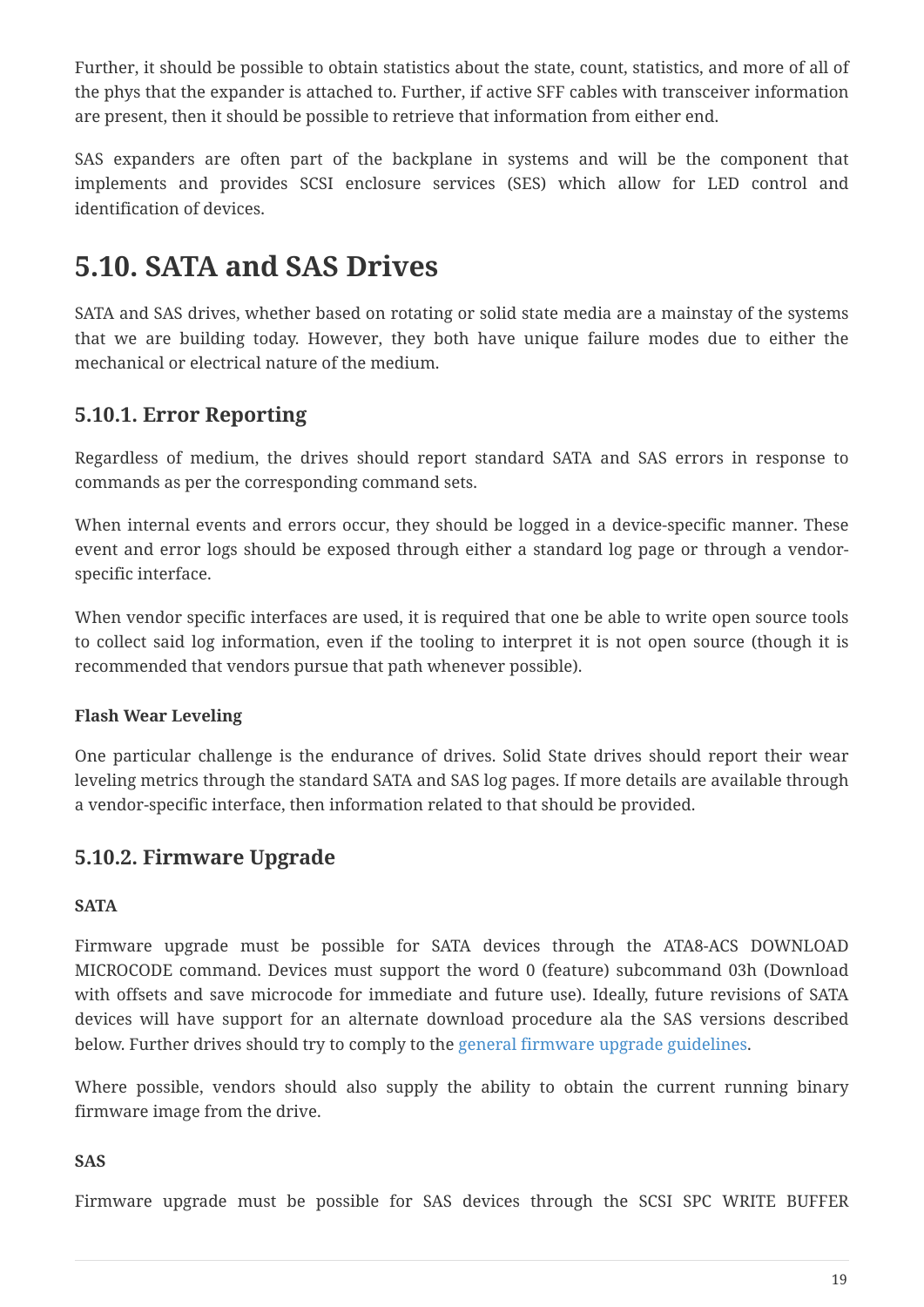command. Drives must support mode 07h (Download microcode with offsets, save, and activate). Drives should support a combination of modes 0Dh (Download microcode with offsets, select activation events, save, and defer activate), 0Eh (Download microcode with offsets, save, and defer activate), and 0Fh (Activate deferred microcode).

Where possible, vendors should also supply the ability to obtain the current running firmware image from the drive through either a standard or vendor-specific SCSI command.

## <span id="page-22-0"></span>**5.11. Transceivers**

Transceivers in the system are expected to implement and conform to the SFF specifications for obtaining information about the transceiver. All transceivers are expected to implement page 0xa0 of the appropriate specification. This means SFF 8472 for SFP, SFP+, and SFP28 devices, SFF-8436 for QSFP devices, and SFF-8636 for QSFP28 parts.

Any device that accepts such a transceiver, whether a networking device, a host bus adapter, or another component must provide a means of querying this i2c information. It is not expected that this information be on the SMBus, PMBus, or another platform-wide i2c bus.

It is recommended that devices supporting SFF-8472 implement page 0xa2 and that devices implementing SFF-8636 implement all of the optional sensor information such that the component's health can be better understood.

While we expect all such transceivers to be of a high quality and available, if a transceiver fails, the only requirements are that the containing component is able to indicate the failure. If the component is able to offer additional, detailed failure information then that should be made available to the component. NICs should be able to clearly indicate when they're no longer able to communicate with the transceiver through normal link state change events and then based on firmware indicate whether or not the transceiver is physically present or not.

Dealing with the availability of a given transceiver should not be done at the transceiver level, but at the device level that is leveraging the transceivers. For example, multiple NICs should be employed and availability provided at that layer of the stack whether through layer two methods such as LACP or layer three routing protocols such as BGP and OSPF. Similarly, if transceivers are being used to connect external storage HBAs, then multipathing of some form should be employed.

## **5.11.1. Identification**

All transceivers should have the manufacturing information filled in. This includes the vendor and serial number information.

### **5.11.2. Firmware**

If the transceiver possesses a UFM of some form, then it is required that the UFM information be exposed in some way by the transceiver that the operating system can obtain. In addition, the operating system should be able to upload and download new firmware to devices.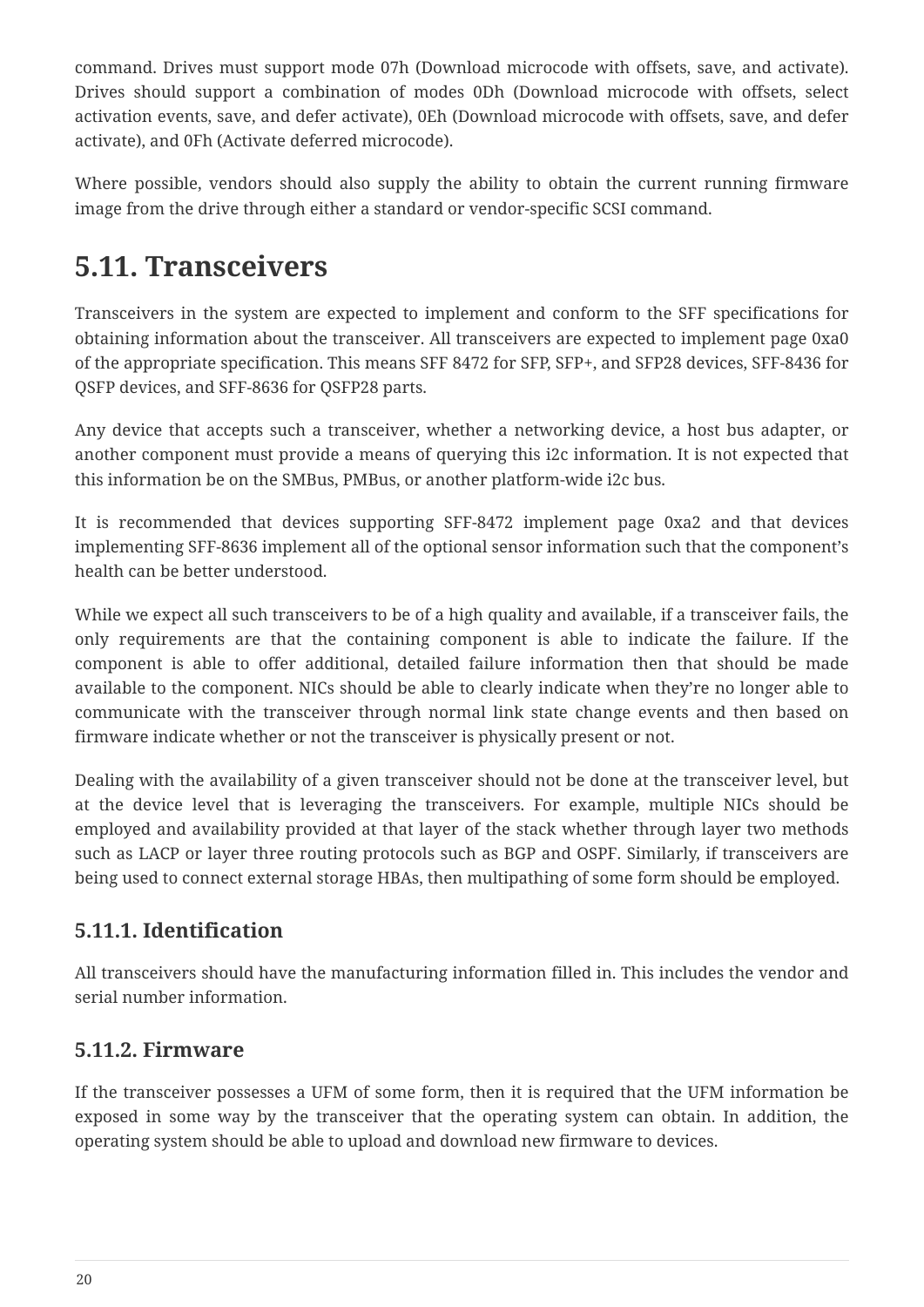## <span id="page-23-0"></span>**5.12. Chassis Power Supplies**

Different chassis have different forms of support for power supplies. In some cases the power supplies in question are hot-swappable and in other cases they are built-in to the chassis itself. The power supplies themselves have a wide range of different information that is relevant. For example, these ranges from the supported ranges of voltages, currents, and watts at a high level, down to different probes that exist in different parts of the power supply.

The platform must be able to determine the following information about power supplies:

- How many power supplies exist in the system?
- Are the power supplies separate FRUs?
- Are the power supplies hot-swappable?
- For removable power supplies, how many slots exist in the system?
- For removable power supplies, how many power supplies are physically present?
- How many power supplies are plugged in?
- What input current and voltage ranges is the power supply designed for?
- What input current and voltage is the power supply running at?
- What output current, voltage, and wattage ranges is the power supply designed for?
- What output current, voltage, and wattage ranges is the power supply operating at?
- What more detailed power information is available?
- What is the manufacturing vital product data?

Today, a combination of SMBIOS and IPMI should be used to supply information about the power supplies in the system, their current state, and how many are present.

When the system has static power supplies that are either not their own FRU, or are their own FRU, but not hot-swappable, then the platform should correctly fill out the SMBIOS Type 39, System Power Supply [12: See section 7.40 from of [\[smb-spec\]](#page-36-4)], information. The Power Unit Group information (offset 04h) must be accurate and represent which power supplies provide redundancy. In addition, due to the static nature of the power supplies in such a configuration, all of the power supply location, manufacturer, and other VPD information most be present.

In cases where the system has dynamic, hot-swappable power supplies, the SMBIOS information should be used to represent the number of such power supply slots that exist in the system and the capability of being hot-swappable by setting bit zero of the Power Supply Characteristics member at offset 0Eh in the SMBIOS type 39, System Power Supply, record. Further, such devices should provide location information. The platform should not provide basic manufacturing information via SMBIOS and instead should provide it through IPMI FRU records.

In addition, it is recommended that the platform expose PSU information over the power management bus (PMBus), allowing for deeper introspection by the runtime operating system. As dynamic properties should not be filled into SMBIOS if the power supply is hot-swappable, this implies that the various probes and cooling devices that are part of a hot-swappable power supply should not be enumerated in SMBIOS. Again, the rationale for this is that the SMBIOS information is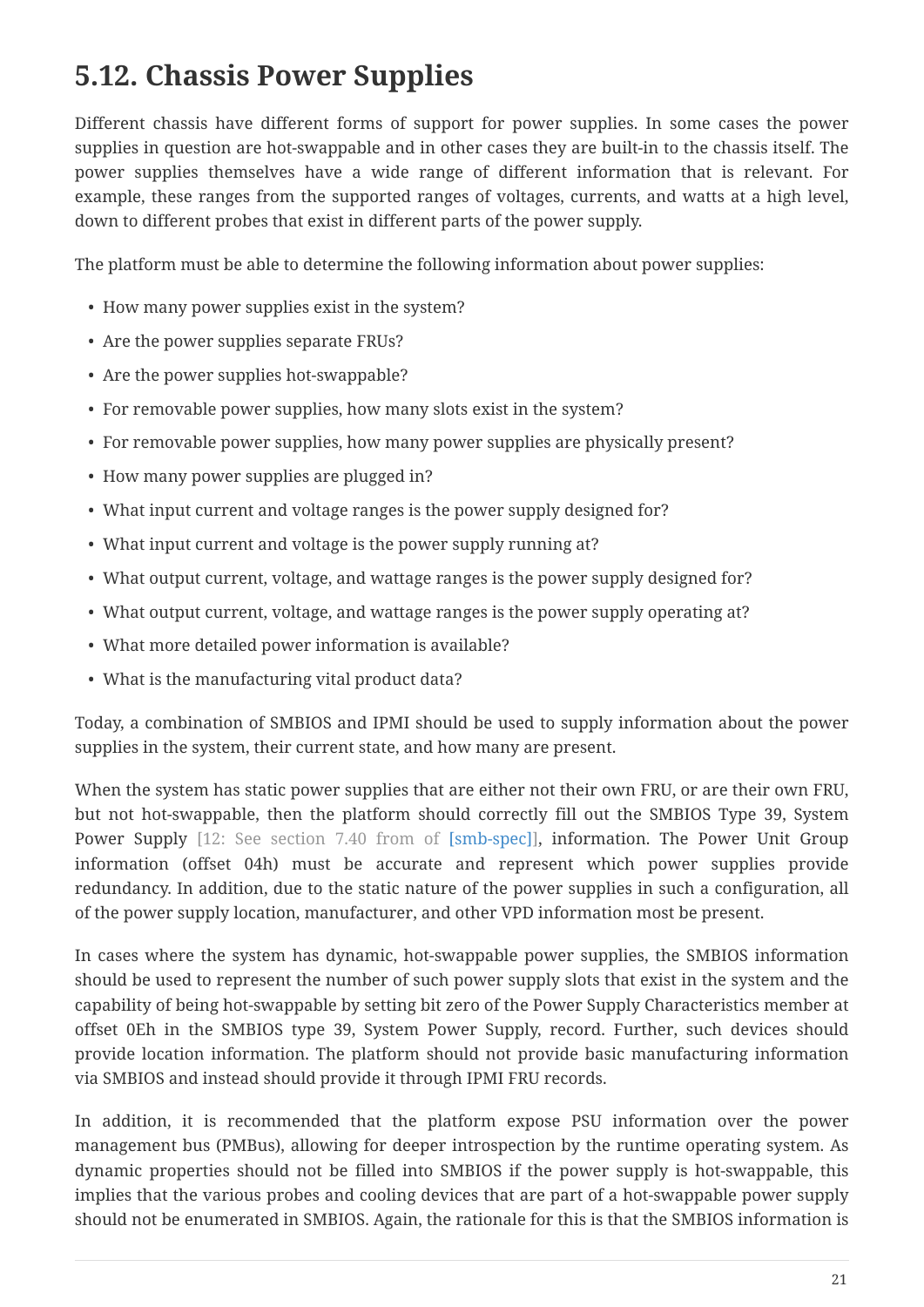static and therefore cannot be updated to reflect the changes in the system's information.

In all cases, there must be a means to map between the IPMI records and corresponding SMBIOS entries. One way to do this is to use the slot label information.

### **5.12.1. Firmware**

Modern power supplies are increasing in complexity. If a power supply has firmware, regardless of its upgradability, then that information must be exposed through either PMBus or an IPMI platform record.

A plan for supporting the firmware upgrade that is executable from a native environment is required.

### **5.12.2. LEDs**

Some power supplies have LEDs that are present on the units. When such LEDs exist, the ability to toggle them and control the LEDs should be provided over some interface to the operating system. The LEDs should consist of the following different modes:

- Normal Behavior
- Blinking pattern for identification
- A color to indicate the device has been faulted

Ideally these should be exposed over IPMI or a similar systems management interface that can be used by the operating system in conjunction with the systems firmware such that the operating system can override or change the LEDs with firmware's knowledge.

### **5.12.3. Upstream Identification**

Unlike other components of the chassis, a power supply exists as part of a broader fabric. A power supply may be plugged into a wall outlet or extension cord, but it is more commonly plugged into a power distribution unit (PDU) in a data center. A server should be able to determine which PDU a given power supply is plugged into and vice-versa. For more information on this, see [Issue 2:](#page-34-1) [PSU/PDU Discovery.](#page-34-1)

## <span id="page-24-0"></span>**5.13. Fans**

Active cooling is often a necessary and crucial part of the system. For any given fan in the system, we have a few different questions that we want to be able to answer:

- Is it present?
- Is it hot-pluggable?
- Where is it?
- Is it spinning?
- If so, how fast?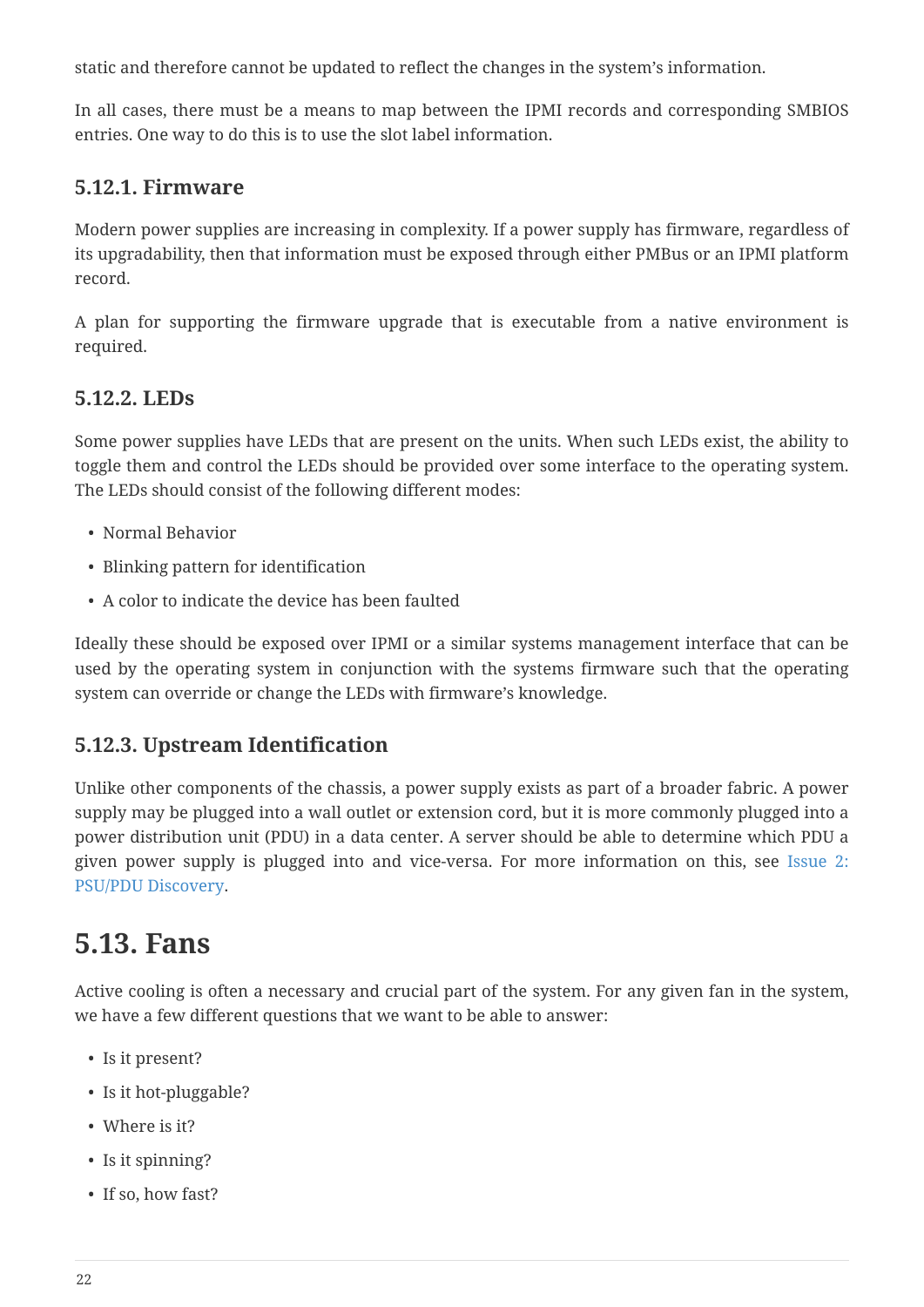• What type of device is it?

The expectation is that the platform provides a way to explicitly determine the following items:

- How many fan slots exist?
- How many fan slots are populated?
- Which fan slots are serviceable?
- Which fan slots are hot-pluggable?
- What type of fans are used in what slots?
- What speeds are all fans spinning at?

One challenge with fan population rules is that many system boards have more headers for fans than a given chassis uses. This may cause it not to be possible to determine the number of expected fans in the system. In such cases, there must be enough identifying information present in the system, such that the running operating system or other management tools can determine whether or not a given class of system or a specific instance of it, should have a specific number of fans.

Unlike other devices, most fans do not have read only memory (such as an EEPROM) which can be used to deliver manufacturer information such as the name of the manufacturer, the serial number, or the part number. Therefore, when populating records for fans, it is understood that this information may not be available.

### **5.13.1. IPMI and SMBIOS**

Every fan in the system should have a corresponding tachometer sensor provided by IPMI. Conventionally, these sensors should have entity IDs that try to relate it to the sets of fans that are expected to exist.

To break this into the two different phases we propose the following high level principles:

- 1. SMBIOS information should list what the platform expects to be present as part of its design.
- 2. IPMI should reflect what is actually present and have a way to map to a corresponding SMBIOS entry.
- 3. If a fan is not provided by the platform (such as on a PSU), then SMBIOS should not provide information about that; however, IPMI should still provide entity information to indicate what device it is a part of and provide server information where possible.

To make this more concrete, SMBIOS would be used to answer the question of how many fan slots exist in the chassis and label them. As well as indicate whether the fan slots are hot-pluggable or not. SMBIOS should not populate any of the information about RPM or other aspects of the system. There may be fewer SMBIOS slots than headers on the system board.

Instead, IPMI should be populated with sensor records that correspond to the different physical fan headers. In addition, the IPMI records should provide information to map the fan sensors back to a corresponding labeled, SMBIOS entry.

Through IPMI senors, it should be possible to distinguish for each fan, whether or not the fan is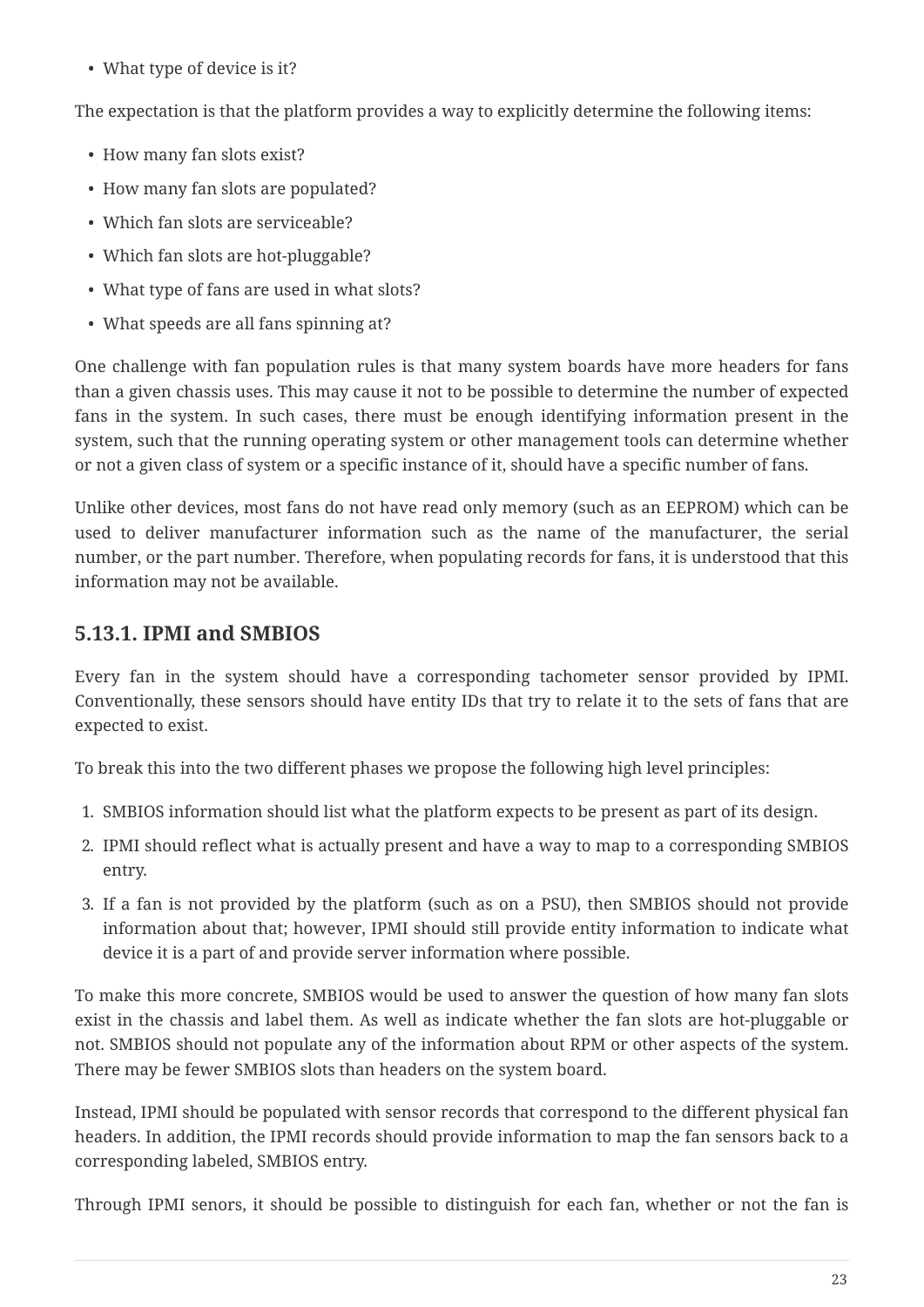plugged in and whether or not it is spinning in any way.

Finally, to cover cases like option 3, IPMI should make it clear what entity the fan belongs to. For example, a fan on a power supply or a fan that is part of an active CPU heat sink should make it clear that they map directly to those devices.

## <span id="page-26-0"></span>**5.14. Service Processor**

The service processor is a secondary processor that exists in the system that is used to help manage the running system and provide management to it when the main system is not necessarily running or able to run.

## **5.14.1. Management Interface Support**

The service processor must support the IPMI 2.0 specification and should support a revision of the Redfish specification. The SP should support running IPMI services through the KCS bus. If that is not provided, then another form of in-band management must be documented by the vendor and implemented in the system.

If there are vendor-specific commands that are required for correct operation, those must be properly documented.

### **5.14.2. Network Support**

The service processor must support being attached to the network through a dedicated Ethernet port. The device should support either static or dynamic configuration through something such as DHCP. If DHCP is used, the SP should support announcing itself through a DHCP client identifier in a way that makes it clear who the manufacturer of the service processor is and the class of system it is a part of.

Historically many dedicated and shared ports have had issues with negotiating speeds while the chassis was powered off or in the middle of a power cycle. The dedicated management port must always support negotiating full-duplex gigabit support through auto-negotiation as per IEEE 802.3 [\[ieee\]](#page-36-9) regardless of the chassis's power status.

## **5.14.3. Firmware Upgrade**

As per the general [firmware] section, the service processor should support some way of performing firmware upgrade while the main system is operable. This should preferably be driven through native code mechanisms.

### **5.14.4. Power Control**

There are conditions where the service processor may need to be restarted due to conditions such as memory leaks, firmware upgrades, or as part of other troubleshooting steps. Such a power control should be available to the operating system.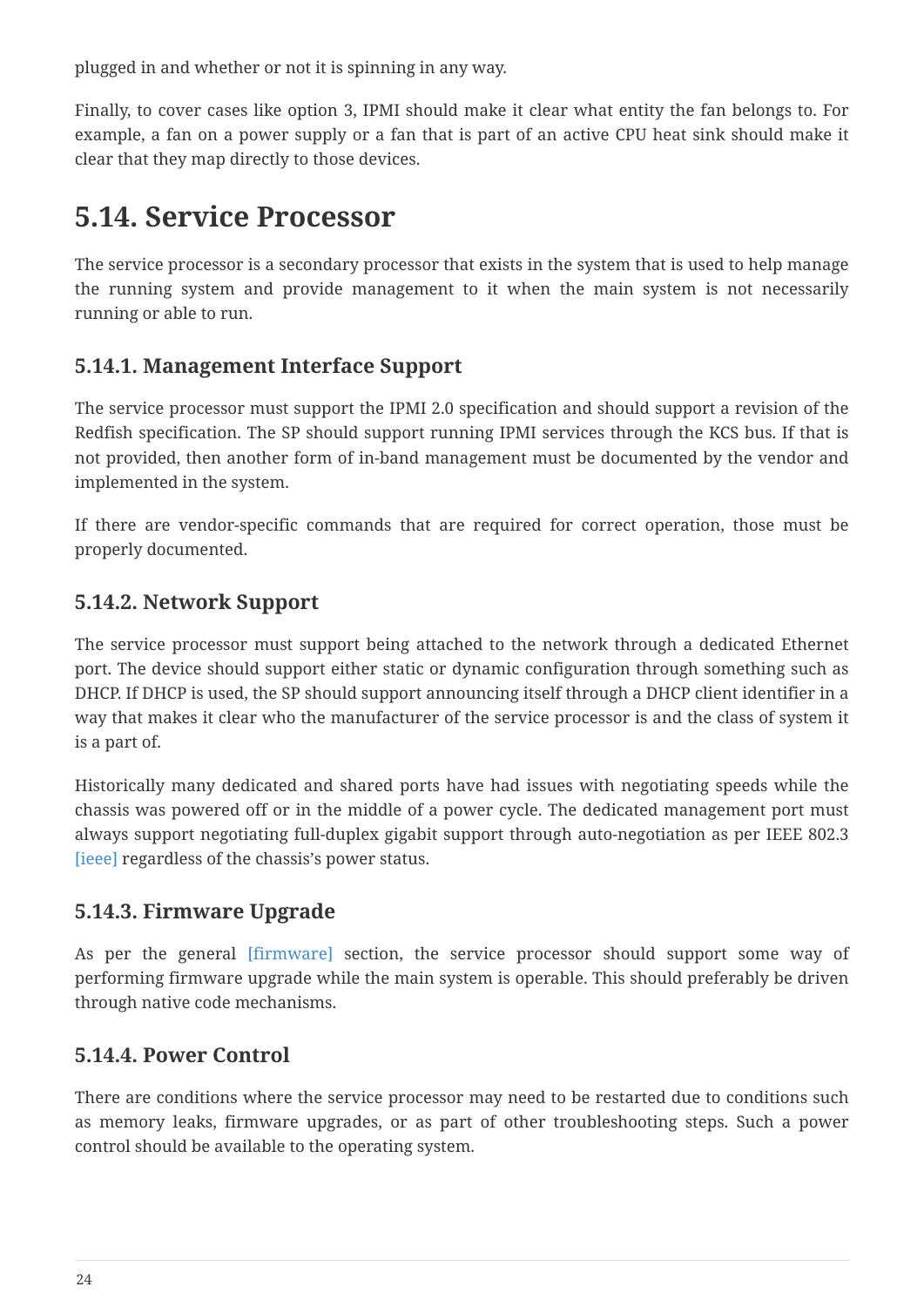## <span id="page-27-0"></span>**5.15. Firmware**

Firmware in systems is one of the more challenging parts of system serviceability and reliability. The chief issue with firmware is that it is often unobservable software. While the term firmware is used here, this also covers other kinds of devices such as PROMs that serve a similar function on devices.

We classify firmware into two different buckets:

- 1. Upgradable firmware modules
- 2. Static firmware modules

The first group represent those that can be serviced by the running operating system at run time of the system. The second group suggest firmware modules which cannot be serviced at runtime. These second group of firmware modules may still be serviceable by a technician or by replacing a FRU; however, from a practical perspective, that makes them unchangeable. A disk drive is an example of the first set, while a YubiKey is an example of the second set.

All firmware modules present in the system must support querying the current revision of the in use firmware as well as any other installed versions. If a given firmware module supports multiple slots (such as a primary and backup firmware module), then all versions must be discoverable.

Devices in the upgradeable set should have a means of having the operating system install new firmware onto the devices. Similarly, having the ability to capture the current image in use on the device is a desirable, but optional requirement.

## **5.15.1. Desired Upgrade Mindset**

One of the particular challenges with firmware upgrades is the fact that interruptions in the upgrade can cause problems with devices. With that in mind, what we'd like to see is that all devices adopt something similar in spirit to a hybrid of the NVMe and SAS specifications.

Particularly, the model that we'd like to see is that for any given piece of firmware on the device, there exist at least two distinct slots which can hold independent copies or versions of a given piece of firmware. Finally, the device should support the ability to record a firmware revision to take effect on the next power on or reset.

These two features combined make it very easy for systems software (or any other service) to upgrade the firmware without interfering with any currently running service and account for failures that occur due to bugs with the systems software or other incidents such as a power loss. The ability to download and then set firmware to be updated at the next power cycle, provides a much more flexible and powerful system for administrators. This allows firmware upgrades to be rolled out at the same time; however, be applied to the running systems based on operator-defined timing. Further, it means that the heavy lift and time involved in validating the firmware or performing other device-specific work has already been done before the system cycles.

## **5.15.2. Per-Device Uniqueness**

While it is recognized that this process will ultimately be specific to individual devices. The more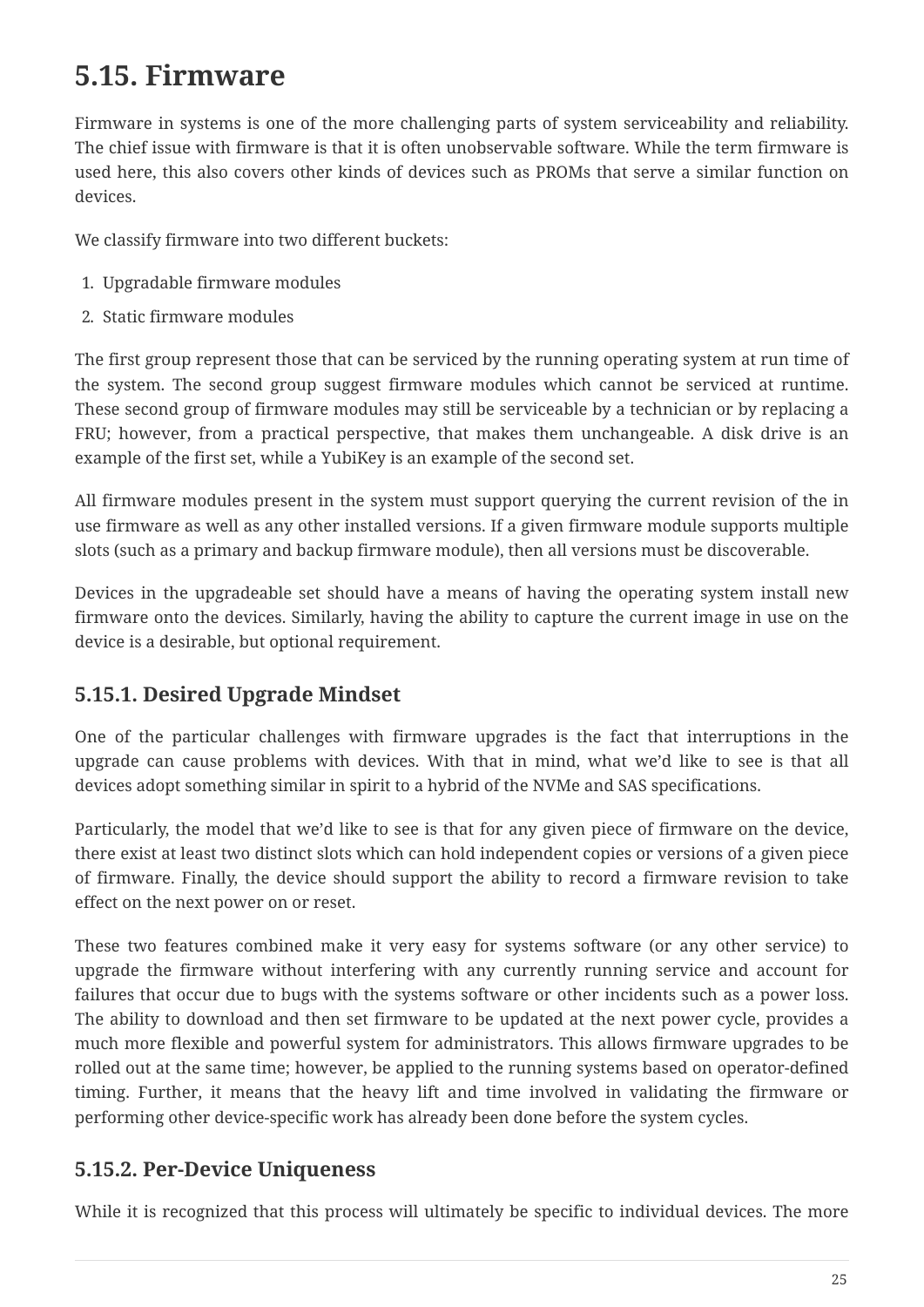that this different logic can be made similar to one another, the better. If at a minimum vendors can have the same logical method of flashing the firmware, even if it involves device specific methods, then that will be a net improvement on the serviceability of the system.

## **5.15.3. Change Log**

When a new firmware image is available, a detailed change log of what has changed between versions is required. If a given image contains sub-components, for example, a BIOS update that embeds a CPU microcode update, then the details of what has changed in those versions is also required.

### **5.15.4. Source Code**

Traditionally, firmware has been delivered as closed source binary blobs. Where possible, the source code for said firmware should be made available to allow operators to try and better understand how the firmware is operating. This will greatly aide in the debugging process between the operator and the vendor. It is not expected that an environment for building this will necessarily be provided nor is it expected that the operators will want to create their own firmware revisions.

### **5.15.5. Debugability**

Where possible, firmware should provide means for understanding what is happening in production. It is recommended that some set of statistics or a circular buffer of data be possible to retrieve by the operating system or service processor.

If possible, the firmware should keep detailed statistics about the device to help us understand and explore any notions of why a failure has occurred, various internal error rates, or other aspects that describe the health of the device that might impact it reliability, availability, and should be used to help indicate impending service needs.

While interpreting said data may need vendor-specific, proprietary tools, the ability to capture the data must be able to be implemented in a separate and open-source fashion that can be incorporated as part of the broader platform. For example, for a SAS based hard drive, the data should be consumable via some kind of standard or vendor-specific SCSI command. When debugging production issues, all components are presumed guilty until proven innocent. This includes firmware. The goal of this debugging information should be to exonerate (or indict) the device.

## <span id="page-28-0"></span>**5.16. Manuals**

Manuals should be provided for all components in the system that describe the following information at a minimum:

- 1. The set of standards and specifications they adhere to. Whether from an electrical, programmatic, or legal perspective.
- 2. Detailed instructions on how to service the part or any other components in the system.
- 3. For devices with programmatic interfaces, a full programing specification should be included.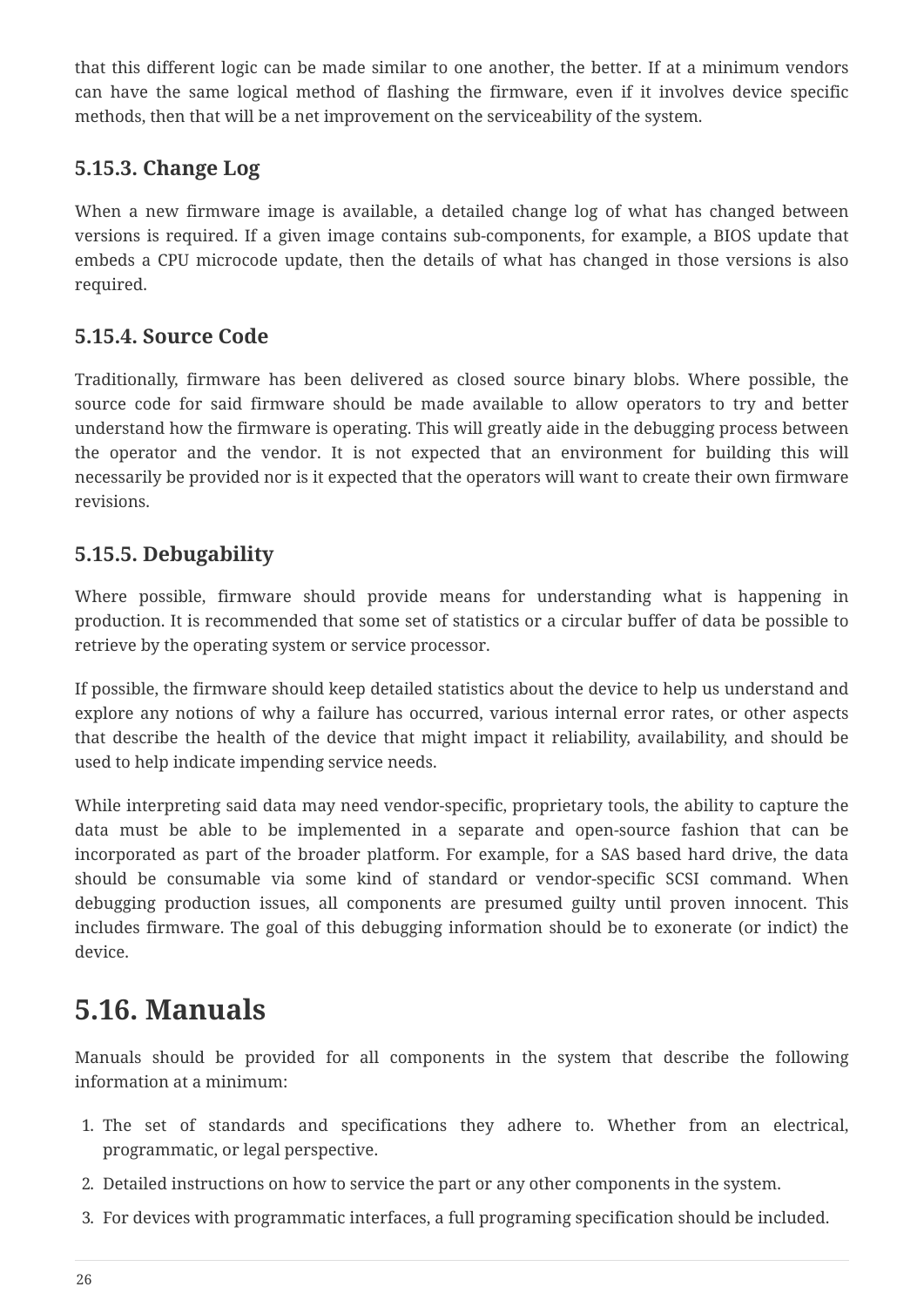4. Manuals should be made available as searchable PDFs with table of contents metadata populated.

# <span id="page-29-0"></span>**6. Specific Requirements**

This section will be filled out in full detail at a later date.

# <span id="page-29-1"></span>**7. Proposals**

This section covers various requests for enhancements to the system. These enhancements should all be possible today through updated firmware. These are all just proposals, nothing more. Other means of solving these problems are perfectly acceptable.

The proposals are:

- [Proposal 1: CPU to Socket Silkscreen Mapping](#page-29-2)
- [Proposal 2: DIMM Identification](#page-31-0)

## <span id="page-29-2"></span>**7.1. Proposal 1: CPU to Socket Silkscreen Mapping**

The purpose of this proposal is to have a self-describing means to map a given CPU core to the socket as identified by the silkscreen on the system board. Today, most of these mappings are being performed for other devices through SMBIOS. For example, PCIe slots are labeled through a location tag in type 9 [13: See section 7.10 of [\[smb-spec\]\]](#page-36-4). DIMMs are labeled through a location tag in type 17 [14: See section 7.18 of [\[smb-spec\]](#page-36-4)].

Today, CPUs already have an entry in SMBIOS [15: See section 7.5 of [\[smb-spec\]](#page-36-4)]. This type does have a location tag that indicates the socket; however, it does not include sufficient information to be able to map it to the set of logical CPUs the socket contains.

To that end, we propose that vendors add a vendor specific SMBIOS table entry to provide this mapping information, while it is proposed for addition to the SMBIOS standard. The core idea is to leverage the APIC IDs and provide a group of them to map to the existing handle for the processor. The following table is laid out in the spirit of the SMBIOS tables [16: See the 'SMBIOS structures', section 6, of [\[smb-spec\]](#page-36-4)].

| <b>Offset</b>  | <b>Name</b> | Length      | <b>Value</b>  | <b>Description</b>                                                                              |
|----------------|-------------|-------------|---------------|-------------------------------------------------------------------------------------------------|
| $\overline{0}$ | Type        | <b>BYTE</b> | <b>VARIES</b> | OEM Specific<br>Value                                                                           |
|                | Length      | <b>BYTE</b> | Varies        | Varies, must cover<br>at least one ID and<br>the total length<br>should cover all<br><b>IDs</b> |
| 2              | Handle      | <b>WORD</b> | <b>Varies</b> | $\overline{\phantom{a}}$                                                                        |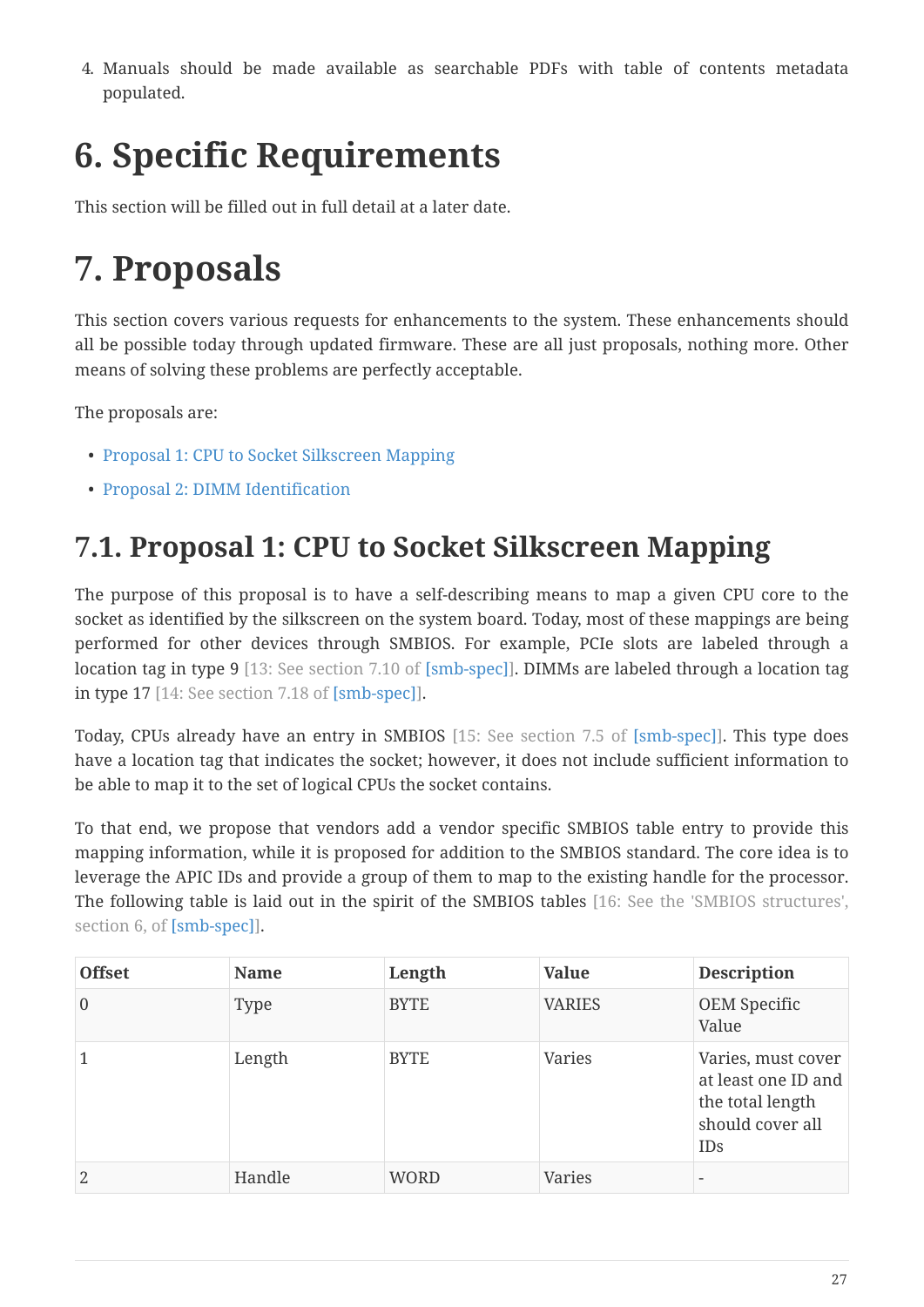| $\overline{4}$ | <b>CPU Handle</b> | <b>WORD</b>   | Varies | SMBIOS handle of<br>the CPU (Type 4)<br>this entry<br>corresponds to.          |
|----------------|-------------------|---------------|--------|--------------------------------------------------------------------------------|
| 6              | ID Type           | <b>BYTE</b>   | Varies | See subsequent<br>table                                                        |
| 7              | <b>ID Count</b>   | <b>BYTE</b>   | Varies | Encodes the<br>number of<br>identifiers that<br>follow. Must be at<br>least 1. |
| 8              | <b>IDs</b>        | <b>Varies</b> | Varies | Encodes processor<br>IDs. Values vary<br>based on ID Type.                     |

By default, a given entry should include a list of the x2apic IDs as returned by the %edx register from the CPUID instruction Extended Topology Enumeration Leaf (0Bh) <sdm>> for every logical processor in the socket. This data is equivalent to performing a RDMSR instruction of the x2apic ID of the processor when it is executing in x2apic mode. At a minimum, one x2apic ID for every physical core should be encoded. That way, even if one physical core is broken or is not enumerating, it should still be possible to map another core of the same physical package to a socket.

Once a single logical processor of a core has been mapped to a socket, all logical processors in that core can be mapped together based on the cluster and package ID of the processor. For more information on these fields and their meaning, see Section 8.9.1 Hierarchical Mapping of Shared Resources of Intel Volume 3 [\[sdm\].](#page-36-3) In addition, if only a single core of a package is present in the SMBIOS record, then the other cores and logical processor can be mapped together in a similar fashion.

To facilitate older processor or future evolutions of the ID format, the table structure does not assume the use of the x2apic IDs and instead the type of ID is encoded. The defined ID types should be as follows:

| <b>Byte Value</b> | <b>Meaning</b> |
|-------------------|----------------|
| 00h               | Reserved       |
| 01h               | Other          |
| 02h               | Unknown        |
| 03h               | x2apic ID      |
| 04h               | apic ID        |
| 05h-255h          | Reserved       |

The values 01h and 02h are only defined to match the SMBIOS standard. Per this specification, the value here should always be 03h. If the system is running with the x2apic disabled for some reason, then the use of the value 04h is allowed. In such a case, then the 8-bit local APIC IDs should be encoded. This id should be retrieved by reading the memory mapped address containing the ID as described in Section 10.4.6 Local APIC ID of Intel Volume 3 [\[sdm\]](#page-36-3).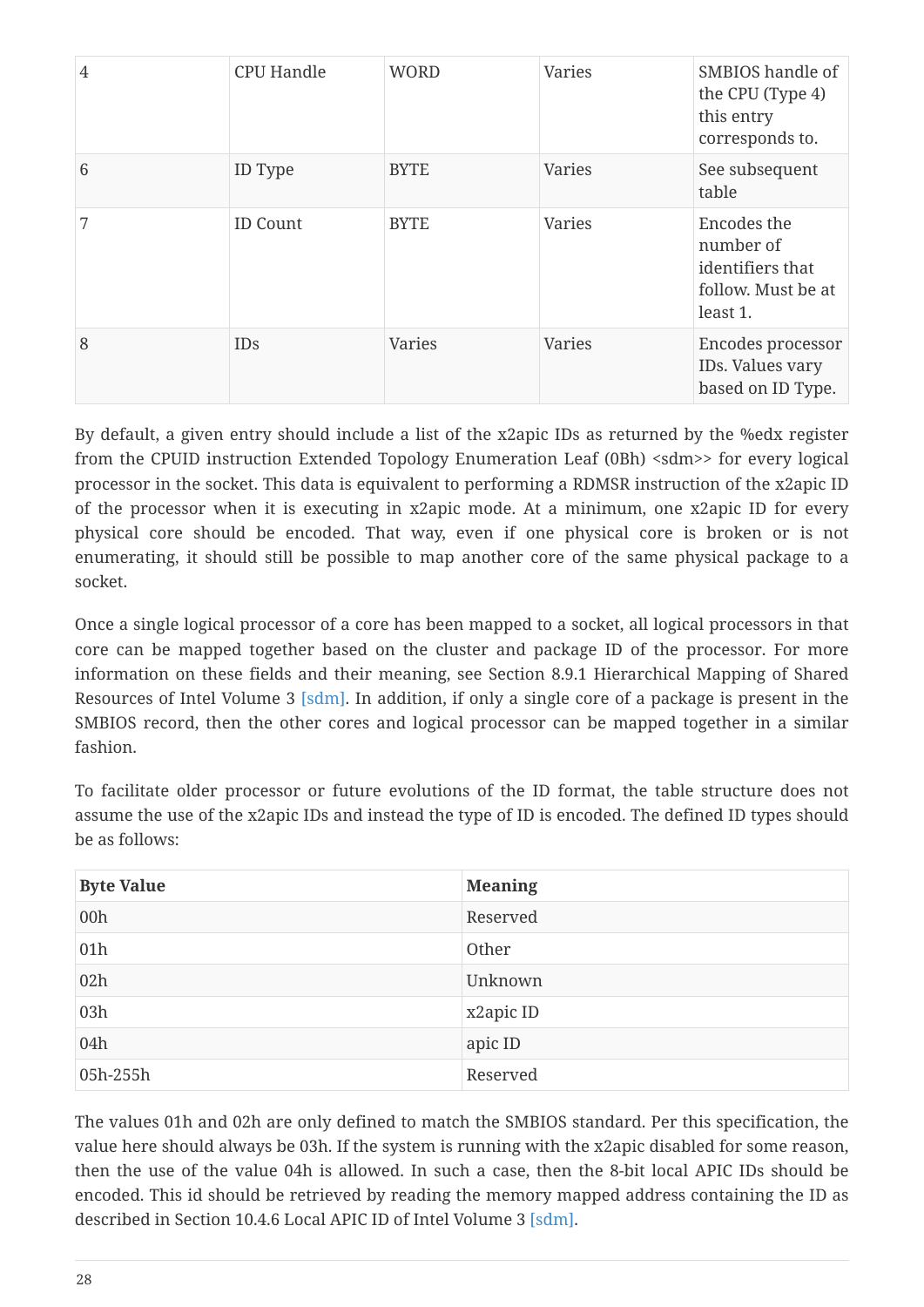The following is an example of how this data would be encoded for a socket whose CPU handle was 46h and has four logical processors with an x2apic ids of 00h, 01h, 02h, and 03h.

| <b>Offset</b>  | <b>Name</b>       | <b>Value</b>                                                  |
|----------------|-------------------|---------------------------------------------------------------|
| 00             | Type              | 81h (This is a representative<br>OEM / SYSTEM specific value) |
| 01             | Length            | 18h (This will vary for other<br>systems)                     |
| 02             | Handle            | 2329h (This is a representative<br>value)                     |
| 04             | <b>CPU Handle</b> | 0046h                                                         |
| 06             | ID Type           | 03h                                                           |
| 07             | <b>ID Count</b>   | 04h                                                           |
| 08             | ID <sub>0</sub>   | 00000000h                                                     |
| 0 <sub>c</sub> | ID <sub>1</sub>   | 00000001h                                                     |
| 10             | ID <sub>2</sub>   | 00000002h                                                     |
| 14             | ID <sub>3</sub>   | 00000003h                                                     |

If the table encoded local APIC IDs instead of x2apic IDs, then the previous example would instead be encoded as:

| <b>Offset</b>  | <b>Name</b>       | <b>Value</b>                                                  |
|----------------|-------------------|---------------------------------------------------------------|
| $\overline{0}$ | Type              | 81h (This is a representative<br>OEM / SYSTEM specific value) |
| 1              | Length            | 0ch (This will vary for other<br>systems)                     |
| $\overline{2}$ | Handle            | 2329h (This is a representative<br>value)                     |
| 4              | <b>CPU Handle</b> | 0046h                                                         |
| 6              | ID Type           | 04h                                                           |
| 7              | <b>ID Count</b>   | 04h                                                           |
| 8              | ID <sub>0</sub>   | 00h                                                           |
| $\overline{9}$ | ID <sub>1</sub>   | 01h                                                           |
| a              | ID <sub>2</sub>   | 02h                                                           |
| $\mathbf b$    | ID <sub>3</sub>   | 03h                                                           |

## <span id="page-31-0"></span>**7.2. Proposal 2: DIMM Identification**

The purpose of this proposal is to have a self-describing means to map a given DIMM as identified by a processor's memory controller to the information provided in SMBIOS type 17 records about the memory devices.

A DIMM is identified in SMBIOS in a few ways. It has a bunch of strings that describe where it is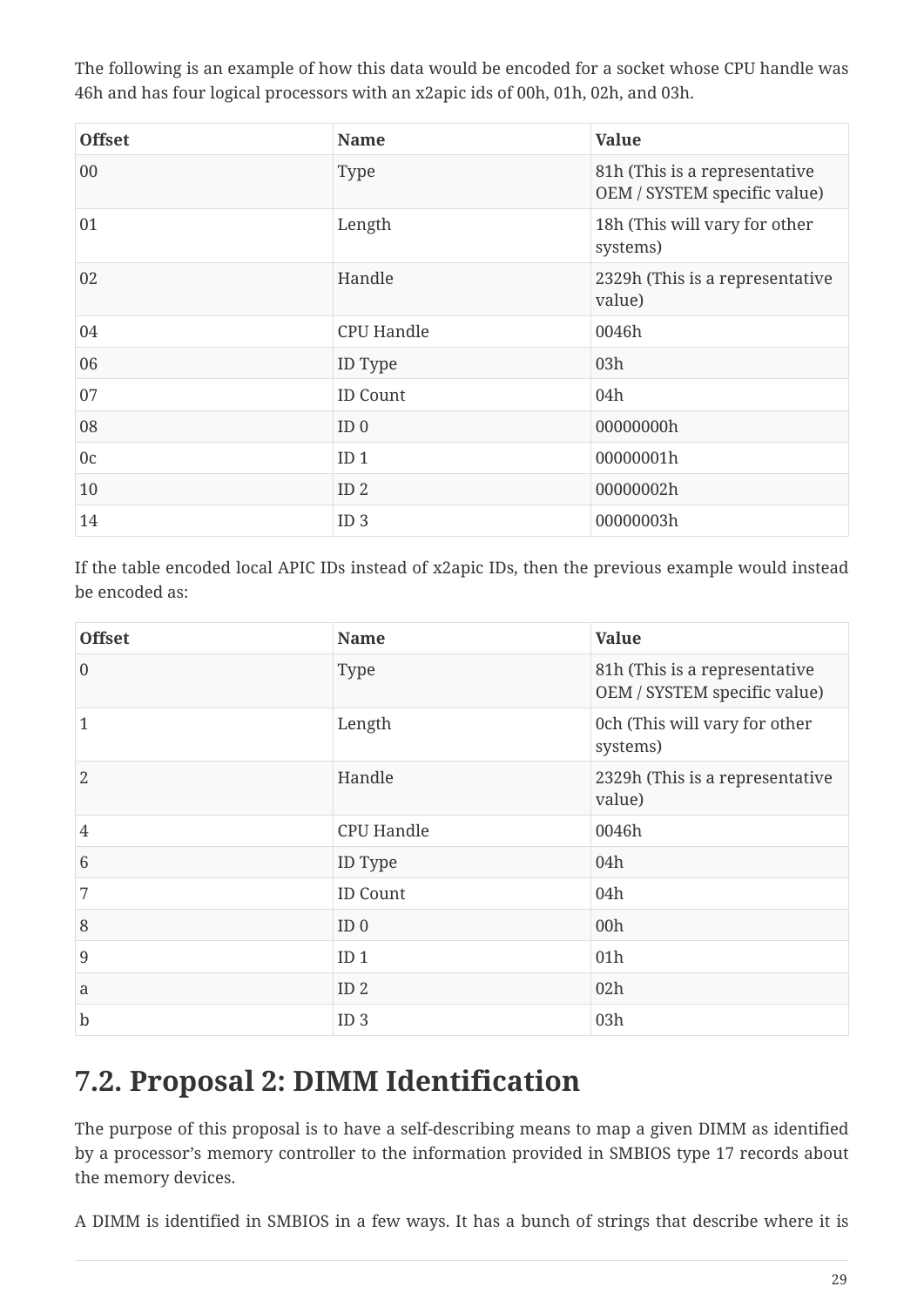physically which are designed to match the silkscreen on the boards. It also has a notion of a 'Set'. This set information is meant to try and describe groups of DIMMs that have to be in similar groups. However, 'set' information is rarely populated.

From the processor and memory controller perspective a DIMM is identified in a different way entirely. Instead, you're informed of the following information:

- 1. The Memory Controller
- 2. The Channel the DIMM is in
- 3. Which DIMM in the channel it is

The memory controller is usually interacted with in a socket-aware fashion. To identify which set of devices this maps to, there are two different approaches we can use:

- 1. Specify the PCI bus, device, and function of the memory controller.
- 2. Specify the socket.

At the moment, we have opted to use option one at this time to try and minimize our dependence on [Proposal 2: DIMM Identification](#page-31-0) which would be required for option 2 and would need to change in the face of designs where the memory controller was not a part of the CPU die as it currently is.

To marry these up, we are tentatively proposing that an additional SYSTEM- or OEM- specific entry be added. This should have the following fields:

| <b>Offset</b>    | <b>Name</b>               | Length      | <b>Value</b>    | <b>Description</b>                                                         |
|------------------|---------------------------|-------------|-----------------|----------------------------------------------------------------------------|
| $\boldsymbol{0}$ | Type                      | <b>BYTE</b> | <b>VARIES</b>   | OEM Specific<br>Value                                                      |
| $\mathbf{1}$     | Length                    | <b>BYTE</b> | 0 <sub>bh</sub> | $\overline{\phantom{a}}$                                                   |
| $\overline{2}$   | Handle                    | <b>WORD</b> | Varies          | $\overline{\phantom{a}}$                                                   |
| $\overline{4}$   | Memdev Handle             | Word        | <b>Varies</b>   | SMBIOS handle of<br>the corresponding<br>memory device<br>(type 17)        |
| 6                | <b>Bus Number</b>         | <b>Byte</b> | <b>Varies</b>   | PCI bus number of<br>the corresponding<br>memory<br>controller             |
| 7                | Device/Function<br>Number | <b>Byte</b> | Varies          | PCI device and<br>function of the<br>corresponding<br>memory<br>controller |
| 8                | Controller                | <b>BYTE</b> | Varies          | Numerical ID of<br>the Memory<br>Controller                                |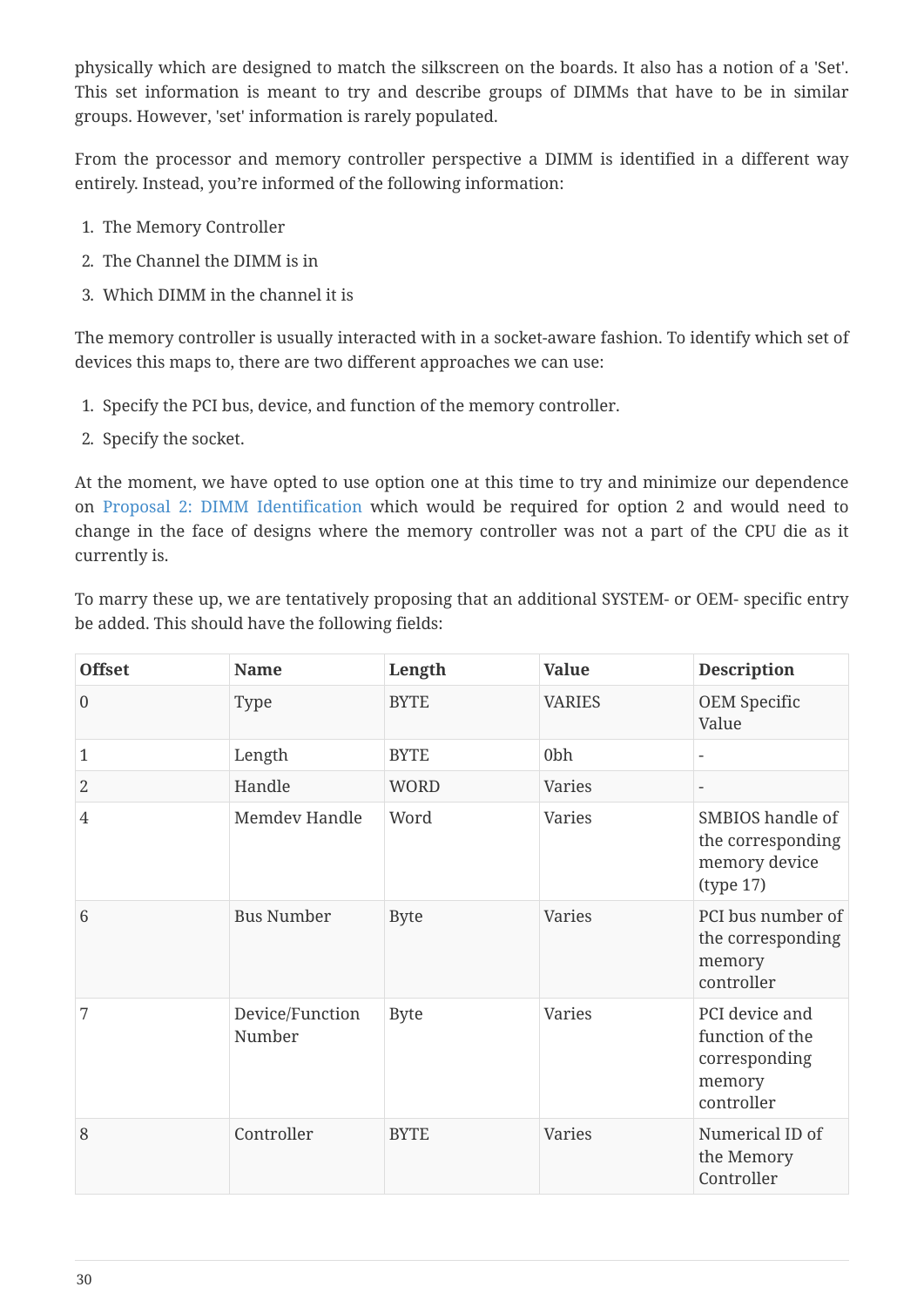| 9 | Channel | <b>BYTE</b> | Varies        | Numerical ID of<br>the Channel for<br>the indicated<br>Controller |
|---|---------|-------------|---------------|-------------------------------------------------------------------|
| a | Module  | <b>BYTE</b> | <b>VARIES</b> | Numerical ID of<br>the DIMM within<br>the channel                 |

One entry of this type should exist for every populated memory device on the system. In other words, it is not expected to exist if there is no DIMM present in a given slot, while an entry for type 17 will likely exist to indicate the existence of the slot.

For the three bytes of identification information, Controller, Channel, and Module, all values should be zero-indexed.

A system that has two sockets and therefore two memory controllers, with one DIMM per channel and three channels would have entries for the following tuples of Controller, Channel, and Module:

- 0, 0, 0 Controller zero, Channel zero, DIMM slot zero
- 0, 1, 0 Controller zero, Channel one, DIMM slot zero
- 0, 2, 0 Controller zero, Channel two, DIMM slot zero
- 1, 0, 0 Controller one, Channel zero, DIMM slot zero
- 1, 1, 0 Controller one, Channel one, DIMM slot zero
- 1, 2, 0 Controller one, Channel two, DIMM slot zero

On the other hand a system that had a single memory controller with two channels and two DIMMs per channel, all of which were populated would have the following entries:

- 0, 0, 0 Controller Zero, Channel Zero, DIMM Slot Zero
- 0, 0, 1 Controller Zero, Channel Zero, DIMM Slot One
- 0, 1, 0 Controller Zero, Channel One, DIMM Slot Zero
- 0, 1, 1 Controller Zero, Channel One, DIMM Slot One

# <span id="page-33-0"></span>**8. Open Issues**

This section covers major open design quesions that we have. The following sections describe the problems and give ideas to what a possible path formward might be; however, substantailly more work is required.

The Issues are:

- [Issue 1: DIMM Disablement](#page-34-0)
- [Issue 2: PSU/PDU Discovery](#page-34-1)
- [Issue 3: Header/Port mapping](#page-35-0)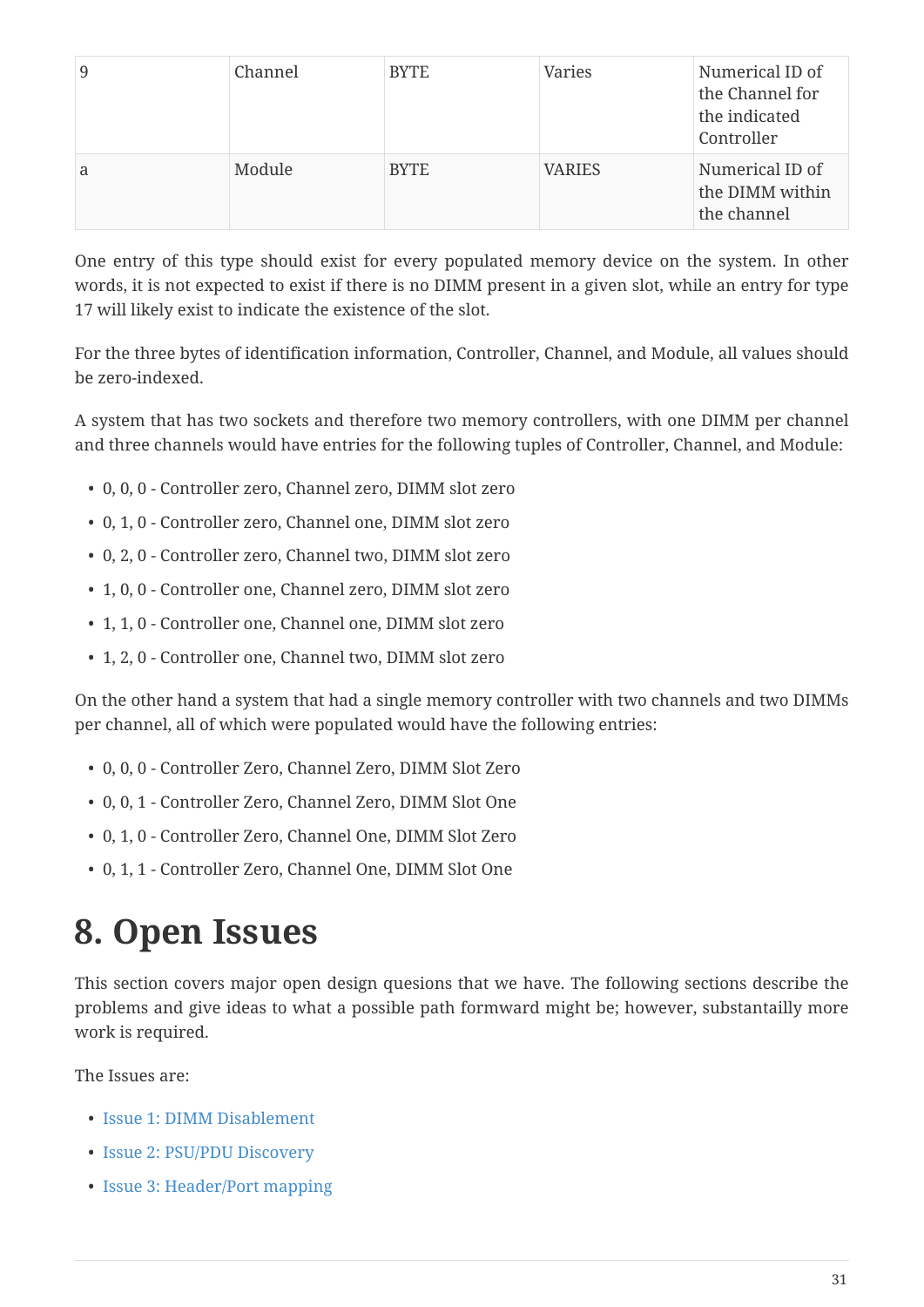## <span id="page-34-0"></span>**8.1. Issue 1: DIMM Disablement**

One of the current challenges with systems management is the case of when DIMMs are disabled at either a rank or channel level. The crux of the issue is that the OS needs to be able to tell the difference between a DIMM being disabled by the platform due to errors and the DIMM being removed. While both result in memory not being available, the action that operators will take as a result will change.

It's not clear if all of this can occur through the memory controller and IMC. The IMC is able to communicate population and disablement of channels and separately whether or not a channel is enabled or disabled.

While it would be ideal if this information was in sync with SMBIOS information, it is known that in some cases that the SMBIOS information is not well defined for a given DIMM if the DIMM channel has been disabled.

While all of this can tell us the current state of the DIMM, none of this can tell us **why** any of this occurred. It is not clear what a good way to get this information would be. In ACPI a table exists for recording memory device information the PMTT ([Platform Memory Topology Table](#page-40-1)), which has information about the DIMM and can map it back to an SMBIOS related entry.

Unfortunately, based on analysis of a couple different systems, none of them have ever bothered to implement the PMTT table. Therefore it is unlikely that this makes sense as something to work with or extend.

It's possible that there may be a way to associate a FRU or SDR record for the DIMM with the cause over IPMI; however, the right way to move forward with this is unclear and is left open as something for us to be able to consider. One useful property is that once systems firmware has handed over control of the system then this data will be read-only and does not have to change in any way.

While it is tempting to use the SMBIOS memory error information handle that exist for a DIMM, this is not often used by the system and it doesn't necessarily give us total information as it doesn't provide a way of telling us exactly what has failed and why it was failed.

## <span id="page-34-1"></span>**8.2. Issue 2: PSU/PDU Discovery**

An open challenge that we have in the data center is a means of mapping between power supplies (PSUs) and their corresponding power distribution units (PDUs).

The goal here is something very similar to the link layer discovery protocol ([LLDP\)](#page-39-2) that is used to map between network ports and the corresponding switches (or any other system a NIC has been plugged into). As part of the exchanges, they are able to transmit a few different pieces of information such as system UUIDs, host and port names, etc.

We need a mechanism that isn't too dissimilar between the PSU and PDU. The set of data that is transmitted and retrieved needs to be controllable by the operating system itself.

The final complication of this is that this cannot be implemented by requiring additional cabling in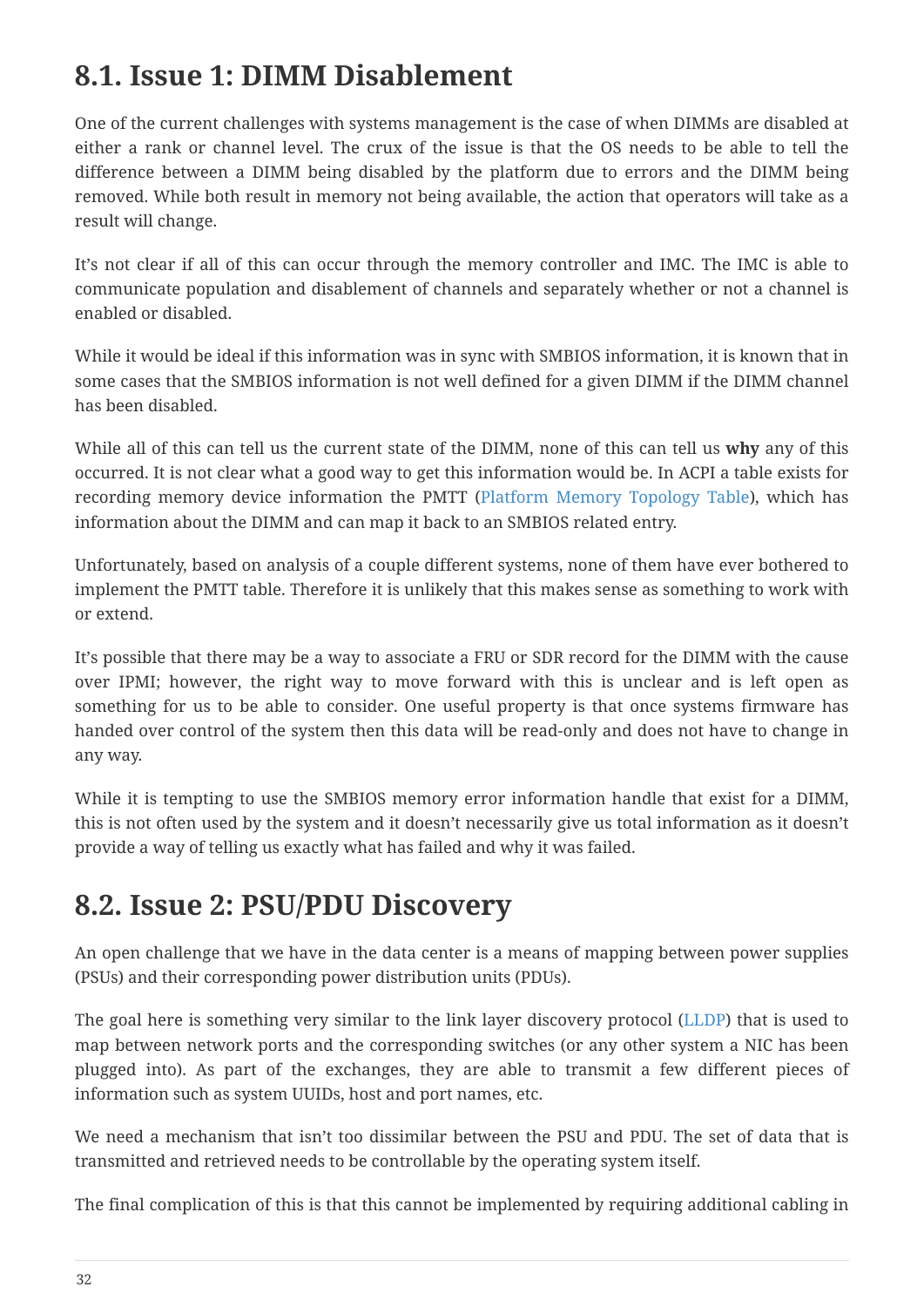the system. The system needs to be able to function over the exiting power cables and transmit that information over it. The basis for which, already does exist in systems.

## <span id="page-35-0"></span>**8.3. Issue 3: Header/Port mapping**

Another open challenge that we have is between the ability to map between logical devices that the operating system sees, the headers on the system board, and the ports that exist in the chassis that operators use.

Unfortunately, the information that SMBIOS contains falls a little bit short today. For example, the challenge that we have is to map between the USB ports that exist in the chassis with those that are seen logically by the USB controller. Take as an example, the following location information:

```
ID SIZE TYPE
10 18 SMB_TYPE_PORT (type 8) (port connector)
   Location Tag: J3A1
   Internal Reference Designator: J3A1
   External Reference Designator: USB2
   Internal Connector Type: 0 (none)
   External Connector Type: 18 (USB)
   Port Type: 16 (USB)
```
Here we have a way of mapping between the header and the port. However, we don't have a way of mapping these back to the logical entries that the operating system sees. Figuring out how to perform this mapping, is an open question.

There are a lot of different ways to approach this and that varies on the component in question. For example, with USB ports, we may be able to go through and leverage the existing ACPI information as a way to build this mapping.

However, for other devices we still need to figure out how we should perform similar mappings and where these additional and auxiliary mappings should exist. Whether it be SMBIOS, ACPI, IPMI, or some other service that's available at run-time.

# <span id="page-35-1"></span>**9. Revision History**

| <b>Version</b> | <b>Release Date</b> | <b>Changes</b>                                                                                                    |
|----------------|---------------------|-------------------------------------------------------------------------------------------------------------------|
| 0.1.0          | 30 April 2018       | • 'Silkscreen labels' is denoted<br>with incorrect header.                                                        |
|                |                     | 'Automatic<br>$\bullet$ Added<br>Replacement' section<br>to<br>'5.1.2. Identification'.<br>• Various typos fixed. |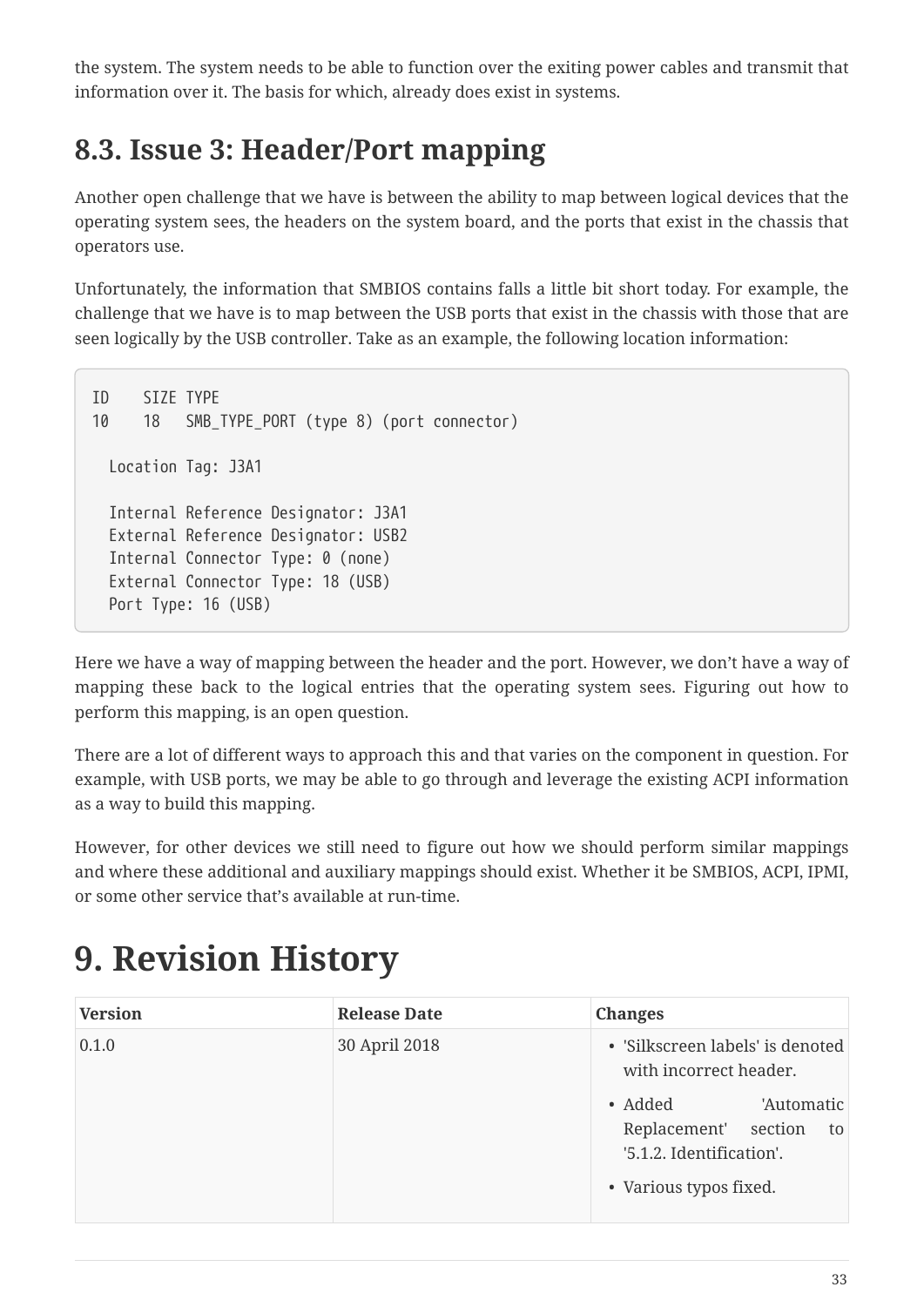# <span id="page-36-0"></span>**References**

- <span id="page-36-10"></span>▪ [acpi] Advanced Configuration and Power Interface (ACPI) Specification [http://www.uefi.org/](http://www.uefi.org/sites/default/files/resources/ACPI%206_2_A_Sept29.pdf) [sites/default/files/resources/ACPI%206\\_2\\_A\\_Sept29.pdf](http://www.uefi.org/sites/default/files/resources/ACPI%206_2_A_Sept29.pdf) Version 6.2 Errata A September 2017
- <span id="page-36-8"></span>▪ [ahci] Serial ATA Advanced Host Controller Interface 1.3.1. [https://www.intel.com/content/dam/](https://www.intel.com/content/dam/www/public/us/en/documents/technical-specifications/serial-ata-ahci-spec-rev1-3-1.pdf) [www/public/us/en/documents/technical-specifications/serial-ata-ahci-spec-rev1-3-1.pdf](https://www.intel.com/content/dam/www/public/us/en/documents/technical-specifications/serial-ata-ahci-spec-rev1-3-1.pdf)
- <span id="page-36-9"></span>▪ [ieee] IEEE Standard for Ethernet 802.3-2015. IEEE Computer Society.
- <span id="page-36-11"></span>▪ [ipmi] Intelligent Platform Management Interface Specification Second Generation v2.0 [https://www.intel.com/content/www/us/en/servers/ipmi/ipmi-second-gen-interface-spec-v2-rev1-](https://www.intel.com/content/www/us/en/servers/ipmi/ipmi-second-gen-interface-spec-v2-rev1-1.html) [1.html](https://www.intel.com/content/www/us/en/servers/ipmi/ipmi-second-gen-interface-spec-v2-rev1-1.html) Document Revision 1.1 October 1, 2013
- <span id="page-36-6"></span>▪ [nvme] NVM Express [http://nvmexpress.org/wp-content/uploads/NVM-Express-1\\_3a-](http://nvmexpress.org/wp-content/uploads/NVM-Express-1_3a-20171024_ratified.pdf)[20171024\\_ratified.pdf](http://nvmexpress.org/wp-content/uploads/NVM-Express-1_3a-20171024_ratified.pdf) Revision 1.3a October 24, 2017
- <span id="page-36-7"></span>▪ [pcie] PCI Express Base Specification Revision 3.0. November 10, 2010.
- [pcie-hp] PCI Hot-Plug Specification. Revision 1.1 June 20, 2001
- <span id="page-36-12"></span>▪ [pmbus] Power System Management Protocol Specification [http://www.pmbus.org/](http://www.pmbus.org/Specifications/CurrentSpecifications) [Specifications/CurrentSpecifications](http://www.pmbus.org/Specifications/CurrentSpecifications) Revision 1.3.1 13 March 2015.
- <span id="page-36-5"></span>▪ [rfd-137] RFD 137: CPU Autoreplacement and ID Synthesis [https://github.com/joyent/rfd/tree/](https://github.com/joyent/rfd/tree/master/rfd/0137) [master/rfd/0137](https://github.com/joyent/rfd/tree/master/rfd/0137)
- <span id="page-36-13"></span>▪ [smbus] System Management Bus (SMBus) Specification [http://www.smbus.org/specs/](http://www.smbus.org/specs/SMBus_3_0_20141220.pdf) [SMBus\\_3\\_0\\_20141220.pdf](http://www.smbus.org/specs/SMBus_3_0_20141220.pdf) Version 3.0 20 Dec 2014
- <span id="page-36-3"></span>▪ [sdm] Intel 64 and Intel IA-32 Architectures Software Developer's Manual. <https://software.intel.com/en-us/articles/intel-sdm>. March 2017.
- <span id="page-36-4"></span>▪ [smb-spec] System Management BIOS (SMBIOS) Reference Specification. [https://www.dmtf.org/](https://www.dmtf.org/sites/default/files/standards/documents/DSP0134_3.1.1.pdf) [sites/default/files/standards/documents/DSP0134\\_3.1.1.pdf](https://www.dmtf.org/sites/default/files/standards/documents/DSP0134_3.1.1.pdf) Version: 3.1.1. 2017-01-12

# <span id="page-36-1"></span>**Glossary**

### <span id="page-36-2"></span>**ACPI**

Advanced Configuration and Power Interface. A specification that describes an extensible means for a platform to discover hardware components and make changes to the running system. Specifications available [online](http://www.uefi.org/acpi/specs) <[\[acpi\]](#page-36-10)>.

### **ACS**

ATA Command Set. The primary set of commands that are required for ATA devices.

## **AER**

Advanced Error Reporting. An optional form of error reporting provided by PCI express devices that allows for more fine-grained error reporting and response.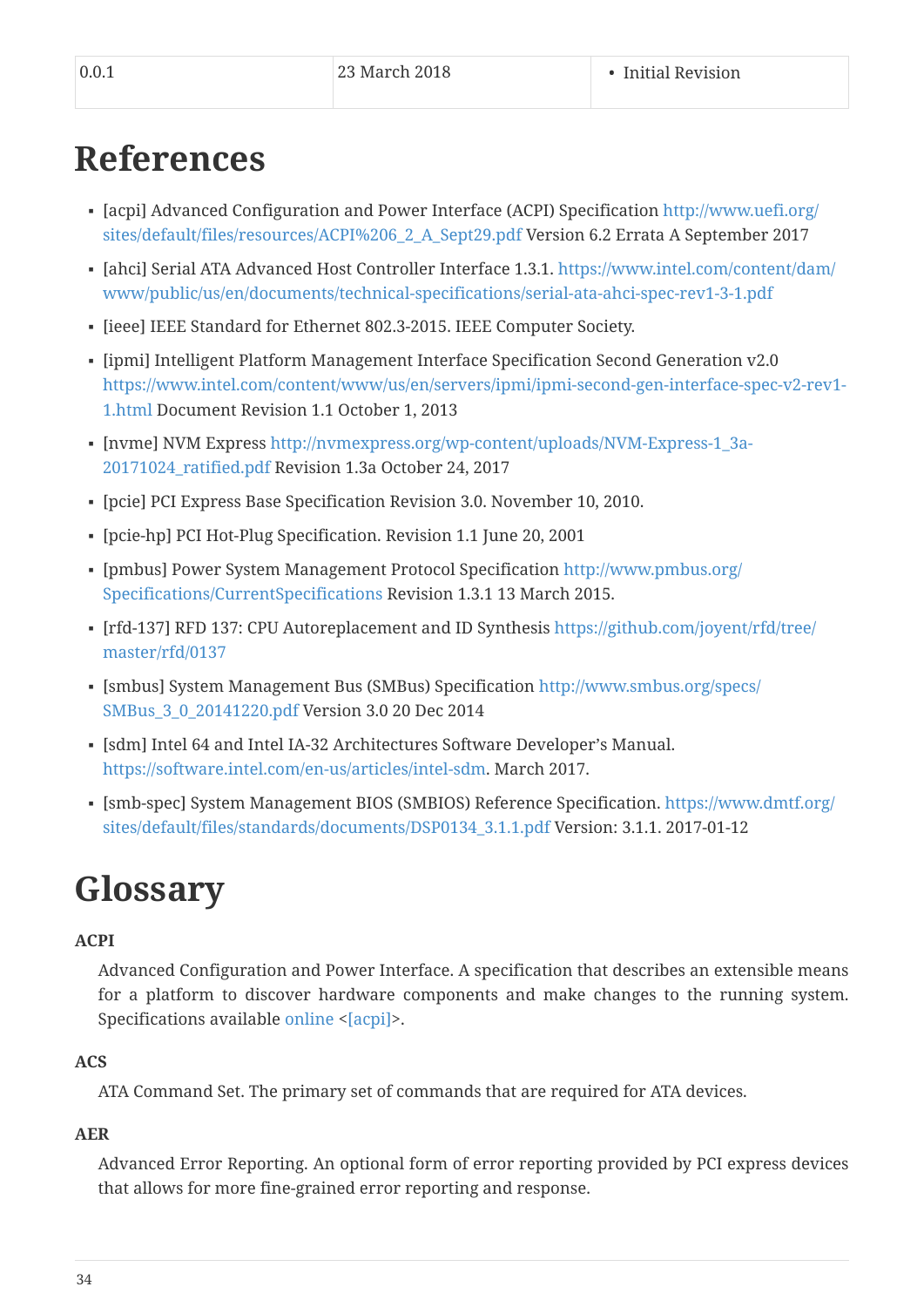### **AHCI**

Advanced Host Controller Interface. A specification for a SATA HBA controller. An AHCI chipset is commonly found on most current x86 platform controller hubs.

### **API**

Application programmer interface.

### **APIC**

Advanced Programmable Interrupt Controller. A class of interrupt controllers used on Intel x86 platforms. This is documented in Chapter 10 Advanced Programmable Interrupt Controller (APIC) in Intel Volume 3 [\[sdm\].](#page-36-3) See also, [x2apic.](#page-43-0)

### **ASIC**

Application Specific Integrated Circuit. An integrated circuit, commonly thought of as a chip, that has been created for a specific purpose. For example, a CPU or GPU. While an ASIC may be able to run programs on top of it, the logic of the ASIC itself is fixed, unlike a CPLD or FPGA.

### **BIOS**

Basic Input/Output System. The BIOS is a basic operating environment in IBM compatible PCs which still is used today. This environment provides an interface to the platform firmware and specifies basic components and programming environments. The BIOS has almost completely been replaced by UEFI.

#### **BGP**

Border Gateway Protocol. A protocol that is used to exchange routing information on the Internet.

### <span id="page-37-0"></span>**BMC**

Baseboard Management Controller. A component in the IPMI specification that is a separate processor that can be used to manage the system.

### **CPLD**

Complex Programmable Logic Device. A device that has a series of logic gates that can be programmed and reprogrammed. Often used to implement a small chip that does not make sense to produce as an ASIC.

### **CPU**

Central Processing Unit.

### **DHCP**

Dynamic Host Configuration Protocol. A protocol used to assign devices on an IPv4 network a dynamic address, automatically. A variant exists for IPv6 systems.

### **DIMM**

Dual in-line memory module. DIMMs are used to provide volatile memory to the system.

### **DMI**

Direct Media Interconnect. An Intel specific interconnect that is used to connect components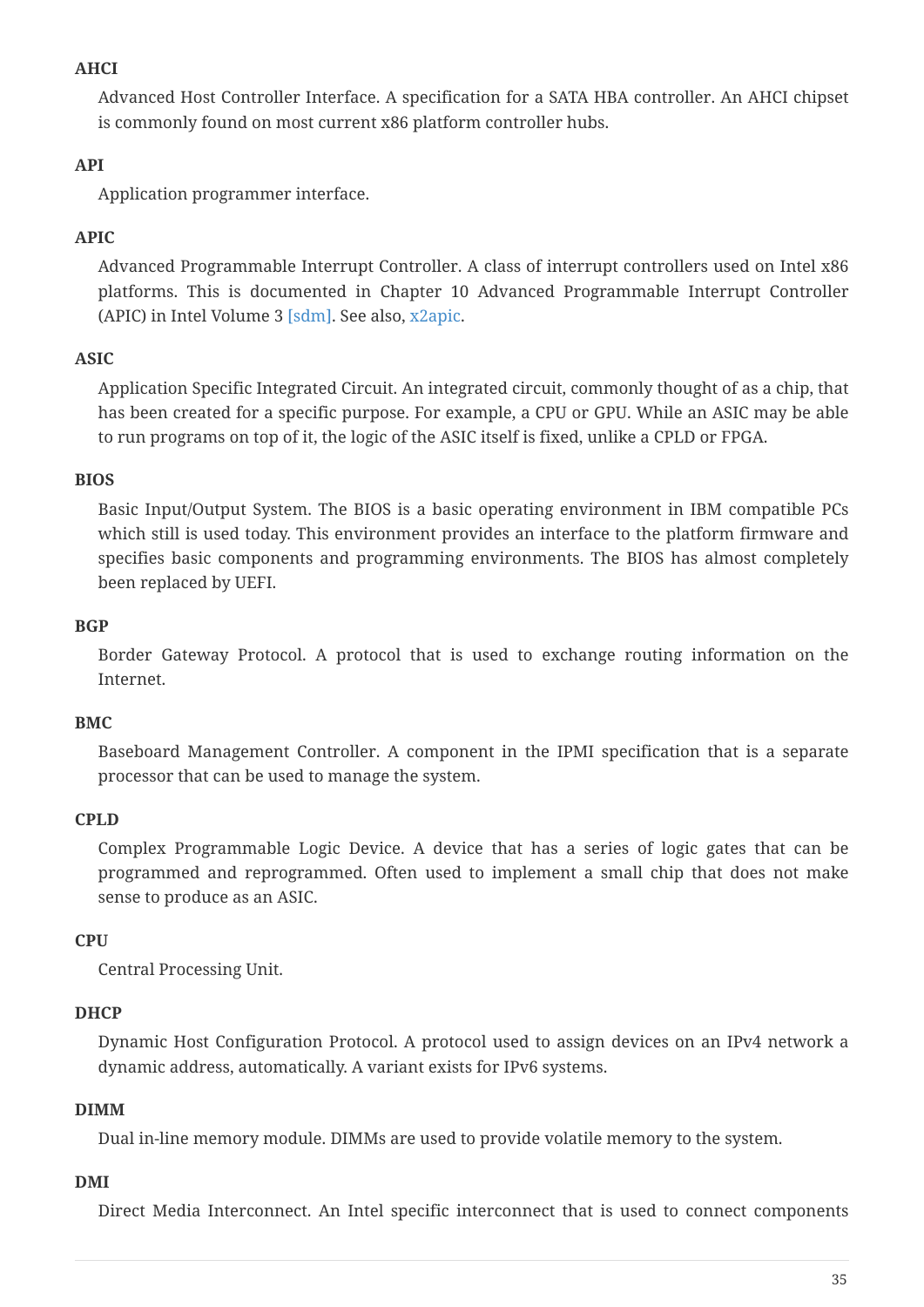between the PCH and CPU.

### **DMTF**

Data center Management Task Force. A standards body responsible for specifications such as SMBIOS and Redfish.

#### **DDR**

Double Data Rate. A data transfer technique used in DIMMs.

#### **EEPROM**

Electrically Erasable Programmable Read-Only Memory. A class of non-volatile memory that exists on devices, but optionally allows for bytes to be rewritten by the system.

#### <span id="page-38-0"></span>**EMCAv2**

Extended Machine Check Architecture v2. An extension to the x86 MCA architecture that allows for firmware to intercept, consume, and enhance, MCA events.

### **FPGA**

Field Programmable Gate Array. A reprogrammable logic device that is often used as a makeshift chip. Uses a different form of programmable logic than CPLDs.

#### **FRU**

Field Replaceable Unit. A distinct component of a physical system that can be replaced independently of other components by a technician in the field. Common examples are a hotswappable power supply, a PCIe expansion card like a networking card, or a CPU.

#### **GPU**

Graphical Processing Unit.

### **HBA**

Host Bus Adapter. A device which is used to bridge two different environments and send commands to devices on that bus. The most common HBAs are disk controllers. For example, a SAS HBA provides a mean for systems software to send SAS commands to devices on the SAS fabric.

#### **i2c**

Integer-Integrated Circuit. A bus format that is used for low-cost, simple, low-speed interconnects. i2c forms the basis for the SMBus system and various components in the chassis leverage an i2c style interface.

#### **IEEE**

Institute of Electrical and Electronics Engineers. A professional association. Maintains the Ethernet specifications.

### <span id="page-38-1"></span>**IIO**

Integrated I/O. A unit on an Intel CPU that interfaces with I/O expansion units such as PCIe. The AMD equivalent is the [NBIO.](#page-39-3)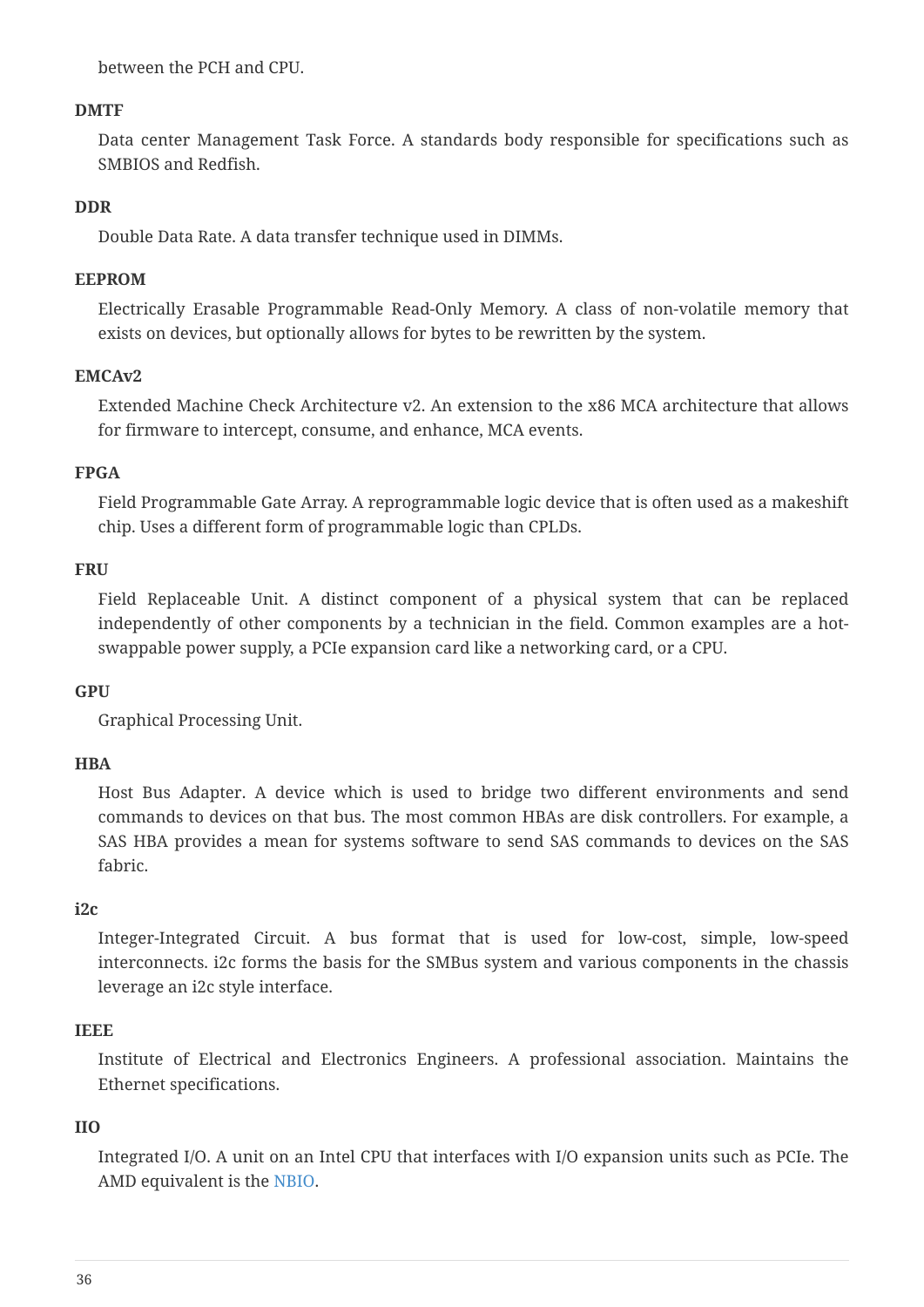### <span id="page-39-4"></span>**IMC**

Integrated Memory Controller. Refers to the on-CPU memory controller used on Intel platforms. The AMD equivalent is the [UMC.](#page-42-2)

### <span id="page-39-0"></span>**IPMI**

Intelligent Platform Management Interface. A specification that defines lights out management capabilities that may be delivered by a service processor or other firmware. Specifications available [online](https://www.intel.com/content/www/us/en/servers/ipmi/ipmi-second-gen-interface-spec-v2-rev1-1.html) [\[ipmi\].](#page-36-11)

### **JEDEC**

An international standards organization. Most commonly used in computing for the various DDR memory standards.

### **KCS**

Keyboard Controller Style. A type of interface that may be used by the operating system to issue and retrieve IPMI commands.

### <span id="page-39-2"></span>**LLDP**

Link Layer Discover Protocol. A protocol maintained by the IEEE for network device discovery.

### <span id="page-39-1"></span>**MCA**

Machine Check Architecture. A part of the x86 architecture. It is the framework that is used to deliver notifications about classes of hardware errors to the operating system.

### **Motherboard**

Often shortened to mobo. An alternate and somewhat more common name for [system board.](#page-42-3)

### **MSR**

Model Specific Register. A non-architectural register on the CPU whose actions vary based on CPU model.

### <span id="page-39-3"></span>**NBIO**

A unit on an AMD CPU that serves as a PCIe root port. The Intel equivalent is the [IIO.](#page-38-1)

### **NIC**

Network Interface Card. A peripheral card that provides networking capabilities, generally over Ethernet.

### **NMI**

Non-Maskable Interrupt. Refers to a class of interrupts that the processor and operating system cannot disable. Often used to signal a fatal error condition in the system. Operators can inject NMIs through IPMI.

### **NVMe**

Non-Volatile Memory Express. A specification for interfacing with non-volatile memory devices. Generally, over PCIe. Specifications available [online](http://nvmexpress.org/resources/specifications/) [\[nvme\].](#page-36-6)

#### **OSPF**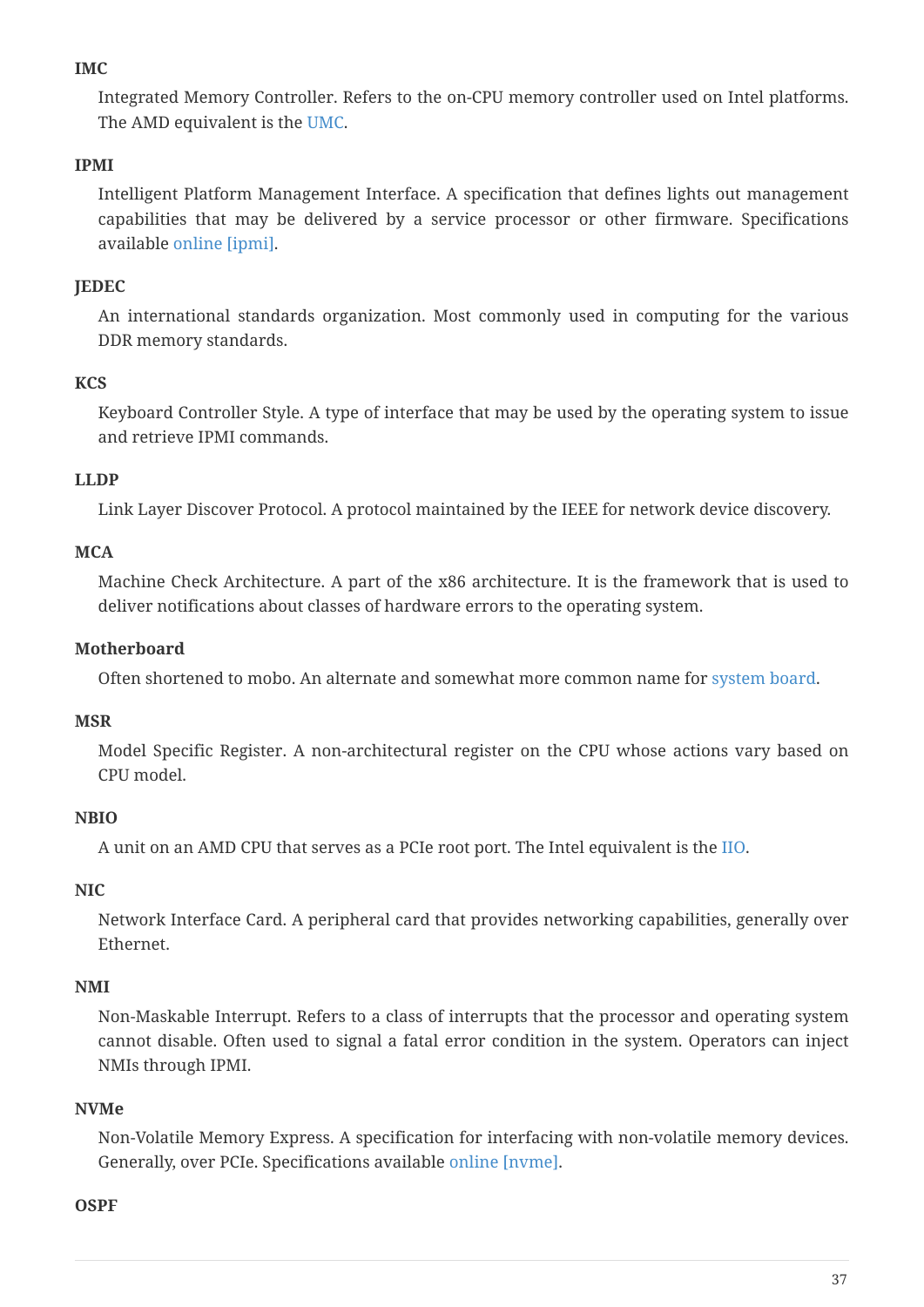Open Shortest Path First. A protocol for exchanging Internet routing information.

### **PCH**

Platform controller hub. A chip that exists on the system board that provides a number of common functions such as USB and Ethernet controllers.

### **PCI**

Peripheral Component Interface. Refers to a standard, both electrically and programatically for devices. It has been evolved into the PCI Express (PCIe) specification. From a software perspective, most expansion cards today interface with the system via PCI/PCIe.

### **PCIe**

PCI Express. The current revision of the PCI bus. Where the PCI bus was previously a parallel bus, the PCIe bus is a serial bus. The PCIe bus is backwards compatible with PCI based devices from a software programming perspective. Almost all modern expansion cards are based on PCIe.

### **PDU**

Power Distribution Unit. A device that is used to provide power to several devices. It can be thought of as an intelligent power strip.

### <span id="page-40-0"></span>**PMBus**

Power Management bus. A specification that describes a command set for power related devices to both query and manage them. PMBus leverages SMBus as a transport layer. Specifications are available [online](http://www.pmbus.org/Specifications/CurrentSpecifications) [\[pmbus\].](#page-36-12)

### <span id="page-40-1"></span>**PMTT**

Platform Memory Topology Table. An ACPI table that describes memory information. See section 5.2.21.12 Memory Topology Table (PMTT) of ACPI v 6.2 [\*] for more information.

#### **PROM**

Programmable Read-Only Memory. A device that has readable non-volatile memory that can generally only be programmed once.

#### **PSU**

Power Supply Unit. A device which accepts either AC or DC power and transforms it into various power lines that are required for the system board, drives, expansion cards, and other components in the platform.

#### **QSFP**

Quad small form factor pluggable transceiver. An iteration of the SFP/SFP+ specifications that combines four transceivers in one, allowing for increased data rates. These are commonly used for 40 Gb/s Ethernet.

### **QSFP28**

Quad small form factor pluggable 28 transceiver. An iteration of the SFP28 and QSFP specifications that combine four SFP28 transceivers, allowing for increased data rates. These are commonly used for 100 Gb/s Ethernet.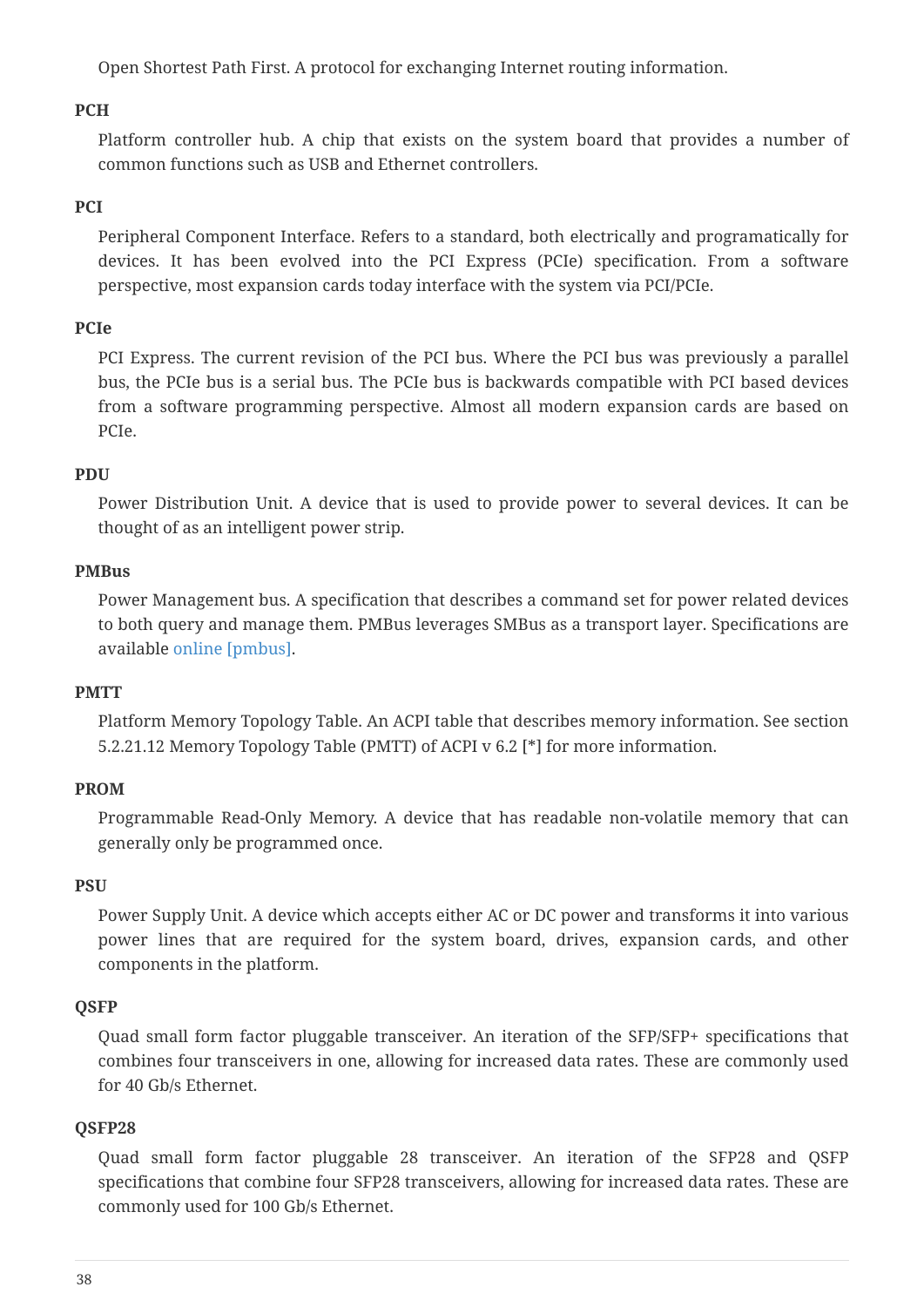### **RAS**

Reliability, Availability, and Serviceability. Reliability refers to the ability to detect errors. Availability is the ability to still operate in the face of failure. Serviceability refers to capabilities that reduce the effort required to service a component.

### **RCA**

Root Cause Analysis. Usually refers to the act of determining the underlying cause behind the specific failure of a component in the system.

### <span id="page-41-0"></span>**Redfish**

An API standard developed by the DMTF that focuses around systems management. Specifications available [online](https://www.dmtf.org/standards/redfish).

### **SAS**

Serial Attached SCSI. SAS devices are a drive interface that has been used by modern hard drives and solid state drives. It is an evolution of the SCSI command set; however, the physical interfaces have changed substantially from the original SCSI implementations.

### **SATA**

Serial ATA. A specification used by both hard drives and solid state drives. It derives its command set from the old ATA specifications. However, the modern physical layer and the way that commands are transferred has changed substantially.

### **SCSI**

Originally a type of hard drive interface and command set. These days the command set has survived, but the physical layer has changed to SAS.

### **SDR**

Sensor Data Record. Information about a sensor that is provided by IPMI based systems.

### **SFF**

Small Form Factor. The SFF is a set of specifications that are provided by the Small Form Factor Committee. They create various standards that cover mechanical, electrical, and informational.

### **SFP**

Small Form Factor Pluggable transceiver. A specification for a pluggable transceiver used in networking devices.

### **SFP+**

Enhanced Small Form Factor Pluggable transceiver. A specification for an enhanced transceiver that can accommodate speeds used by 10 Gb/s Ethernet.

### **SFP28**

Small From Factor Pluggable 28 transceiver. A revision of SFP+ devices that support both 10 Gb/s and 25 Gb/s Ethernet.

### **SPC**

SCSI Primary Commands. The set of standards commands that all SCSI devices must implement.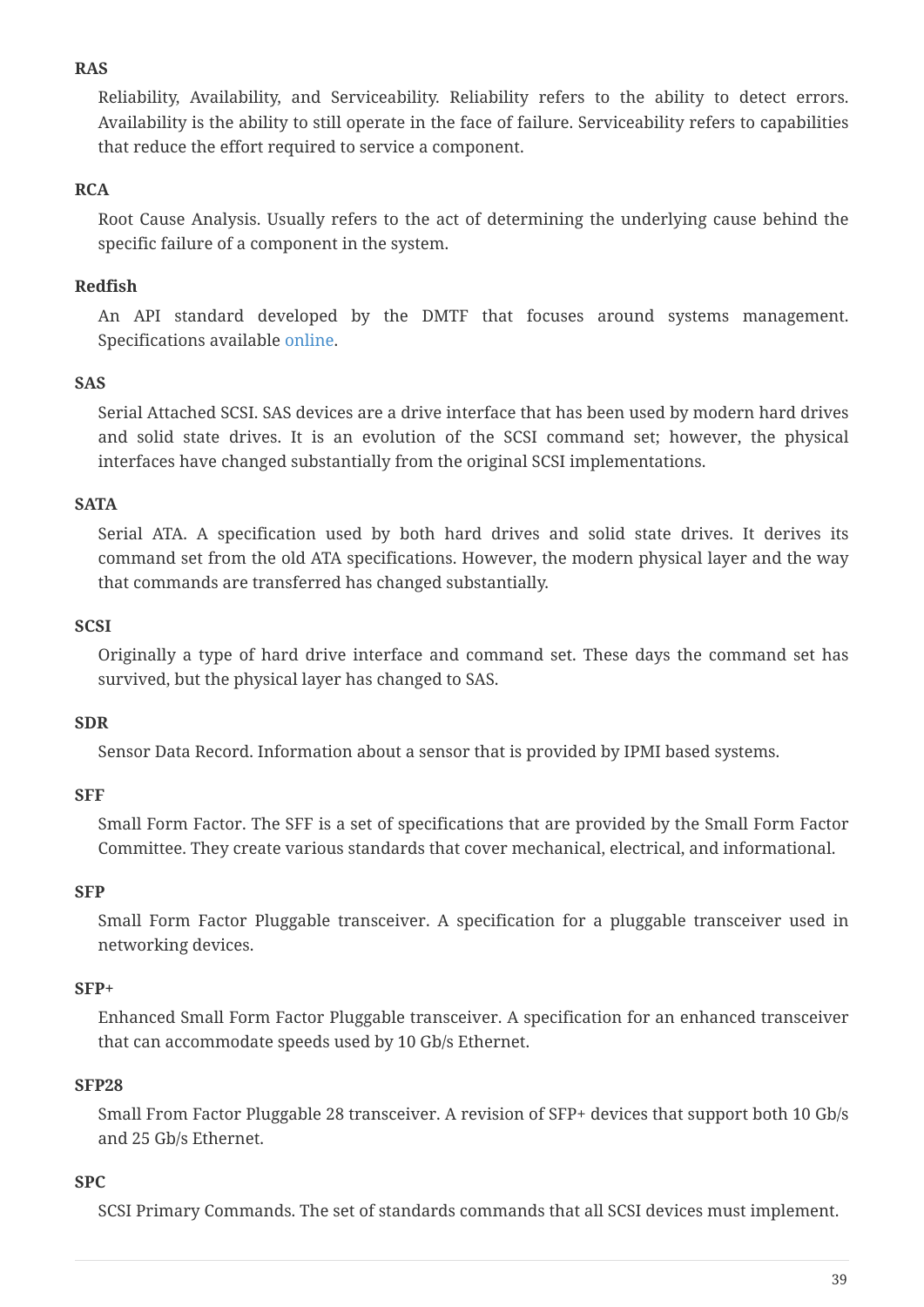#### <span id="page-42-0"></span>**SES**

SCSI Enclosure Services. A series of specifications that describe a means to get information about a storage enclosure that is available as a SCSI target.

### **SMBIOS**

The System Management BIOS specification. A DMTF standard that defines read-only data structures about the system. Specifications available [online](http://www.dmtf.org/standards/smbios) [smbios].

### <span id="page-42-1"></span>**SMBus**

System Management Bus. A standard that describes how peripherals are interconnected on a shared bus and how devices are discovered. It is derived from i2c. This interface is generally used as part of the low level interconnects between the system and devices. Specifications are available [online](http://www.smbus.org/specs/) [\[smbus\]](#page-36-13).

#### **SMM**

System Management Mode. A mode of execution for x86 CPUs that is more privileged than that of the operating system. SMM is often used for various power management, error handling, and other platform-specific issues.

#### **SP**

Service Processor. A device that provides platform management capabilities even when the system is powered off or unavailable. Often a component of lights out management. See also, [IPMI](#page-39-0).

#### **SPD**

Serial Presence Detect. Refers to a standardized method of accessing information on DIMMs such as their EEPROMs. This information is available over SMBus.

### <span id="page-42-3"></span>**System Board**

The primary electrical board that contains soldered on chips, physical slots for CPUs, DIMMs, PCIe devices, and more, and wiring to interconnect all of the components. Often called the motherboard.

#### **UEFI**

Unified Extensible Firmware Interface. A series of specifications for systems firmware that are used to boot systems. A replacement for the BIOS. Also provides runtime services to the operation system, allowing for additional management capabilities.

#### **UFM**

Upgradable Firmware Module. A class of firmware that can be upgradable in the field.

#### <span id="page-42-2"></span>**UMC**

Unified Memory Controller. Refers to the on-CPU memory controller used on AMD platforms. The Intel equivalent is the [IMC](#page-39-4).

#### **UUID**

Universally Unique Identifier. An ID that should be globally unique.